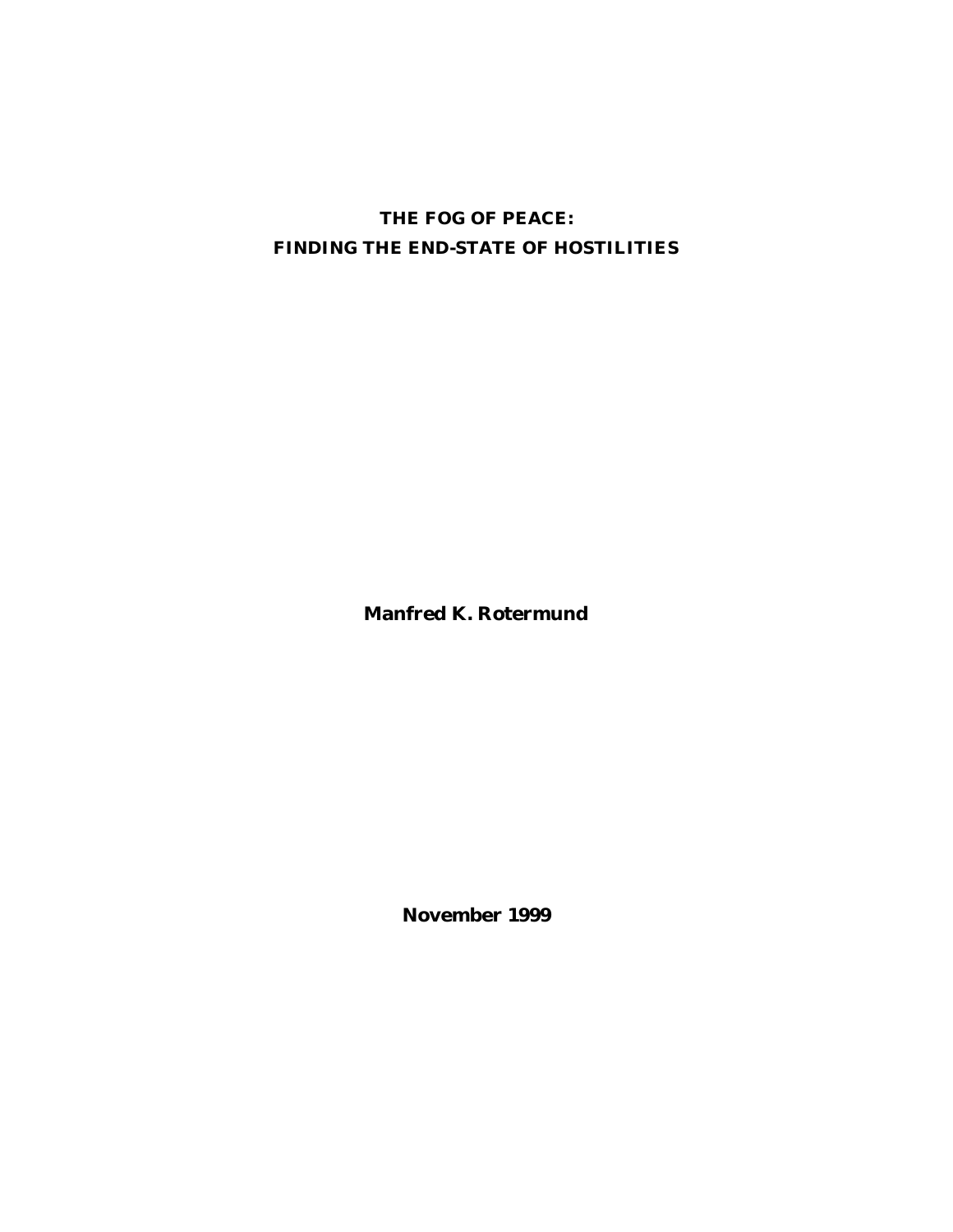The views expressed in this report are those of the author and do not necessarily reflect the official policy or position of the Department of the Army, the Department of Defense, or the U.S. Government. This report is cleared for public release; distribution is unlimited.

#### **\*\*\*\*\***

Comments pertaining to this report are invited and should be forwarded to: Director, Strategic Studies Institute, U.S. Army War College, 122 Forbes Ave., Carlisle, PA 17013-5244. Comments may be provided directly to the author at 1708 Crestwood Drive, Alexandria, VA 22302, via e-mail at maxr@erols.com or by calling (703) 931-4349. Copies of this report may be obtained from the Publications and Production Office by calling commercial (717) 245-4133, FAX (717) 245-3820, or via the Internet at rummelr@awc.carlisle.army.mil

#### **\*\*\*\*\***

Most 1993, 1994, and all later Strategic Studies Institute (SSI) monographs are available on the SSI Homepage for electronic dissemination. SSI's Homepage address is:http://carlisle-www.army. mil/usassi/welcome.htm

#### **\*\*\*\*\***

The Strategic Studies Institute publishes a monthly e-mail newsletter to update the national security community on the research of our analysts, recent and forthcoming publications, and upcoming conferences sponsored by the Institute. Each newsletter also provides a strategic commentary by one of our research analysts. If you are interested in receiving this newsletter, please let us know by e-mail at outreach@awc.carlisle.army.mil or by calling (717) 245-3133.

ISBN 1-58487-009-5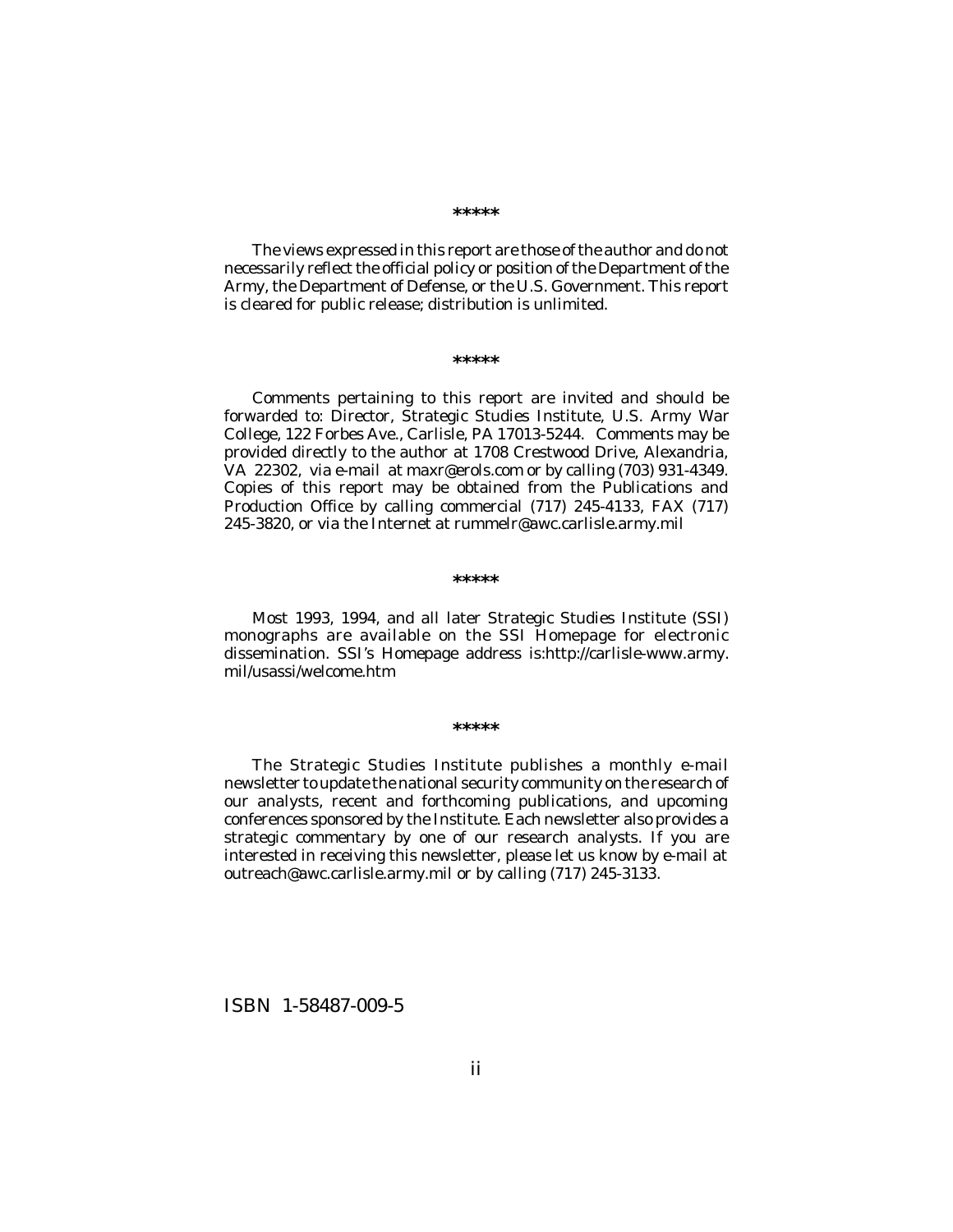# **CONTENTS**

| 3. Freedom, Power, and Progress 17                                     |
|------------------------------------------------------------------------|
| 4. A Model of Societies 27                                             |
| 5. The Search for Peace 37                                             |
| 6. The Role of the Military<br>in Pre- and Post-hostility Campaigns 47 |
|                                                                        |
|                                                                        |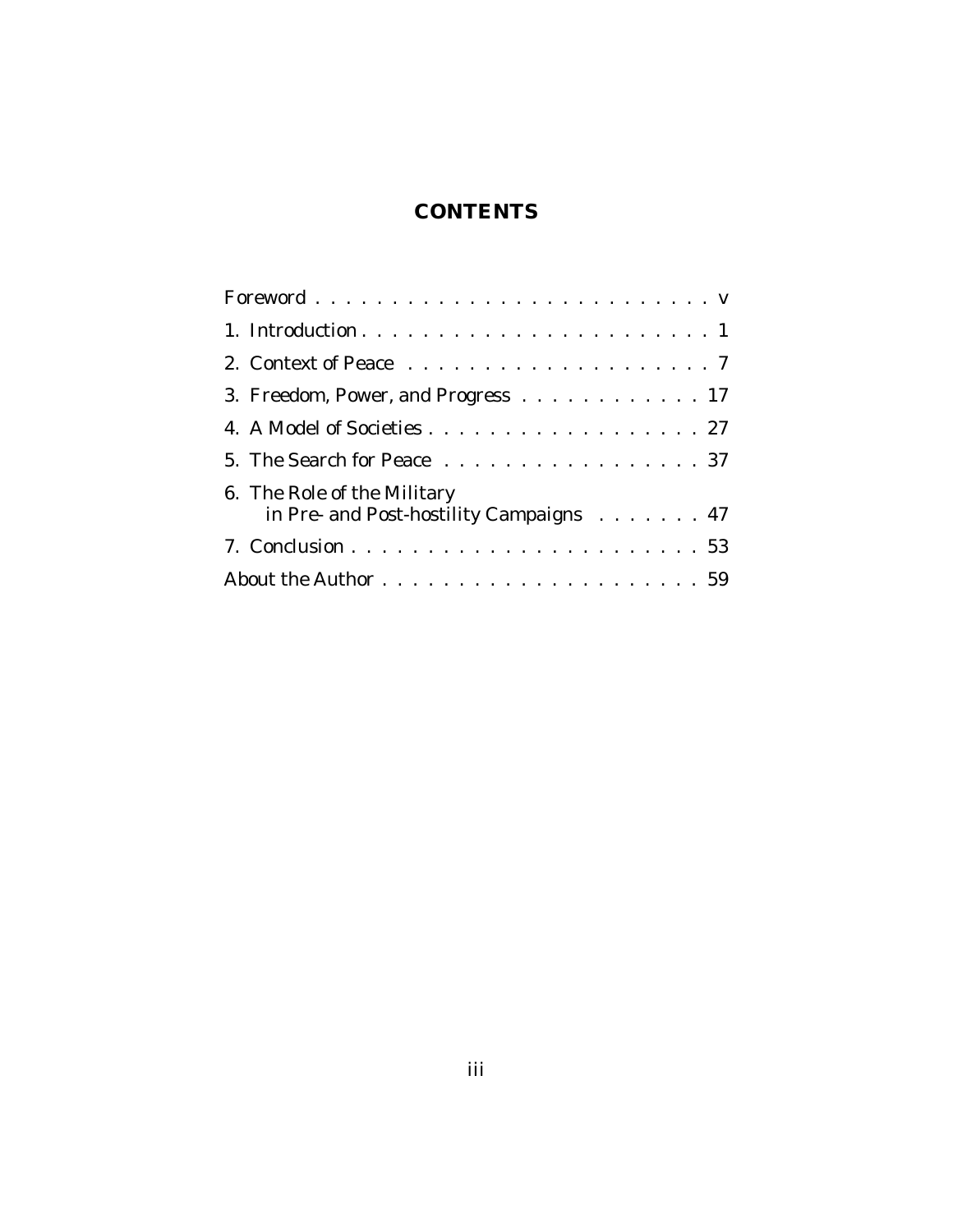## **FOREWORD**

The U.S. armed forces have engaged in a number of military operations other than war since the Vietnam War. The latest of these are Kosovo and East Timor. None of these conflicts has conformed to traditional wars. These conflicts are not the continuation of diplomacy by other means. Diplomacy and military action co-exist in the modern theater of war. Another type of involvement is that similar to the intervention in Macedonia—where foreign troops have been inserted to prevent the breakout of fighting. These types of conflicts do not contain the certainties that accompanied World Wars I and II. Here, success and failure are more ambiguous. It may be said that the end-state of hostilities may not have been achieved in any of these places. Macedonia remains at risk given the high level of ethnic tensions. None of these places is peaceful.

The author of this monograph provides us with a new way of thinking about peace and how to achieve it. Peace, he argues, arrives only when domestically centered progress is established in a post-conflict environment. The end of hostilities is only the end of the shooting. It is not the end of danger. It is not the end of the animosities or typically the conditions leading to the hostilities. As a result, the end of hostilities represents the beginning of a transition to peace—not peace itself.

The military role of intervening states and organizations (U.S., NATO, U.N.) continues after the end of hostilities. They must begin the transition to peace. Unconditional disarmament of all combatants is a military task. So, the author argues, is the beginning of the process whereby progress is instituted. He likens governance to riding a bicycle. Intervening states can set a rider on a bicycle on day one after the end of hostilities: elections accomplish this. They can even help the rider maintain balance. But successful governance will require the rider to pedal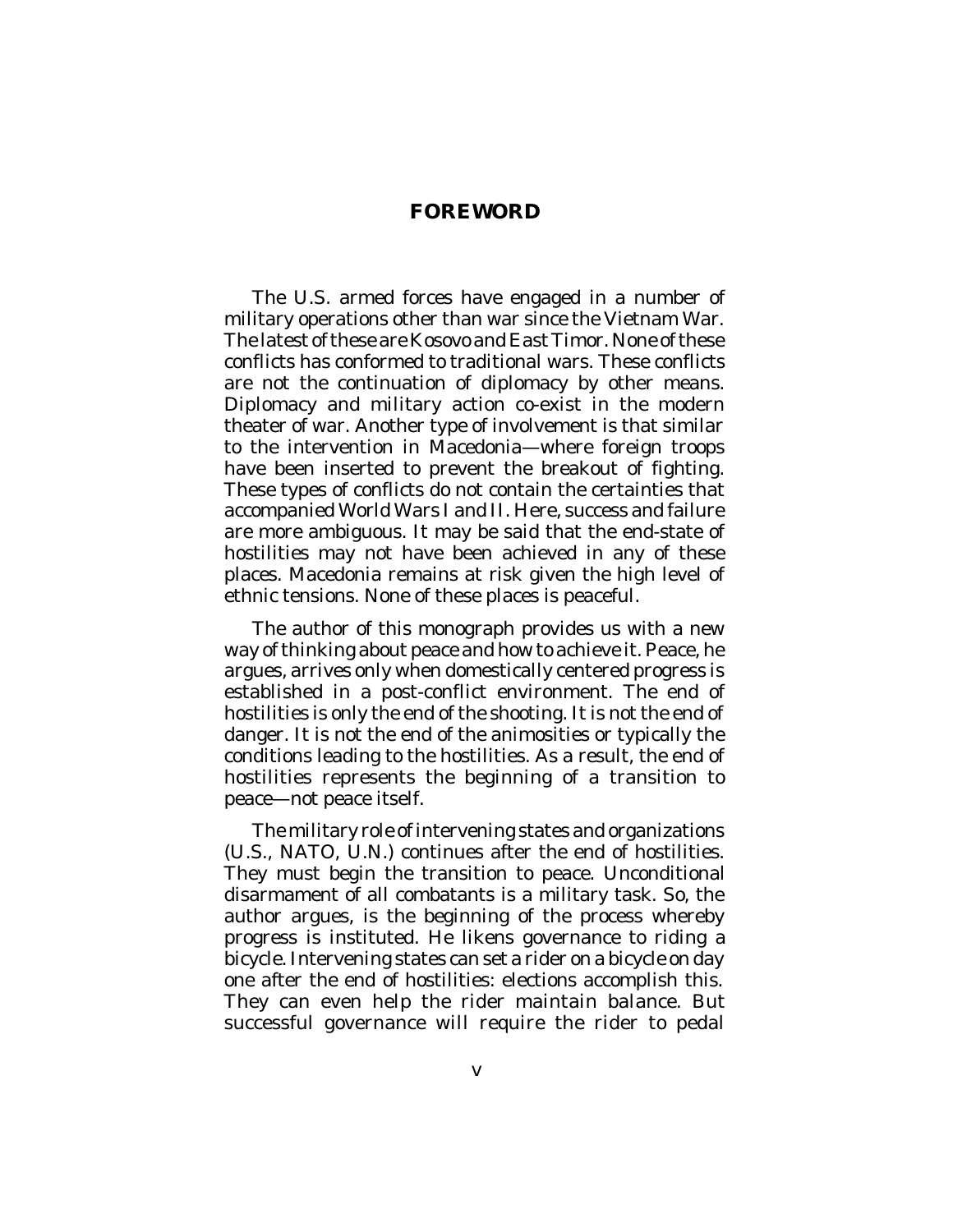independently. Only then is governance stable. Many factors can interfere with that stability. Pre-hostility leadership and combatants may claim the spoils of war—control of national government. Furthermore, if these forces are reconstituted as the police or similar entity, then moderate voices are likely not to be heard. After all, the former combatants are probably the most ideologically dedicated and organized among the local groups. Only the military can prevent this from happening.

Residents of the territory or country must be convinced to establish new lives at the local level before being allowed to establish or re-establish national institutions. Here is where much of the author's originality will be found. He argues that a peaceful society will, in fact, experience considerable conflict. It takes the form of competition among all sectors of the society: political, religious, civic, as well as marketplace competition. As in the United States, that competition will lead to new knowledge and greater freedom. The concrete expression of freedom is progress. From this process may come a new leadership not vested in continuing the earlier conflict. It is the only way to prevent old leadership from re-exerting itself.

The Strategic Studies Institute is pleased to offer this study as a contribution to thinking about how the sources of freedom, progress, stability and peacemaking should factor into future conflict termination strategies.

> DOUGLAS C. LOVELACE, JR. Interim Director Strategic Studies Institute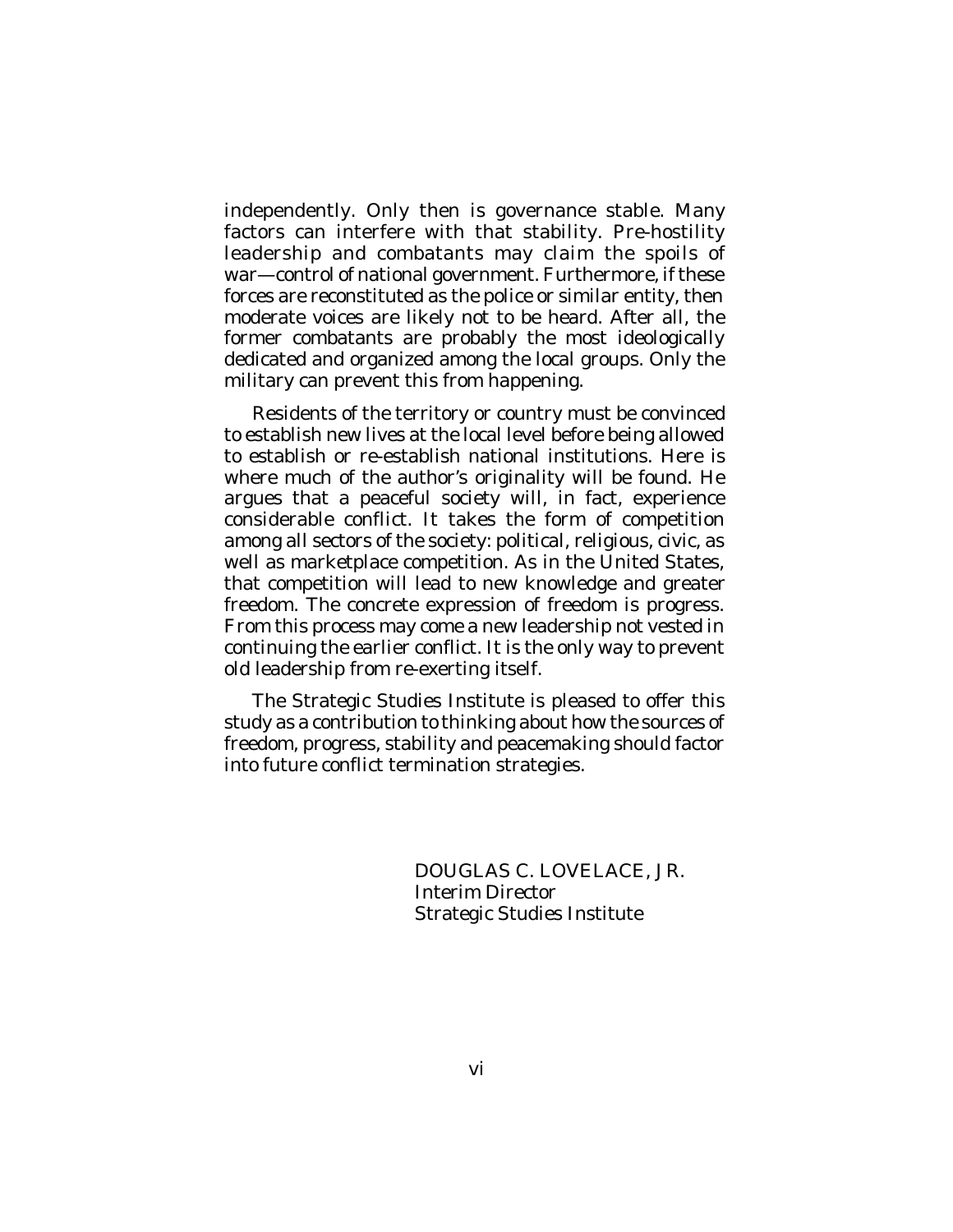## **CHAPTER 1**

## **INTRODUCTION**

Modern hostilities feature military action as an *adjunct* to diplomacy or as an *active tool* of diplomacy. The task of achieving peace after such hostilities is perhaps more difficult than it was in the past. Diplomatic considerations often place many players at both the war and peace tables, or at least in the room. Then there is the very question of what the constituents of peace may be. Experience teaches us that the end of hostilities is not peace. At the end of this monograph, I suggest that the peace achieved in Europe after World War II still has many fragile elements to it. My contention is that peace can come only after the salience of pre-hostility ideologies, desires, and tendencies has been minimized. This applies to both conventional wars and military operations other than war that bring intervention from the United States, North Atlantic Treaty Organization (NATO), United Nations (U.N.), or other groups.

As we move into the 21st century, this century appears to be telling us that the future, typical war will be more like the Somalian, Bosnian, or Kosovar conflicts than the World Wars of this century. Religious, cultural, or ethnic animosities are more likely to bring on war than the search for *Lebensraum* or resources. Troops may be sent into such conflicts to separate the combatants. But once separated, are the combatants then at peace? No.

What is peace? It is an internal state of nations or groups that are achieving progress and are maintaining normal, noncombatant relations with their neighbors, both internal and external. Peace requires rejection of the earlier path that led to the conflict requiring intervention. After war and after military operations other than war, the military's role is to point the combatant groups away from their original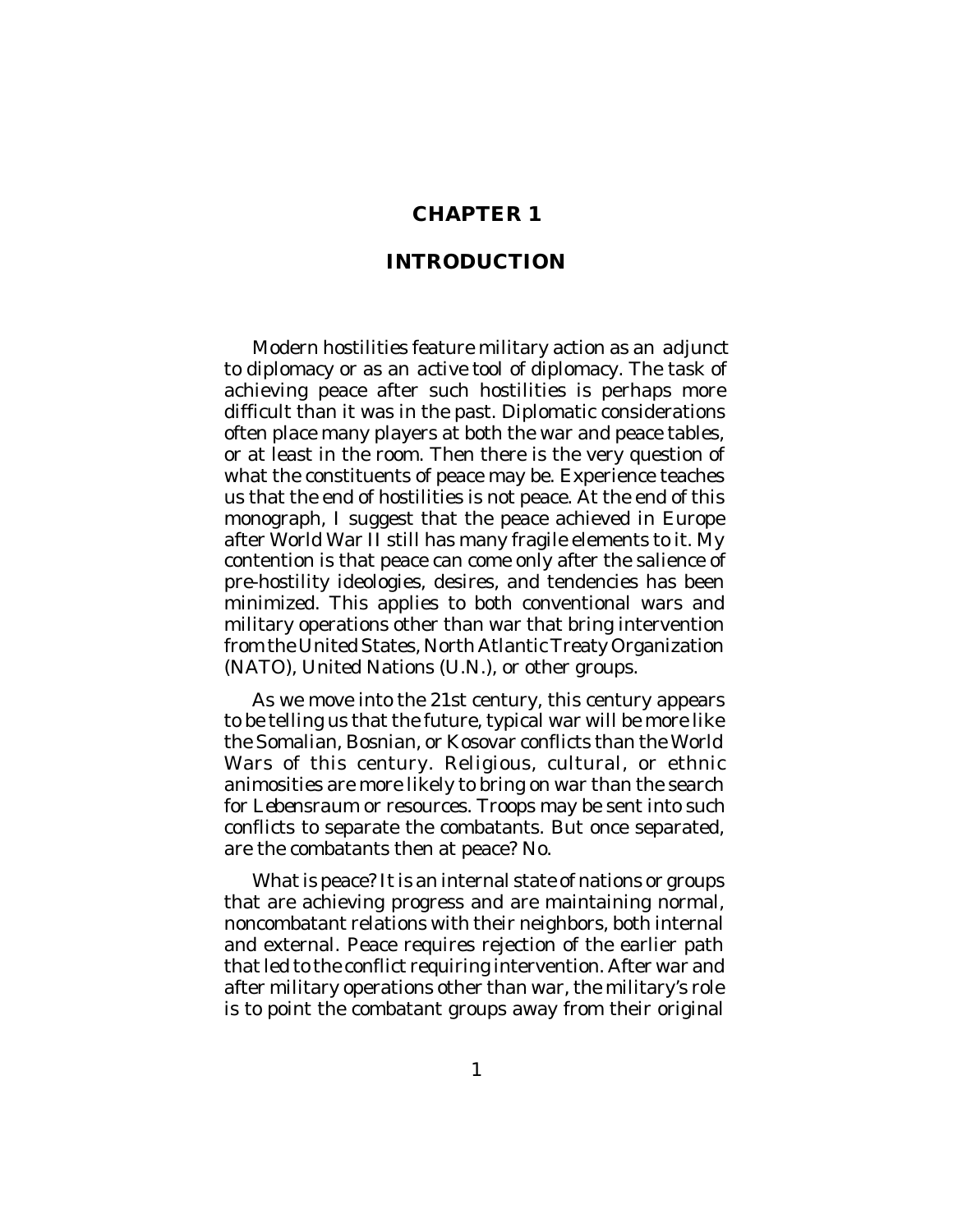path and toward more peaceful pursuits. They, like the Kosovars in Kosovo today, may act on the belief that control of a territory is now theirs after the intervening force has removed the oppressor. That may be a logical outcome of the end of hostilities, but it is not a good beginning for a lasting peace or nation-building. For peace to be lasting, nations and peoples must adopt new strategies to accomplish their goals.

## **The Post-Hostilities Context.**

We can think of the people in the Balkans, the Horn of Africa, Central Africa, and maybe in the crescent under Russia as engaged in battles among two or more monopolies. The aim of politicians and then combatants is to eliminate anything that does not serve their own monopoly, be it ethnic, religious, or nationalistic. An intervening force may assist one monopoly to push aside the other monopoly. In the end, one monopoly is left standing. Should that monopoly take power and rule the territory or nation? I suggest that its leadership is not likely to be well-suited to the task. Once in power, I suspect that its strong prejudices will cause the leaders to ignore the practical needs of reconstruction and development. The leadership's power is based on having the conflict remain salient. Thus, the intervening force must reduce the power of this monopoly with as much vigor as they applied to the elimination of the aggressor monopoly. Substitution of one for the other will not contribute to the territory's development—a requirement if it is not to become a ward state.

The logic behind this argument is simple. The goal of intervention must always be greater than just the cessation of the shooting or the mere prevention of future fighting. The alternative, reestablishment of the previous conditions or maintenance of current conditions, implies that the intervention will never end. It was the previous conditions that led to fighting, or it is the current level of tensions that might lead to fighting. The goal, then, must be something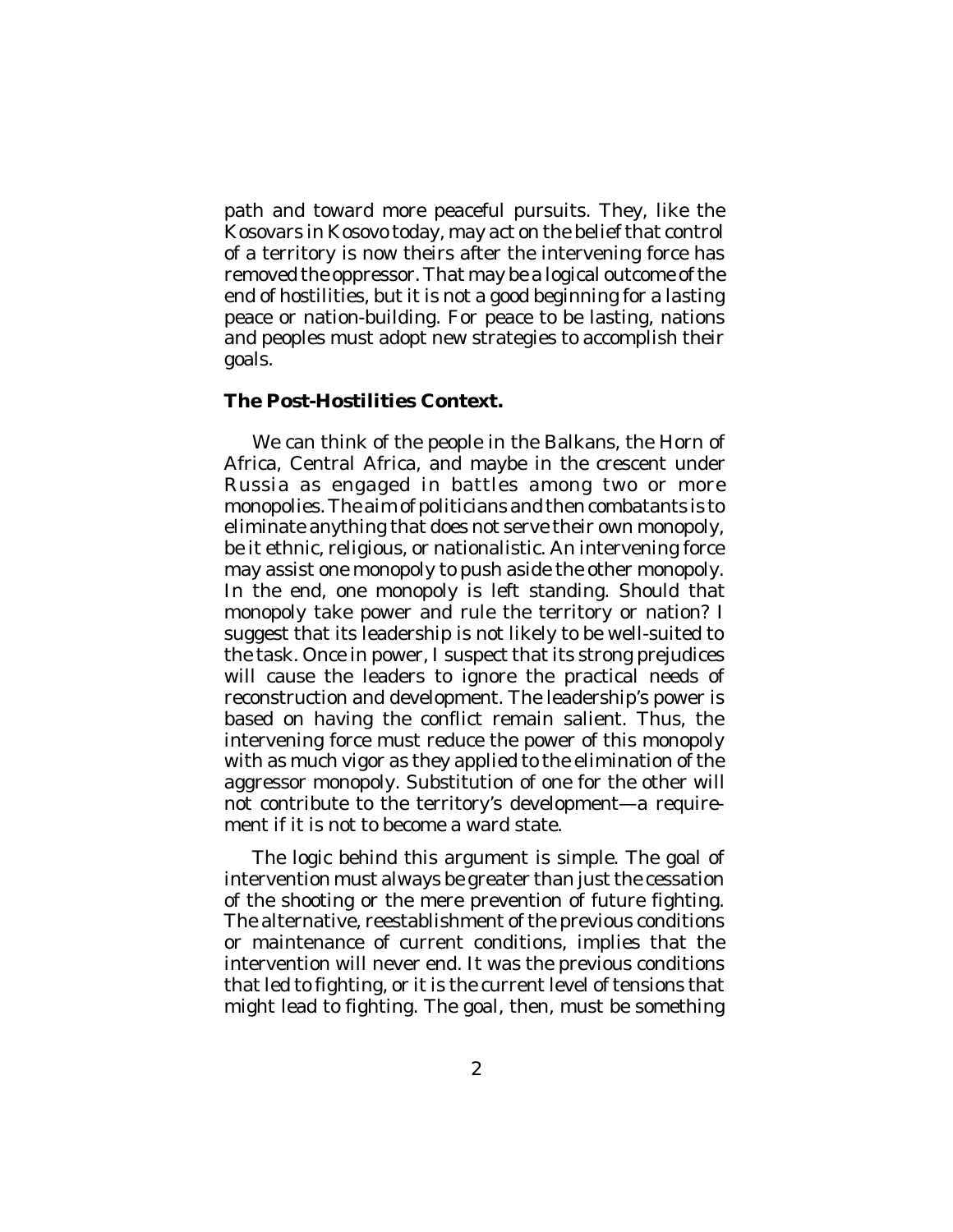such as the movement of the society beyond the current antagonisms. That movement comes with progress—when the people exert control over their lives, rebuild their homes, enterprises, and places of worship.

The initial military task after the end of hostilities is disarmament of the combatants. Closely upon this task follows the hardest task the intervening forces must accomplish. That is convincing the "winning" combatants that they should not assume power in "their" territory or country. Control must stay with the intervenors. They must break up the monopoly that "won" the war; they must move the country toward progress.

Progress exists where development or nation-building is on-going. We can think about development as being driven either from the top-down (the Soviet monopolistic model) or from the bottom-up (the American market model). The former should remain discredited for a long time into the future. That is not to say that the model no longer is in use, however—it is employed all over the world. A country bound by a monopoly such as tradition, all-consuming (therefore monopolistic) hatreds or dictatorial government will develop slowly, if at all. All new knowledge must be fed into and through the monopoly before being applied to create something different. The latter model has produced the United States—the most stable, *yet ever changing*, country in the world. The reason is simply that many individuals, not a single organization or system of beliefs, can create and act on new knowledge. This type of development should be fostered whenever forces intervene in these modern types of conflicts. It is essential in a post-hostility environment.

By its very nature, bottom-up development resists control from above—that is its beauty when applied in an environment where monopolies are dominant. The development that occurs chips away at the salience of the monopoly. Thus, in a place like Kosovo where religion-based hatred is still monopolistic, forcing residents to focus on rebuilding their local lives—from local government to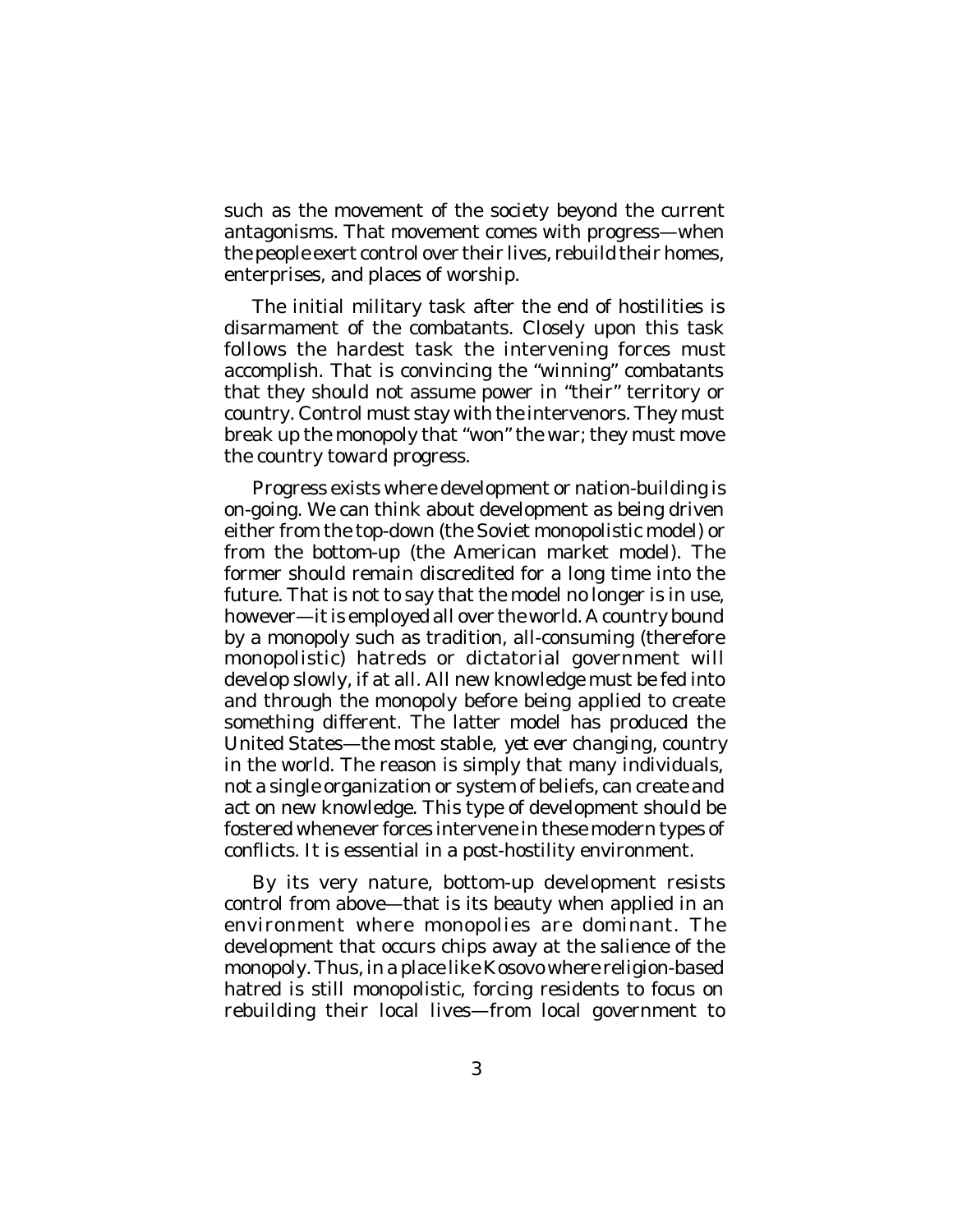businesses—will distract them to a degree from the past conflict. Once local life becomes reestablished, residents will see that some towns or areas are doing a better job of that than are others. This can and should foster competitive initiatives. Those individuals who succeed here will gain reputations that they can then use to rise in politics. The critical element in their rise is that their reputations and accomplishments will have been based on pragmatic and NOT ideological success. They are candidates to become the future leaders of their country.

Beginning the process of bottom-up nation-building is a military task. The remaining leadership will reject this approach and may even return to violence to maintain its prerogatives. Fighters will not want to return to civilian life, yet their skills and presence will be needed for the reconstruction of the society. Furthermore, they will have to be paid if they stay in uniform. The people, in general, may be leery of adopting the bottom-up approach to development since most societies around the world have a top-down orientation. Yet, it is small projects that aggregate into sustainable development—reconstruction of housing, local roads, building of a new power grid based on small generating plants, micro and small loans to reestablish businesses, and similarly scaled projects. Large-scale projects must be managed at the national level, difficult to achieve until stable government exists. Bottom-up designed projects build local knowledge, forestall a monopolyoriented national government, and break up development projects into more controllable packages.

Figure 1 schematically lays out the transition from military to civilian (e.g., U.N.) command and then national resumption of government. The military is the only organization capable of initiating such development in a post-conflict environment. Civilian authority must negotiate disarmament while the military can demand it. Similarly, the military can demand that combatants go home and rebuild local life. The military can command and transport the goods and services needed to put the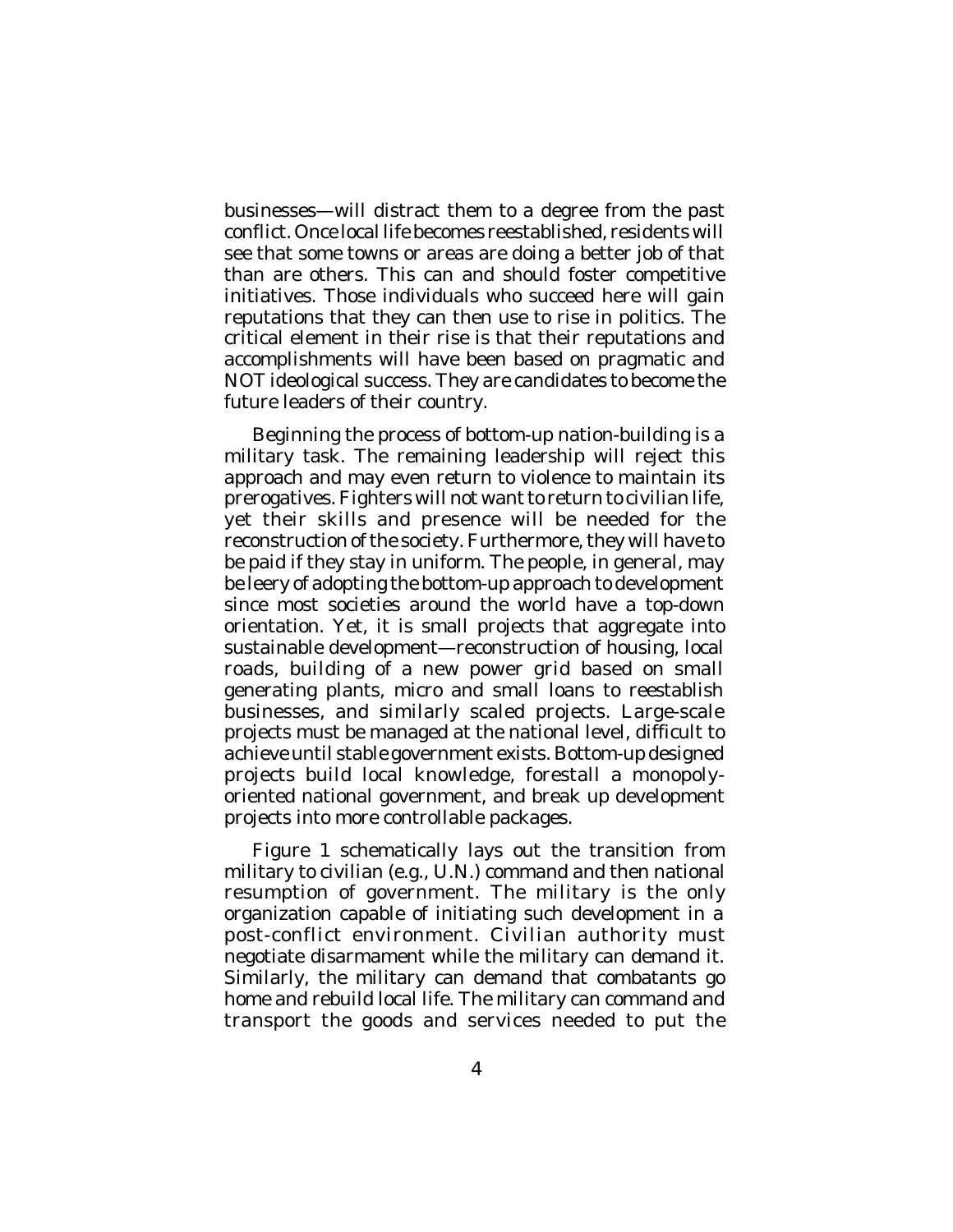combatants out of uniform and back to work. Preliminary order must be established before a civilian police force can function effectively. The intervening military must accomplish these objectives before transitioning control to a civilian force. They will then have the task of helping thepeople create a national government.



Unity of command is maintained; the transfer is from external military to external civilian to national control. The election cycle is superimposed to show that development and the transfer of power should proceed from the bottom-up. There should be no role for the intervening powers after a national government has been selected.

## **Preventing Hostilities.**

The tasks of a foreign military force sent in to prevent the onset or the spread of hostilities (e.g., Macedonia or Montenegro) are less active than in the post-hostilities context. Their largest function is as guarantors of the peace. They are there as part of a *diplomatic* national assistance package designed to convince and then assist the national authority to defuse long-standing ethnic, religious, or nationalistic tensions. Without the larger diplomatic package, all they can do is delay the onset of conflict. While there, they must gather and use intelligence and situational awareness to be able to respond sharply to any military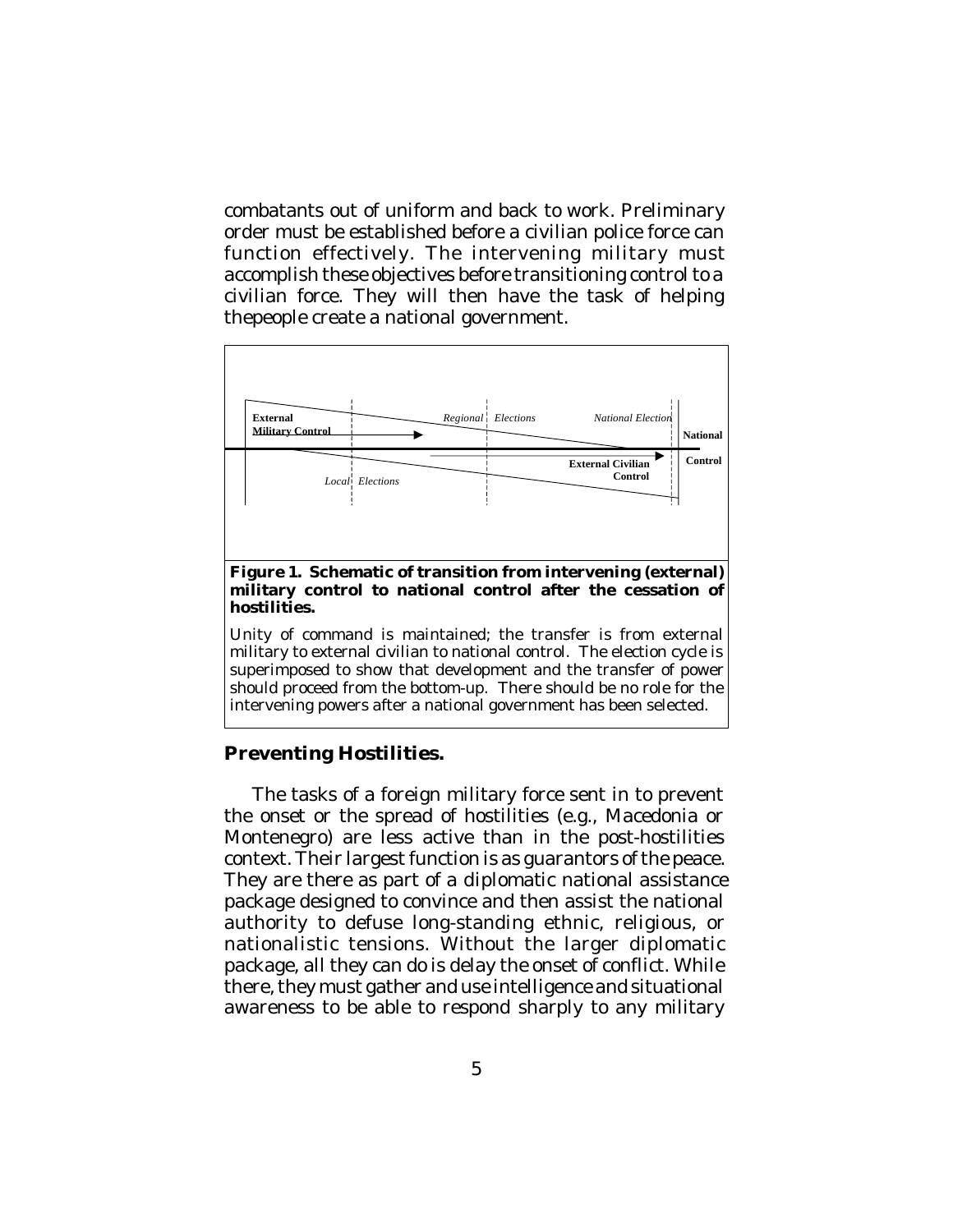conflict that may arise. More critically, they are there as symbols to forestall conflict. The appropriate historical model for this type of operation is the role of the Federal Bureau of Investigation and the federal marshals during the civil rights tensions in the American South during the 1960s. The intervening force's active presence enables the reduction of the cultural, governmental and other tendencies that brought on the tensions.

Diplomatic initiatives should convince the national government to integrate itself and to more closely equalize the opportunities among the cultures and groups that make up the country. If this is accomplished, then the intervening military force becomes a temporary adjunct of the local central government as they reform past practices that created the heightened state of tensions in the country. If this relationship does not develop, then the initial diplomatic package was either designed for failure or was not well implemented.

The following three chapters provide a rationale for the recommendations made above. They constitute a theoretical foundation for future nation-building initiatives. Freedom, progress, and stability are the central concepts of the theory that rest on a base of knowledge. The distribution of knowledge on governance in a country determines the availability of freedom and progress and gives it the degree of stability it possesses. The remainder of the monograph then takes these concepts and applies them to situations of military operations other than war.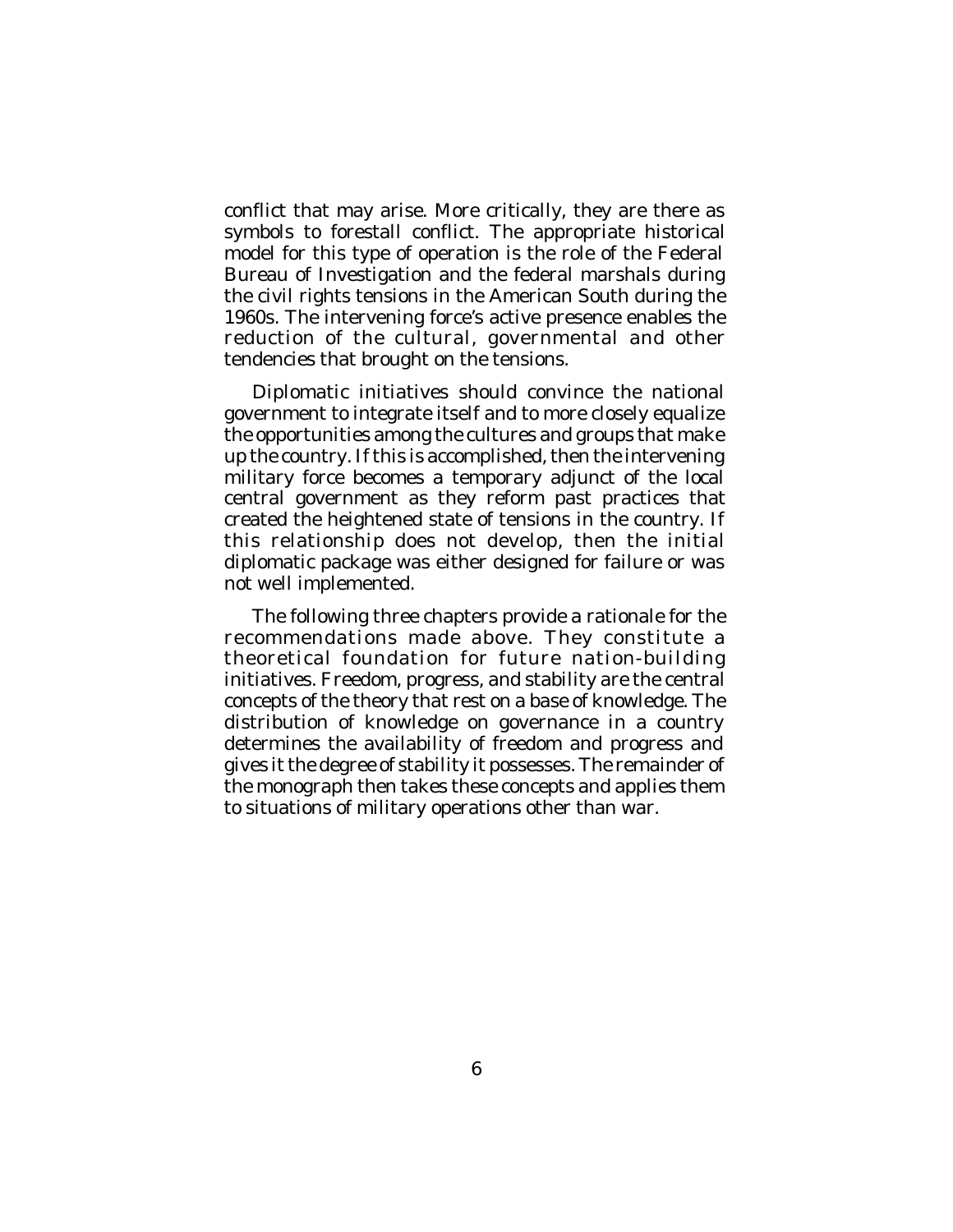## **CHAPTER 2**

## **CONTEXT OF PEACE**

Somalia. Haiti. Bosnia. Kosovo. The limited objectives of these campaigns differentiate these actions from most previous American military efforts. While not resembling the wars of the past, they are likely the precursors of military campaigns of the future: humanitarian campaigns. Intra-state, rather than inter-state, issues governed these campaigns. The cessation of hostilities in operations other than war, as in war, is just the beginning of foreign (U.S., NATO, U.N., others) involvement. What should be the objective of this military involvement? What is the measure of the end-state that permits military disengagement with confidence that a repeat of the military/humanitarian campaign will not be necessary? This monograph proposes a speculative, yet logical approach to resolving these questions.<sup>1</sup> The answers to these questions have implications for all of Europe, not just the Balkans.

In the above examples, and likely in future instances, the objectives for military intervention beyond the cessation of hostilities will be stability and progress. A return to the *status quo* that brought on the fighting obviously would be an insufficient outcome for peace. A truce, whether of the Korean variety or other form that does not resolve the war-causing issues, is also not a long-term solution.

Peace will have arrived when the shoemaker sells his blood-enemy a pair of shoes rather than kill him. That is a tall order. The history of the Balkans also suggests that this may be the only realistic definition of peace. Earlier attempts to contain the hatreds in this region have been failures. Since the time of the Ottoman Empire, the best outcomes for the people there have been a series of truces.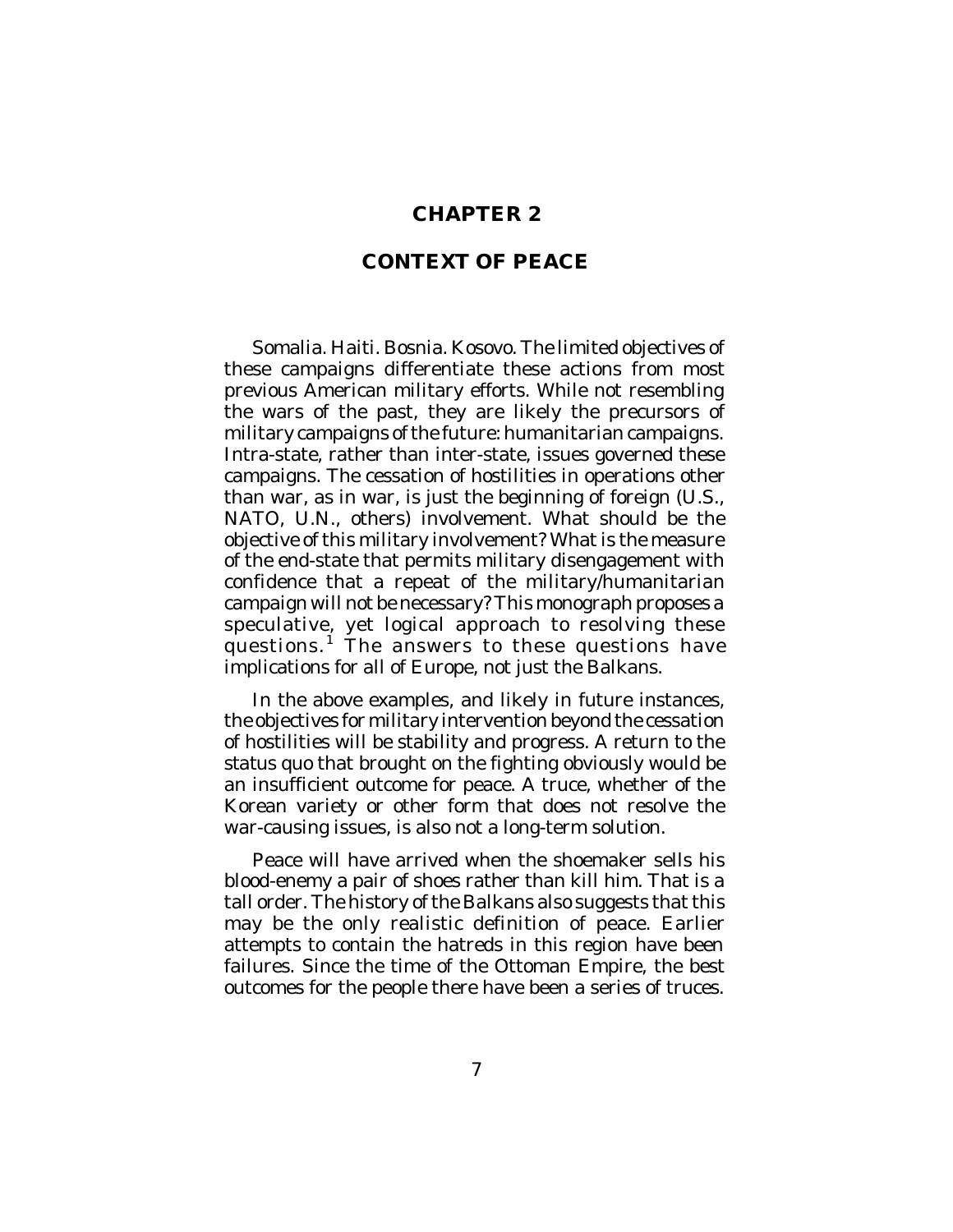Such truces came with the Ottoman Empire, then the Habsburg Empire, and finally with Tito after World War II.

The notion of peace as neighbor selling neighbor a pair of shoes is evocative, but it is also rich in content. First, it does not say that buyer and seller become friends, or that they tolerate each other. It does say that they have reached a state where antagonism and self-interest have come into a rough balance. Thus in Kosovo, a major event will have transpired when Serb sells Kosovar a pair of shoes or Kosovar sells Serb a shirt. Each will have moved beyond that point where hatred for the other was a monopoly.

Monopolistic conflicts consume the Balkans and other areas in the world: Serb and Kosovar, Hutus and Tutsis, Northern Irish Catholic and Protestant, Arab and Jew in the Middle East, and so on. Present in each of these areas is a conflict of such intensity that selling shoes to each other is almost inconceivable. As discussed in the coming pages, the task is to diminish the saliency of the conflagration-sized conflicts by introducing many other more brushfire-sized conflicts. These are conflicts of learning about a larger world in the individual and competition among enterprises, where enterprises are churches, civic and other groups, not just business enterprises. The presence of a multitude of these smaller conflicts is the best indicator that a society is at peace internally.

The foreign military—American or those of other intervening states—has a definite role in achieving peace in the Balkans and in the other likely operations other than war over the next decades. A single intervention model, however, will not serve all of these campaigns. As covered below, the foreign military role may be a delicate quasi-diplomatic guarantor role, a short-term balanced police and logistician facilitating role or a long-term logistician-as-carrot and police-as-stick pro-consul role.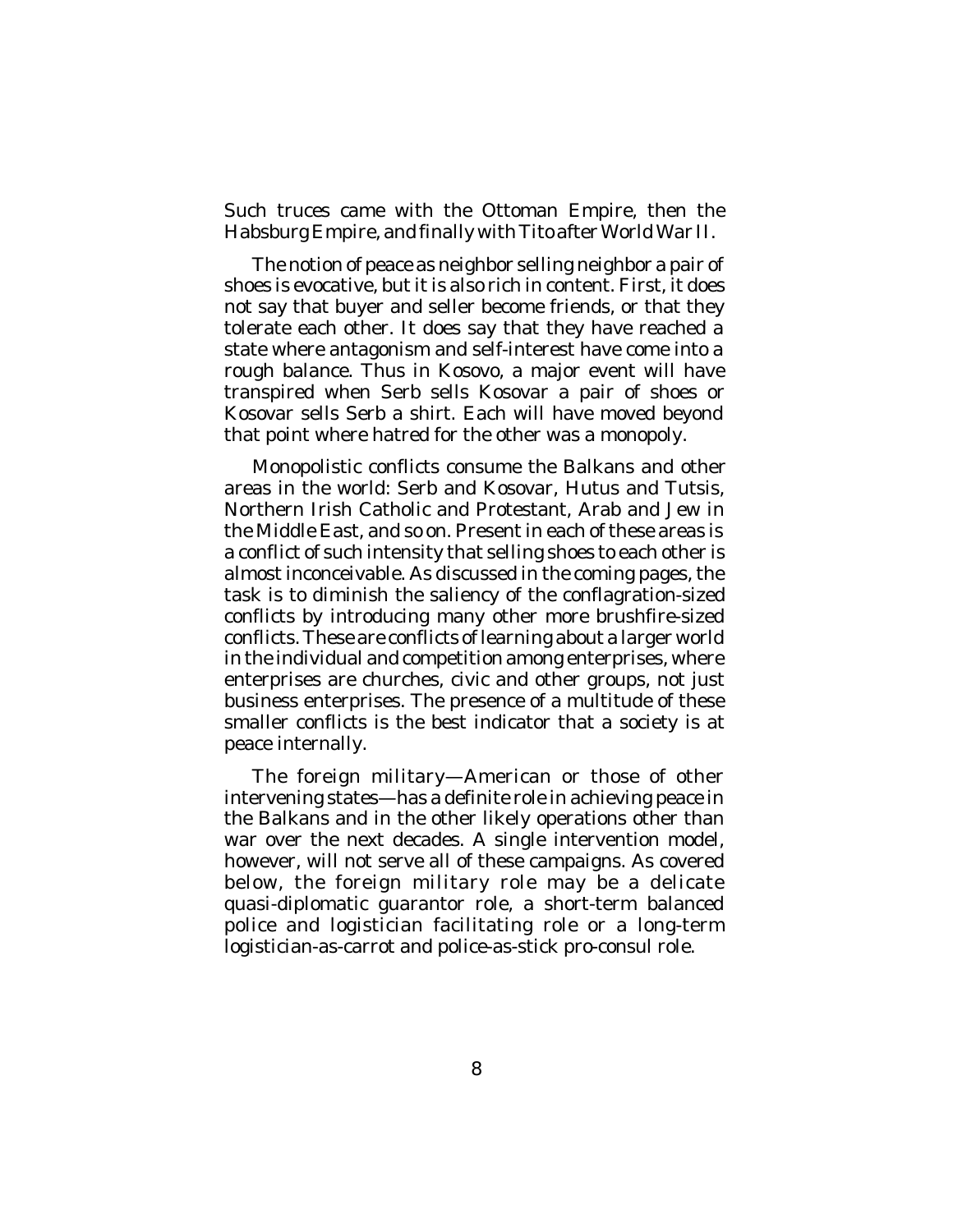#### **Scope and Conclusions.**

To remove the fog of peace, we must expand the scope of the discussion on peace. Peace is not the absence of conflict; only the dead are not in conflict.

Having neighbor sell neighbor a pair of shoes implies a certain level of stability. Secondly, movement beyond the *status quo ante* or the post-hostilities truce requires a measure of progress. The social, spiritual, and economic life of the society must not only resume but also advance. Only then does peace become a viable descriptor of the environment. These three terms—stability, progress and peace are highly interrelated, and are all based on the concept of freedom. Without freedom, enduring peace, stability, and progress are impossible. An outline of the monograph's themes follows in the next several paragraphs.

The first task is to provide a new definition for freedom. The existing definitions are misleading. Isaiah Berlin,  $2$ probably the most highly regarded 20th century thinker on the idea of freedom, says that we have come up with over 200 definitions of the term since the times of the Greeks and Romans. He suggests that there are two threads that permeate all of these definitions. The first of these is the notion of a constraint on government. The constraint gives us scope for activities free of external meddling. A good example of this is the American Constitution's use of the phrase: "The Congress shall make no law . . ." Here is an area where Congress should not enter. Colloquially, this is the freedom of "keeping government off my back." The problem with this definition comes out of the definition of the state: the monopoly on power. If the state has a monopoly on power, who is to keep it off the backs of the people, especially the less favored? The state having to restrain itself is a fatal problem for this definition. How can a definition requiring a restraint on government rely on the power of government to achieve its ends?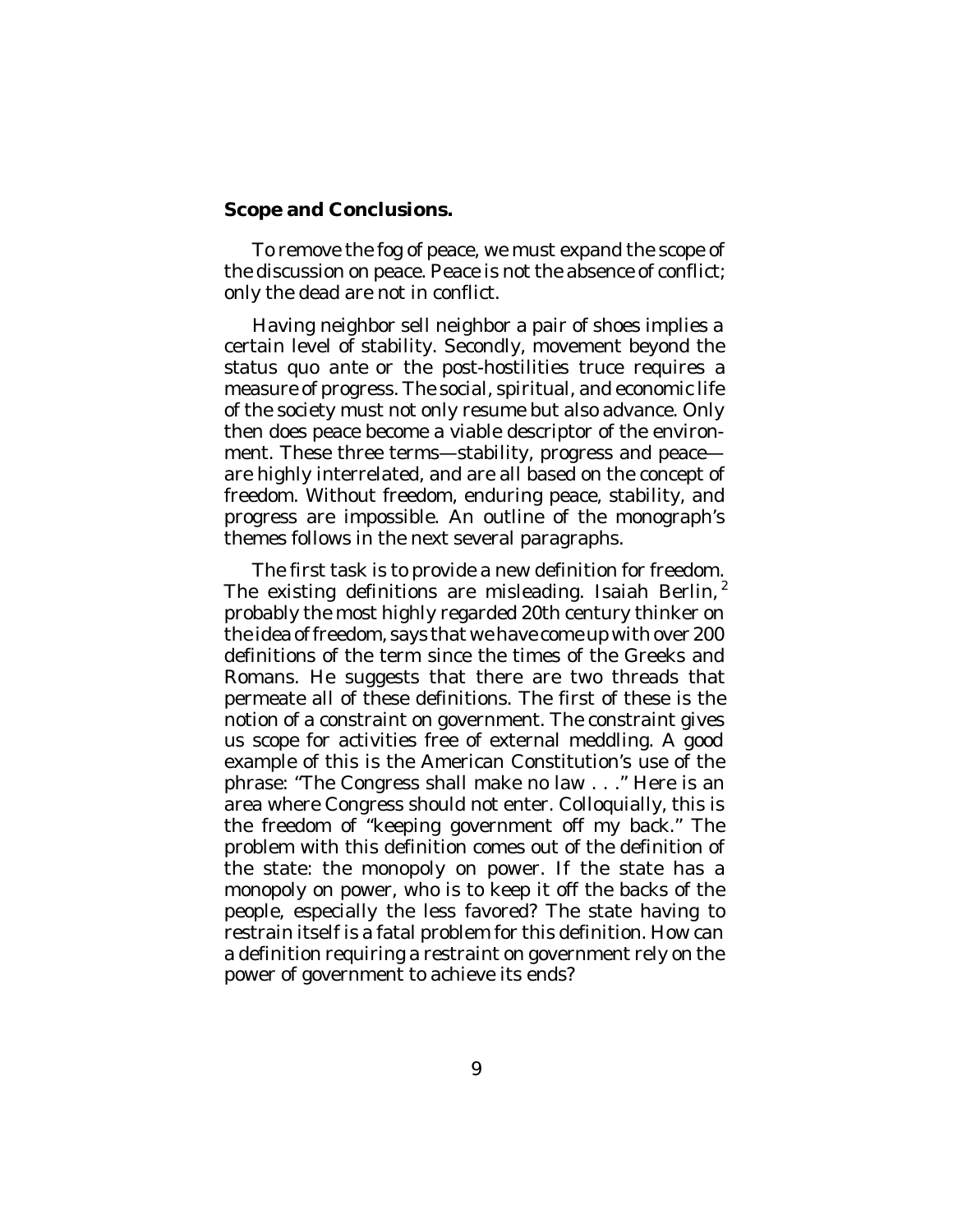The second thread he identifies as freedom is that we should be able to make as much of ourselves as we can: "Be all you can be." The problem with this definition is that humans are social beings who have to live with one another. Thus, we are likely to step on each other when we try to self-actualize. To misquote Shakespeare: "The problem lies not in the stars, but in the reality that you, the reader, and I, the writer, cannot both be emperor of the world at the same time." Philosophers from Hegel through Friedrich Hayek<sup>3</sup> have compounded the problem by postulating worlds where everyone could achieve their destinies while marching in the same direction. Lenin, Hitler, Mao, and Pol Pot have taken up this idea and forced their people to march in lock-step. The result, as we all know, has not been freedom.

The dichotomy Berlin raises, however, is a real part of our lives both domestically and internationally. Does freedom stem from individuality or conformity? Do we have more freedom when we can strike out on our own or when we have our friends defending our rear? My answer to these dilemmas is to say that we can strike out on our own when we know what we are doing. In other situations, we need friends to support us either because the problems to be solved are better solved by a group or the risks are such that a person would be a fool to venture out alone. These dilemmas will resolve themselves when we realize that the knowledge content of the two situations is very different.

The proposed definition uses knowledge as the foundation for freedom to get around these long-standing problems. This definition will become almost self-evident after an explanation of how freedom comes into being. My contention is that freedom is a product of knowledge being used in a permitted activity. Freedom then becomes that arc of horizon within which we can act.

The next step is to answer the question of what drives an increase in freedom. Freedom grows out of certain conflicts. The first of these conflicts is the product of learning by individuals.<sup>4</sup> Hegel's resolution of the dialectical thesis and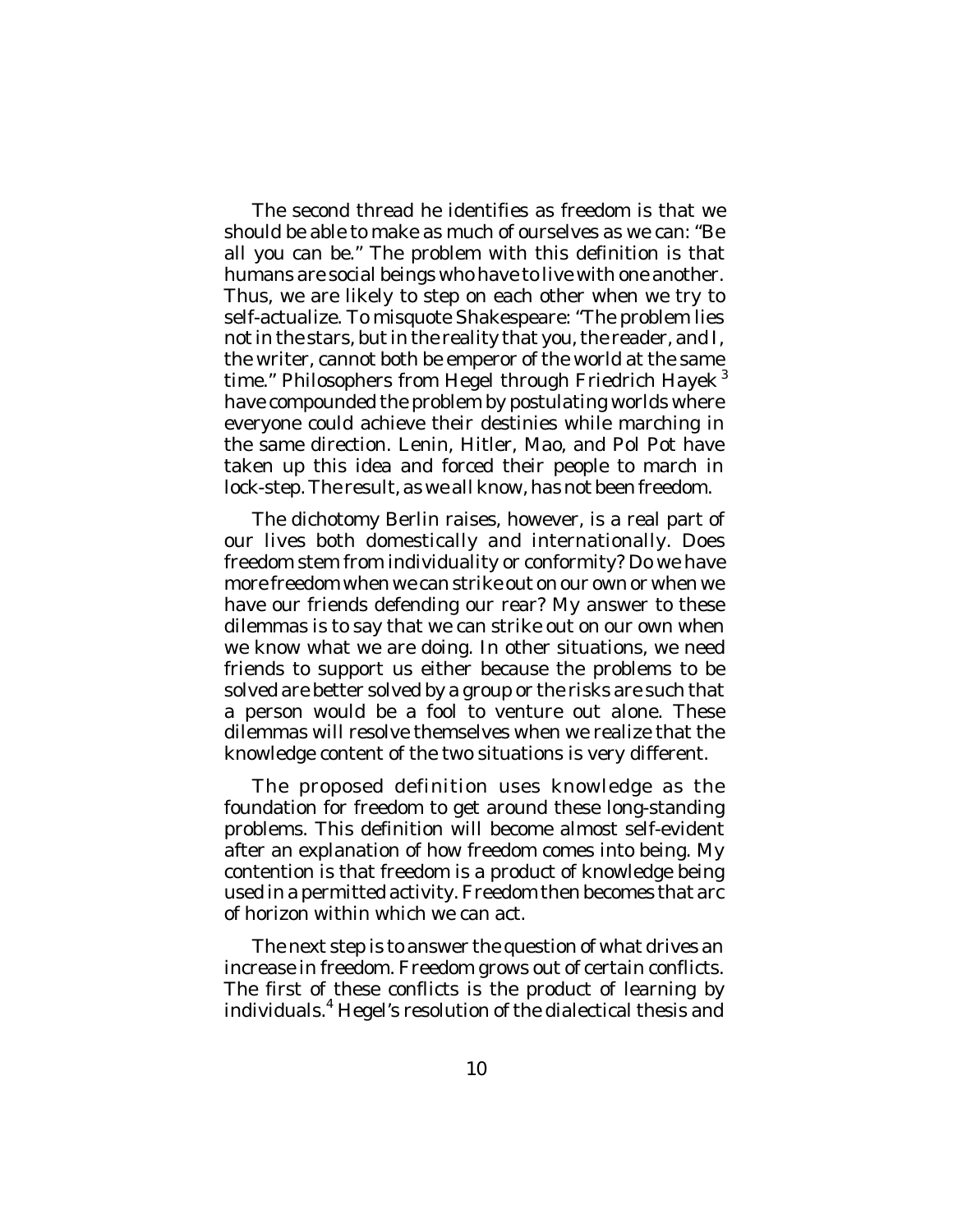antithesis into a synthesis is probably the best known model of learning through conflict, even if it is not known as such. The second form of conflict is marketplace competition. Enterprises seek to minimize the force of competition by differentiating themselves from each other. Both Hegel's synthesis and the differentiating "better idea" are new knowledge. When that knowledge is applied it becomes the basis for additional freedom. This discussion will lead to the *un*-surprising conclusion that monopolies are the greatest enemies of freedom. Monopolies can take many forms: from the individual who has a one-track mind to cultural. religious, and civic as well as the traditional business monopoly.

It is a short step from increasing freedom to a definition of stability. Stability exists when a society exhibits internal dynamism—when it creates and applies new knowledge. Essentially, a stable society uses knowledge to expand its bounds, its freedom. Homeostasis or the unmoving teeter-totter are not the models of stability. They represent a "stability" of balance or no movement. These concepts, applied to individuals or societies, would represent stasis, where knowledge is not being produced and freedom is not being expanded. The imbalance of stability comes from the many conflicts and competitive situations being resolved and replaced by further conflicts. A static society regresses as knowledge is lost—forgotten—and not replaced by new knowledge.

In short, a stable society participates in progress.<sup>5</sup> The many conflicts that create stability also foster progress. Progress is the concrete side of freedom. It is the tangible product of those activities that result in freedom. New knowledge applied in an activity produces both freedom and progress.

The following step describes the different forms of stability a state may assume. It uses a geological metaphor to describe how these different types of states come to an end.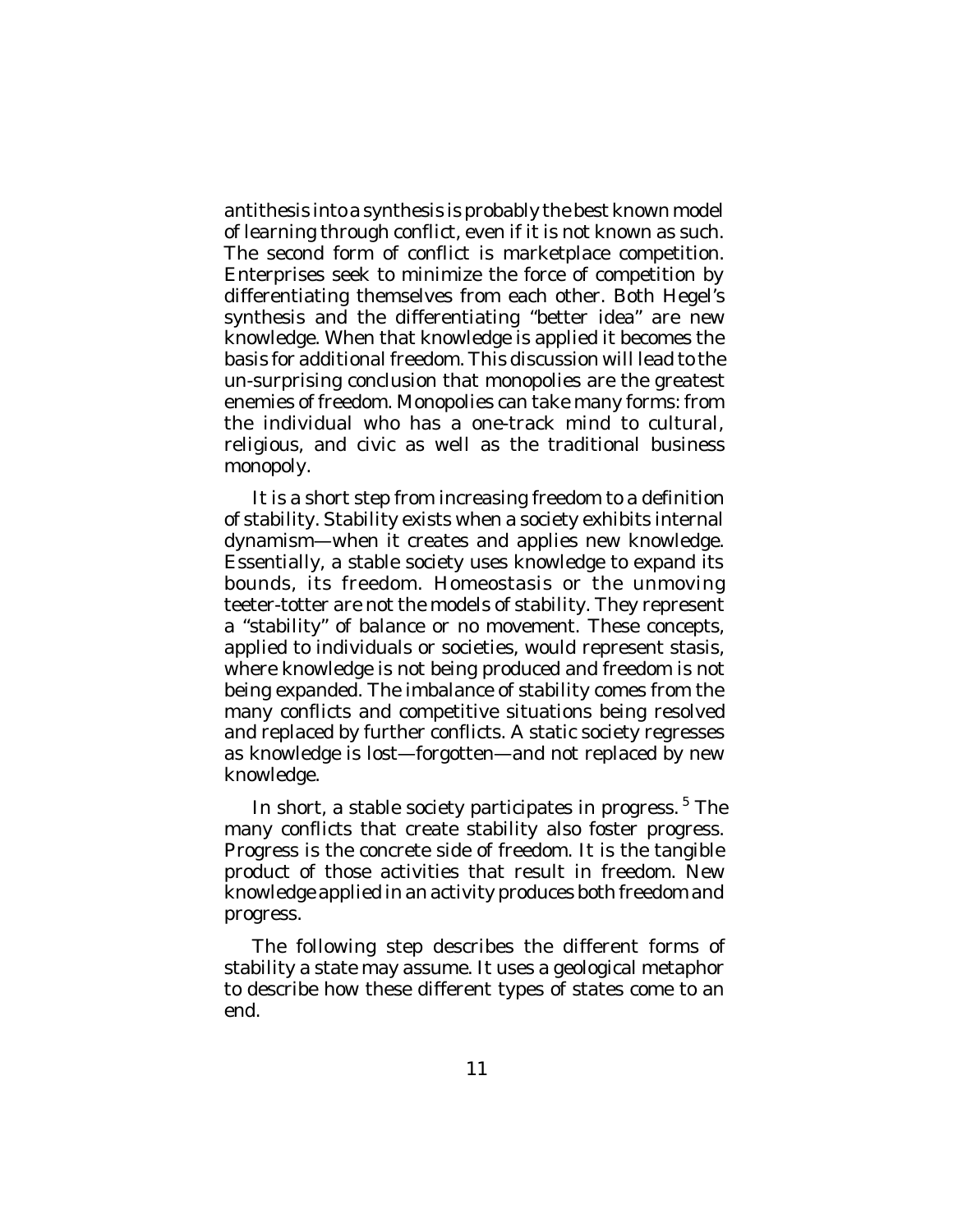Countries such as the Soviet Union, North Korea and Castro's Cuba fall into the category of states where governance is a unitary monopoly. These are the states that often aspire to be utopias; ones that reject any external input to the governance process. Dictatorships want to limit knowledge of governance to the ruling elite. Left alone, such countries die by dissipation—much as a mountain of shale can turn into a pile of scree, small uncoordinated pieces.

The next group of states have multiple monopolies in governance, each governing a separate piece of turf. This group includes Tito's Yugoslavia, and then Bosnia and Macedonia. Also included here is Cuba after Castro *if the refugees go back*. Major constituencies maintain areas they control independently of the central government. The France of Louis XVI is the exemplar of a multi-monopoly state. The nobility, the Church, the bourgeoisie, and the farmers co-existed, with each group having significant control over its own activities. Like revolutionary France and Tito's Yugoslavia, these countries tend to suffer a violent earthquake when the bonds that keep the monopolies operating in parallel weaken and then disappear on the guillotine or in ethnic cleansing. The remaining groups attempt to impose their methods on the rest of the population after the center collapses.

The last group of states include just the United States and the England that has evolved over the past 50 years. <sup>6</sup> These states have an adaptive kind of stability derived from an absence of monopolies in governance. Here it is as if the tectonic plates are in constant motion. The earth trembles constantly at a low level from the many small conflicts that permeate these societies. The constant competition among the entities slowly shifts the society without ever leading to a magnitude 8.0 earthquake. Religious denominations and even congregations compete with each other for members and with businesses when they need financing for new construction. Were the United States and England perfect examples of this kind—that is, without any monopolies and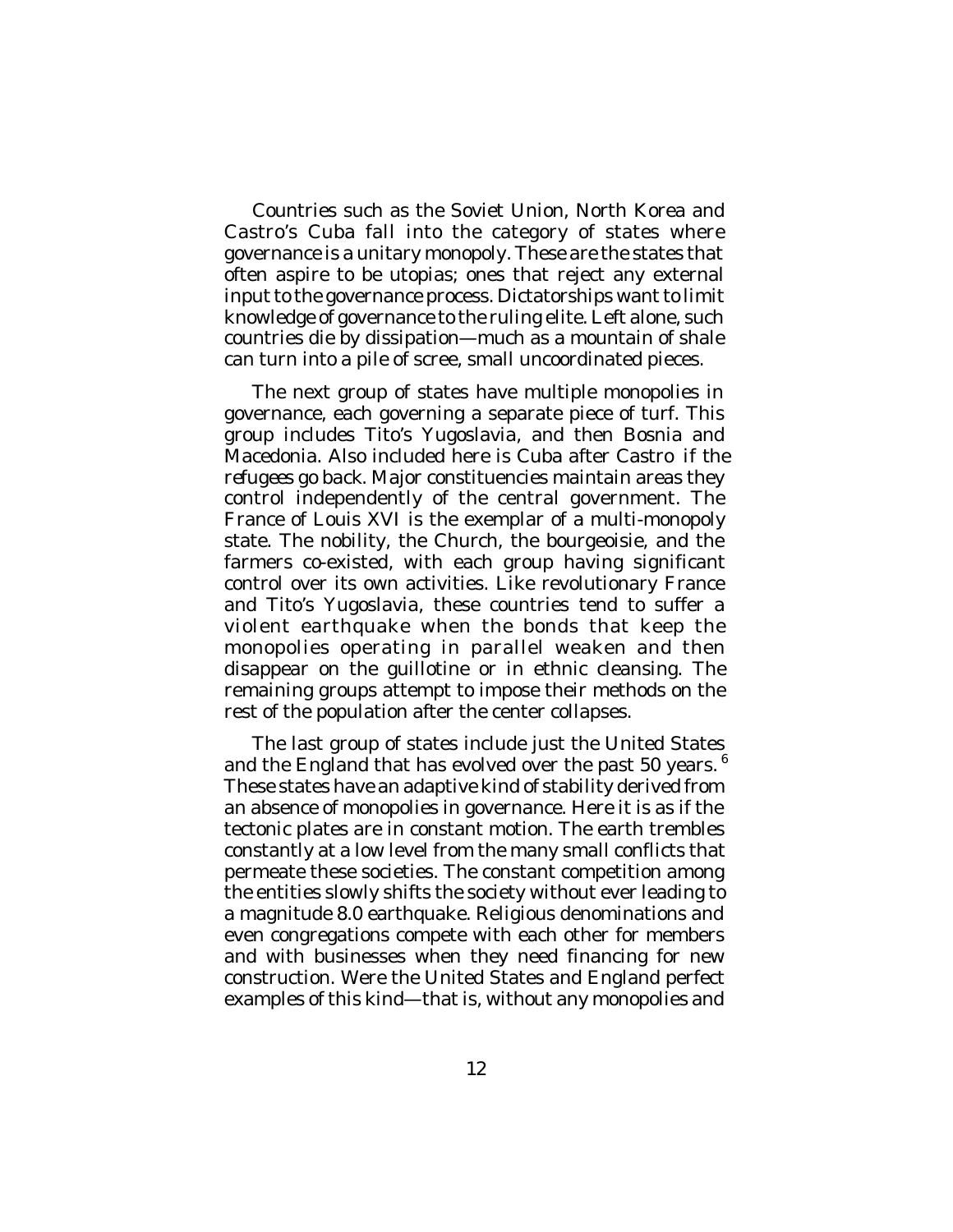near-monopolies—then everyone would be in constant competition with everyone else.

Peace is a concept that makes sense only against the backdrop of the typology of states developed here. The only enduring internal peace is the peace found in a monopolyfree environment. The peace and stability found in monopoly or multi-monopoly states is more akin to an imposed truce than enduring peace. The apparent peace in these states will either dissipate when government loses its legitimacy or suffer an earthquake of revolution when the center weakens.

The components of peace are freedom, stability and progress. Peace is not the absence of conflict, rather the dynamic state where many conflicts are ongoing—where learning and differentiation permit the setting aside of cataclysmic war for the day-to-day competition of making a better world; or at least, a better village.

This abstract conception of peace will form the foundation for a discussion of various countries. Thus, the first task in a Bosnia or Kosovo is to replace the overriding large, cataclysmic conflict of ethnic hatred with smaller business, religious and other non-fatal conflicts that lead to freedom, stability and progress. This is done at the local level, almost individual by individual. Preventing ethnic war in Macedonia or in other states where the killing has not yet started, on the other hand, poses a very different problem. Here the national government must take the lead role, much as the federal government took the lead in achieving racial integration in America.

The foreign-military role is very different in a state such as Macedonia not yet infected by ethnic killings than it is in Kosovo. The foreign troops in Macedonia can provide the population with a comfort level that permits integration to start and continue. Intelligence gathering and an occasional well-timed appearance may be all that is needed here for success. In Kosovo, the role differs if the goal is a multi-ethnic or uni-ethnic state. Reestablishment of a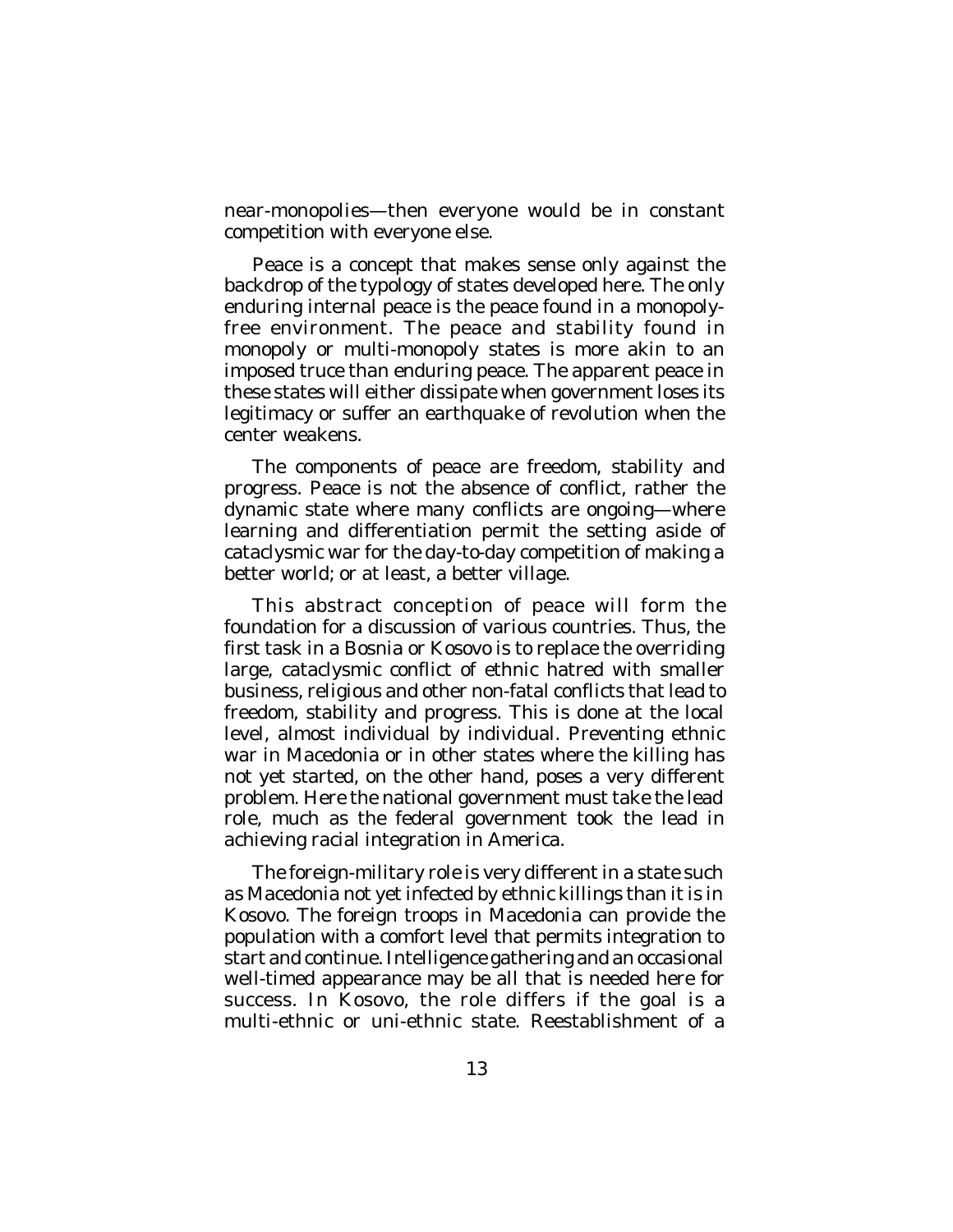multi-ethnic state is a long-term military problem. Involvement in a multi-ethnic or multi-clan environment will put more intervening troops at hazard as both the carrot of logistical support and the stick of military action will be required.

#### **ENDNOTES - CHAPTER 2**

1.Speculative is the right word for this monograph. In its main thrust, it takes a concept—freedom—from the realm of political science and reassigns it to the realm of psychology. Freedom has never been a major research topic in psychology. The author's advisor in graduate school wrote a chapter on freedom that was at best mildly received. The author continues to believe that the chapter was one of the two best works published by Ivan Steiner. This monograph is the product of 25 years' ruminations on the topic of freedom, always centered on Steiner's chapter. See Ivan D. Steiner, "Perceived Freedom" in Leonard Berkowitz, *Advances in Experimental Social Psychology*, Vol. 5, New York: Academic, 1972. The publication in 1998 of *On Democracy*, New Haven: Yale, by Robert A. Dahl, however, did much to reinforce the confidence of the author on the utility of this exercise. Dahl, who was required reading when the author was in his first year in college (1962), leaves the end of this latest work open. He describes democracy as practiced in various parts of the world but does not ever give democracy a concrete definition. Perhaps it has none. Fareed Zakaria, "The Rise of Illiberal Democracy" in *Foreign Affairs*, November-December, 1997, by that journal's editor, is a good example of an attempt to put democracy back together again. Dahl's conclusion, that there are many different democracies, is the more effective without moving to the psychological dimension.

2. The literature on freedom is voluminous. Philosopher turned historian of ideas Isaiah Berlin spent much of his life studying this literature. His 1958 essay, "Two Concepts of Liberty," is regarded as a stunning recapitulation and synthesis of the literature. See the collection of his essays: *The Proper Study of Mankind*, New York: Farrar, Straus, Giroux, 1997.

3. Hayek and other recent advocates of capitalism confront the excesses of capitalism by arguing that it should take place in the context of a Judeo-Christian setting. See Friedrich Hayek, *The Constitution of Liberty*, Chicago: University of Chicago, 1960. Francis Fukuyama is more explicit in saying that democratic capitalism is the modern Hegelian utopia. See Francis Fukuyama, *The End of History and the Last Man*, London: Avon, 1993.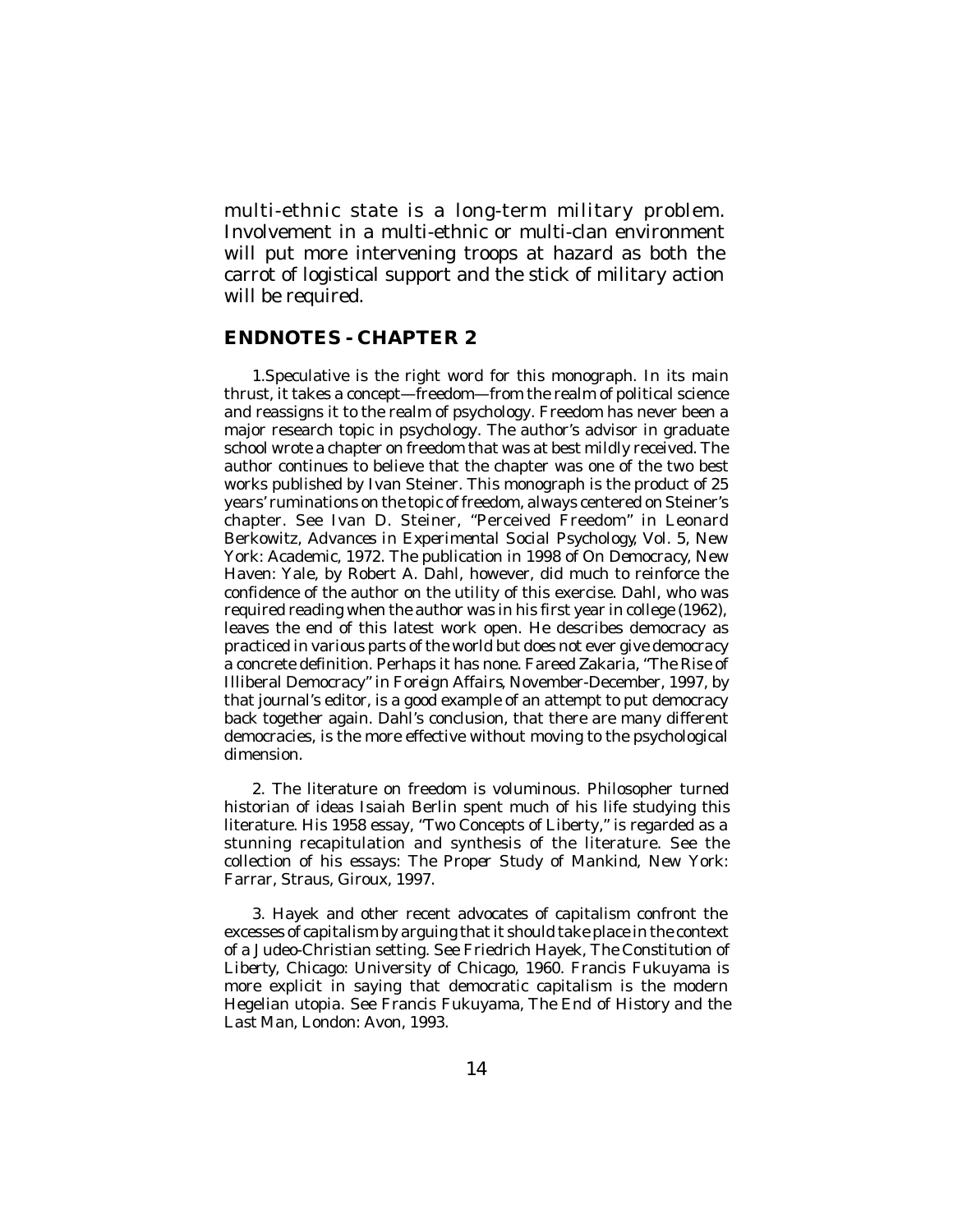4. Conflict as the basis of learning is one of several learning theories extant in psychology. Sigmund Freud, Erik Erickson, and Jean Piaget use conflict in describing learning. For each of them, learning occurs when problems are resolved, not avoided. Others include different schools of behaviorism, observational learning and cognitive processing models. There is no research breaking down human learning into these categories. Evidence does suggest that the nonconflict models tend to account for the simpler kinds of learning situations only. As a result, a reasonable hypothesis is that the conflict models may account for the more complex types of learning governing higher order human processing. Hegel's dialectic falls within the conflict model of learning even though he or others have not explicitly termed the dialectic a learning paradigm. While he spoke of societies being subject to the dialectic, Piaget's model of individual learning uses a logic very similar to the dialectic. Certainly, Hegel does not allow societies to avoid the dialectic (*a la* Pavlov's dogs avoiding shocks); antithesis must confront thesis in the process of arriving at synthesis.

5. There is much discussion on whether societies are progressing on the basis of indigenous or borrowed knowledge. Japan and the Soviet Union have often been accused of living on borrowed knowledge. A country such as the United States with a vibrant research sector and a tradition of innovation is likely to experience a more consistent pattern of progress than will societies that "borrow" the basis of their progress. The source or basis of progress does matter.

6. The event that perhaps best marks the passing of the old order in England was the immediate post-war election in which the hero of World War II, Winston Churchill, was thrown out of office for not supporting medical and other rights for the "lower" classes, the fighters of World War II.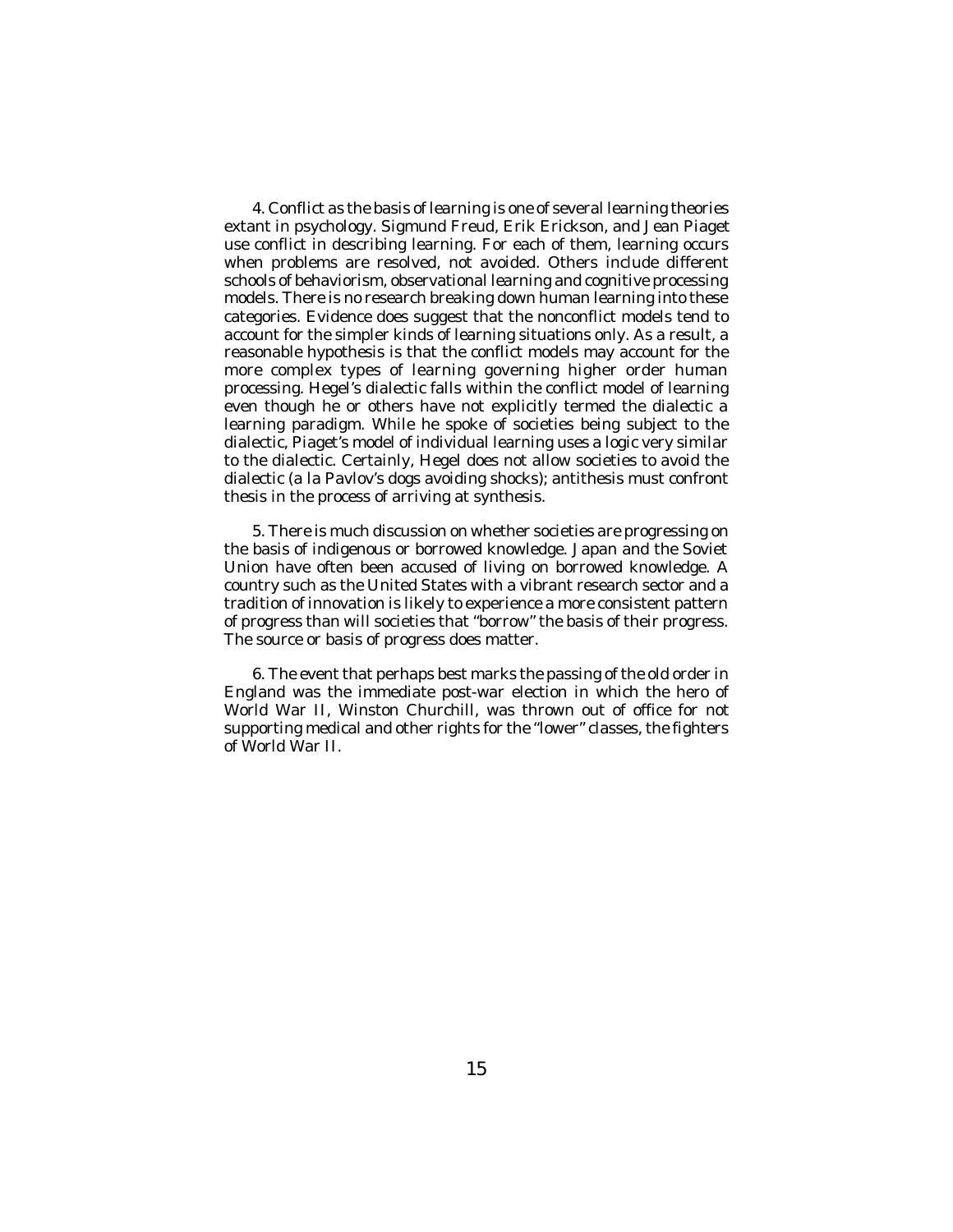## **CHAPTER 3**

## **FREEDOM, POWER, AND PROGRESS**

The relationship among the words in the chapter title is the subject of this chapter. The soldier fights for freedom. Command projects power. Everyone aims for progress. In fact, as we will see below, the three concepts are very similar. Both freedom and power are the ability to act. Progress is the concrete measure of freedom and power.

#### **Freedom—The Basis for Progress and Stability.**

I propose a new definition for the concept of freedom. To begin, however, allow me to sketch out how freedom comes into being. Knowledge is the father to freedom; not natural law, the Rights of Man, or other nebulous and misty forebears.<sup>1</sup> Knowledge becomes freedom through a five-step process: *One*, the finding that freedom is a personal attribute; *Two*, that freedom is active; *Three*, that it is purposive; *Four*, that it requires success for its nurturance; and—perhaps most controversially—*Five*, that permission is an integral part of freedom. These five elements follow and build upon their predecessors.

*Element #1: Freedom is a personal attribute since all* knowledge is personal.<sup>2</sup> The content of any book or computer hard drive is only information. Only when we assemble information and put it to some purpose does information become knowledge. Freedom as a personal attribute contradicts the widely held position of political scientists and philosophers that freedom can exist even if individuals are not in a position to use it. Isaiah Berlin, whose 1958 monograph "Two Concepts of Liberty"<sup>3</sup> is still the touchstone for most discussions on freedom, accepted the independent existence of freedom in all of his writings.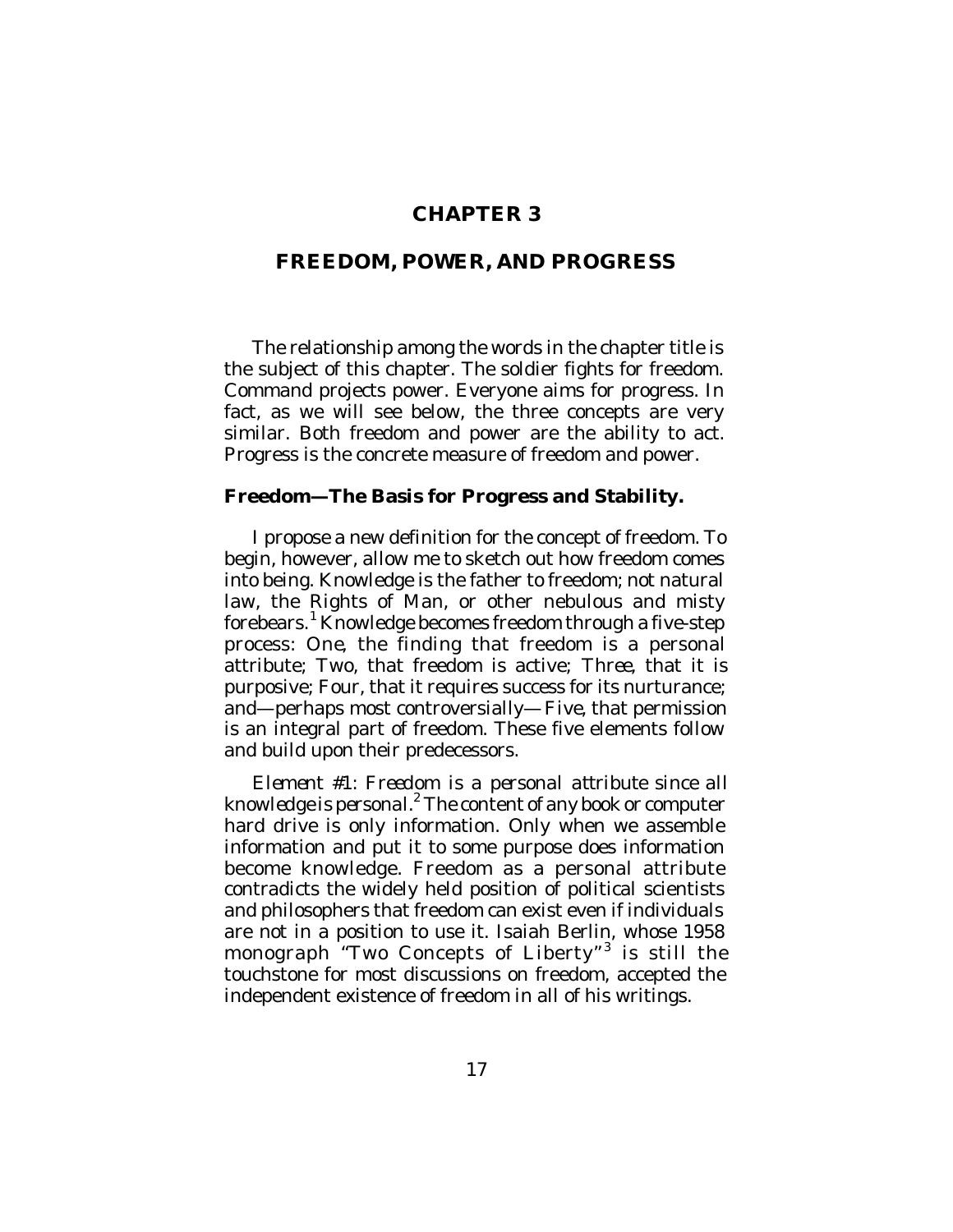It is meaningless to say that freedom of speech exists if I am unable to communicate a thought. A freedom of travel is meaningless to a person without means, ability, or desire to travel. One may say to the Chinese that freedom of speech exists in the United States, but a more precise statement would be that Americans speak out—*they act*—without fear of retribution. If all Americans were docile followers, then they would not speak out and the protections offered by the Constitution would be irrelevant. All of this leaves aside, of course, the fact that constitutions with free speech clauses exist in many countries without protecting a word of speech.

*Element #2: Freedom is active, manifesting itself in activity, not status*. A dictionary typically says that having freedom and being free are equivalent statements. I would like to insert a difference necessary for an understanding of freedom. *Being free* is the status of not being shackled or not being confined. *Having freedom* is the ability to act. While for most purposes, it is necessary to be free before being able to act, the two are not the same. We are free because of the actions of others, but no agency can confer freedom on us. We achieve freedom through the act of learning and the consequent use of the new knowledge.

Freedom becomes manifest in action. In the simplest of terms, a person at rest may or may not be able to set a world record in the 100-meter dash: the proof is in the action.

*Element #3: Purpose is an essential building block of freedom*. While I maintain that freedom is active, I do not say that freedom is random. For the most part, learning occurs within goal directed activities; in problem-solving situations. Except in those limited circumstances where trial-and-error learning is meaningful, the actions that demonstrate freedom will be purposive. It is purpose that organizes our activities: Where we want to go determines what we actually do.

*Element #4: Success nurtures the growth of freedom*. Achievement defines freedom. Performance of an act establishes whether mastery of the act exists. That success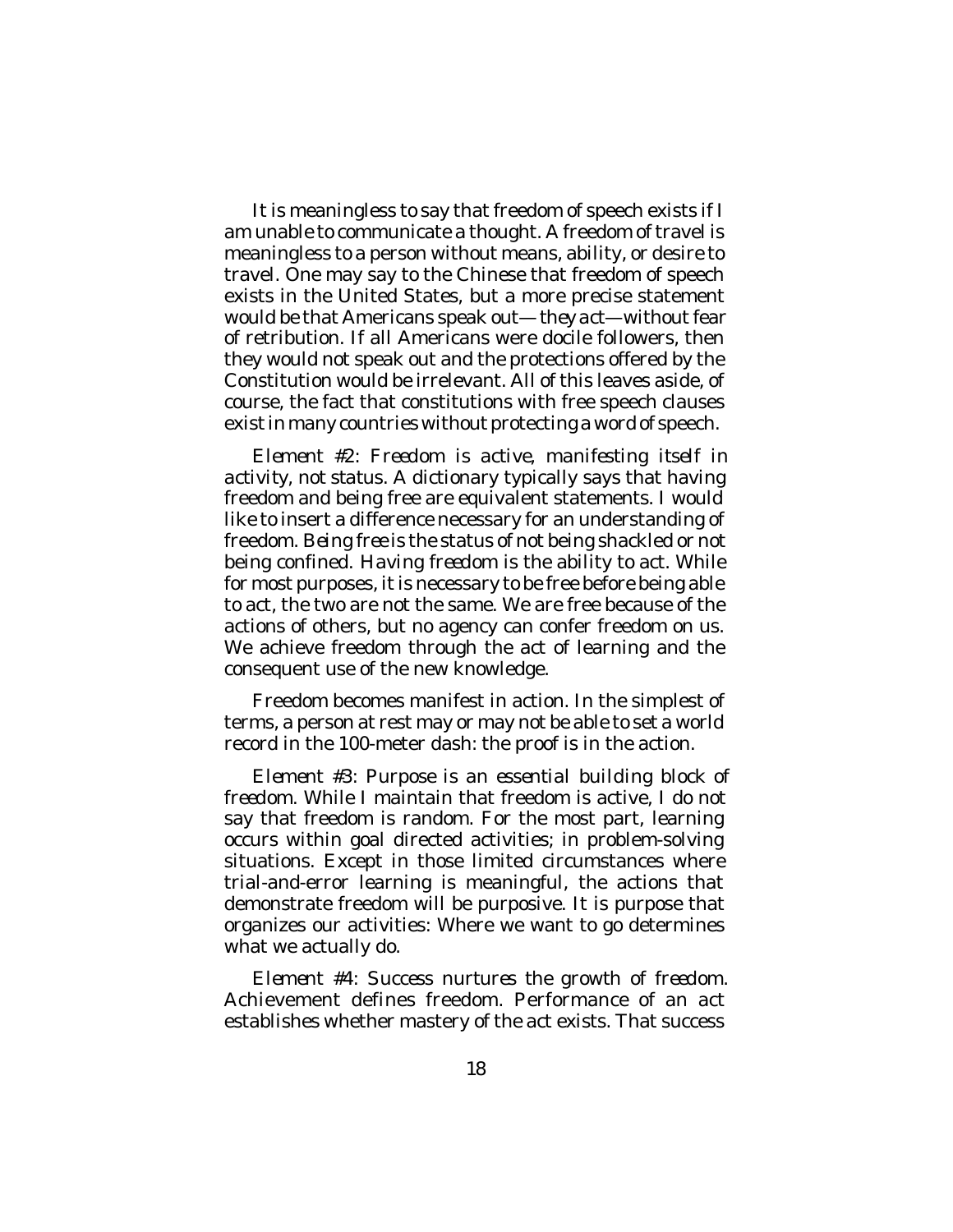puts the activity in the actor's repertoire, allowing it to be used in the future. An excellent analogy of the need for success is the freedom created when the family teenager passes the long awaited driving exam. With that permit comes the capability, the freedom, to drive—parental permission and a car having been obtained. Without a permit, the teen is just a passenger without the freedom to decide where to go.

*Element #5: Permission is an integral part of freedom*. 4 Libertarians may tell us that autonomy is freedom. What they ignore is the central social character of humans. <sup>5</sup> For, if autonomy were freedom, then eventually we will have, *a la* Ayn Rand, a single surviving Atlas free to shrug over his conquered minions. Assuming that such an Ubermensch or Superman were to come along, he or she necessarily would use the freedom of autonomy to subjugate the rest of humanity. Why? Ultimately, only one person can have the freedom to act autonomously. When more than one person does it, they are likely to step on one another. Sad as it may seem, most of us cannot fully self-actualize—become all that we can be—because of the social costs of so much selfish activity. Better for us to become what the society gives us permission to be.

Permission plays two roles relative to activity. The first and traditionally accepted role of permission is the moral sanctioning of an activity. Its second role is just as important, however. Here, it is a mechanism for passing information from society or parent to the individual or child. Thus, when a mother says to her son that he may ice skate on the frozen lake, she is also telling the child that the ice is safe for skating.

Figure 2 presents the elements of freedom. A quick perusal shows that this definition of freedom is pragmatic in nature. While not a part of the central thesis of this monograph, the definition has the robustness to encompass religious and ideological freedom as well as the active sense pursued here. Thus, highly religious, perhaps fundamental,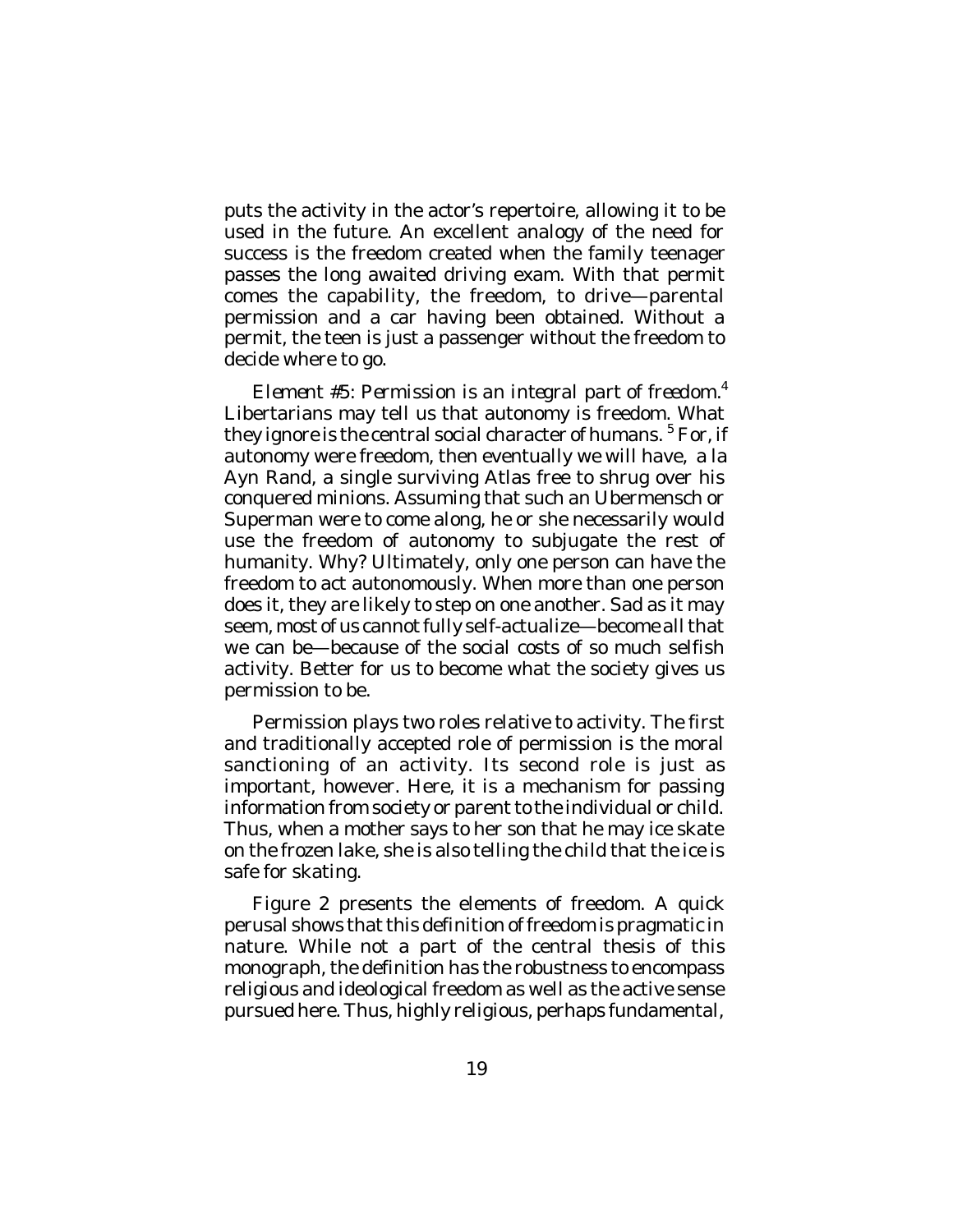persons may take certain action based on their knowledge of God and the purpose of salvation, thereby deriving a sense of freedom often felt by the religiously fervent.

Freedom is the product of....

\* Knowledge *Truth, facts, shared beliefs*

\*applied to a purpose *Unorganized knowledge is merely information*

\*in a non-disallowed activity *Freedom is active*

> *Freedom is the arc of the individual's horizon for action*

#### **Figure 2. A definition of freedom.**

 Another definition is: The more we know, the more we can do. The more we can do, the greater is our arc of freedom.

 Governmental regulatory programs often play the above "mother" role in telling us that prescription drugs or the airlines are safe. The Federal Aviation Administration (FAA) inspects aircraft and airline procedures, in part, to convince us that they are safe, despite the occasional accident. We have neither the time nor the skill to inspect the plane, its log books, and the training of the crew as we race from city to city. The FAA does this for us. Our acceptance of this information exchange is evident in the fact that passenger loads hardly decline for an airline even after the airline may have suffered multiple crashes in a short period of time. $^{\text{5}}$ 

Illegal or licentious behavior is unsanctioned behavior. As a rule, such behavior does not lead to or produce freedom. Committing murder (a criminal homicide) does not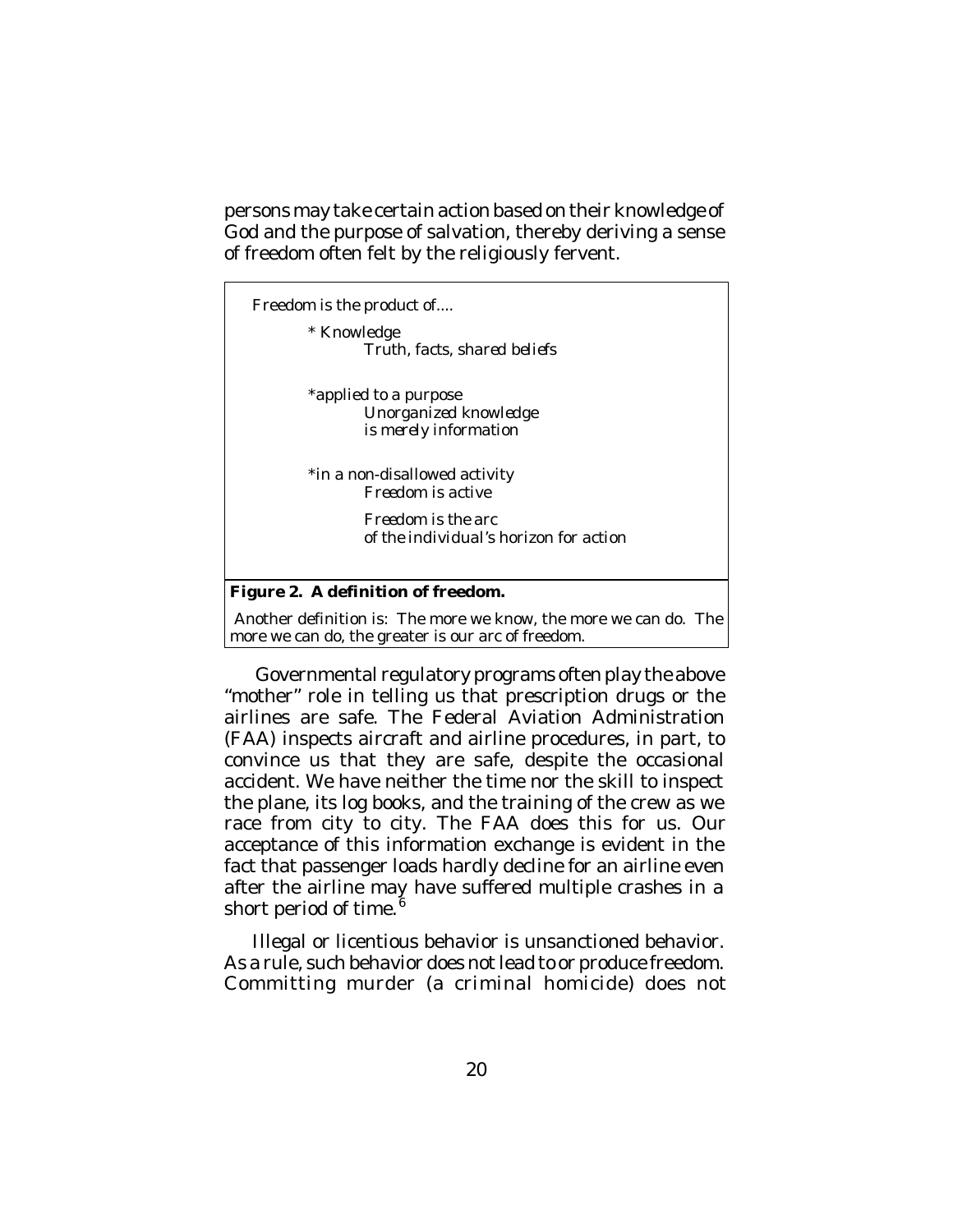contribute to any person's freedom—unless the guardians of the law are absent.

Creative activity is the one, normal exception to the need for permission as a precursor to activity. No one can tell the artist what to paint. The best we can do when confronted by creativity, is to not disallow it from proceeding.

In summary, then, freedom is created when knowledge is applied to a purpose in a permitted, or not disallowed, activity that leads to success. Except for some minor allowances, such as letting us learn from the failure of others, this is the only way freedom comes into being.  $^7$ 

Prosaically, freedom is the ability to do what we want to do. The more we do, the more we learn to do; which in turn, allows even more action. At each step in the process, we gain greater freedom. Thus, freedom becomes the individual's arc of horizon within which action is possible. Each person's horizon may be near or far, and broad or narrow in angle in the horizontal or vertical dimension. The boundaries of freedom, excepting the creative act that expands the bounds, are knowledge and permission—the personal and the social. The perfect Renaissance person, of course, has a horizon that is both very broad and deep—therefore having almost complete freedom.

#### **Some Notes on Power, Having Freedom and Being Free, and the Role of Institutions.**

The contention here is that use of knowledge leads to freedom. If so, how does this square with Bacon's famous dictum that knowledge is power? In practice, power and freedom are the same thing: the ability to accomplish. They differ in their contexts. That is, the ability to accomplish is power when the knowledge used is a monopoly. In contrast, action taken in freedom has widely held knowledge as its foundation. Power and freedom represent the end points along a continuum where knowledge varies with its degree of dispersion. Power increases in effect as knowledge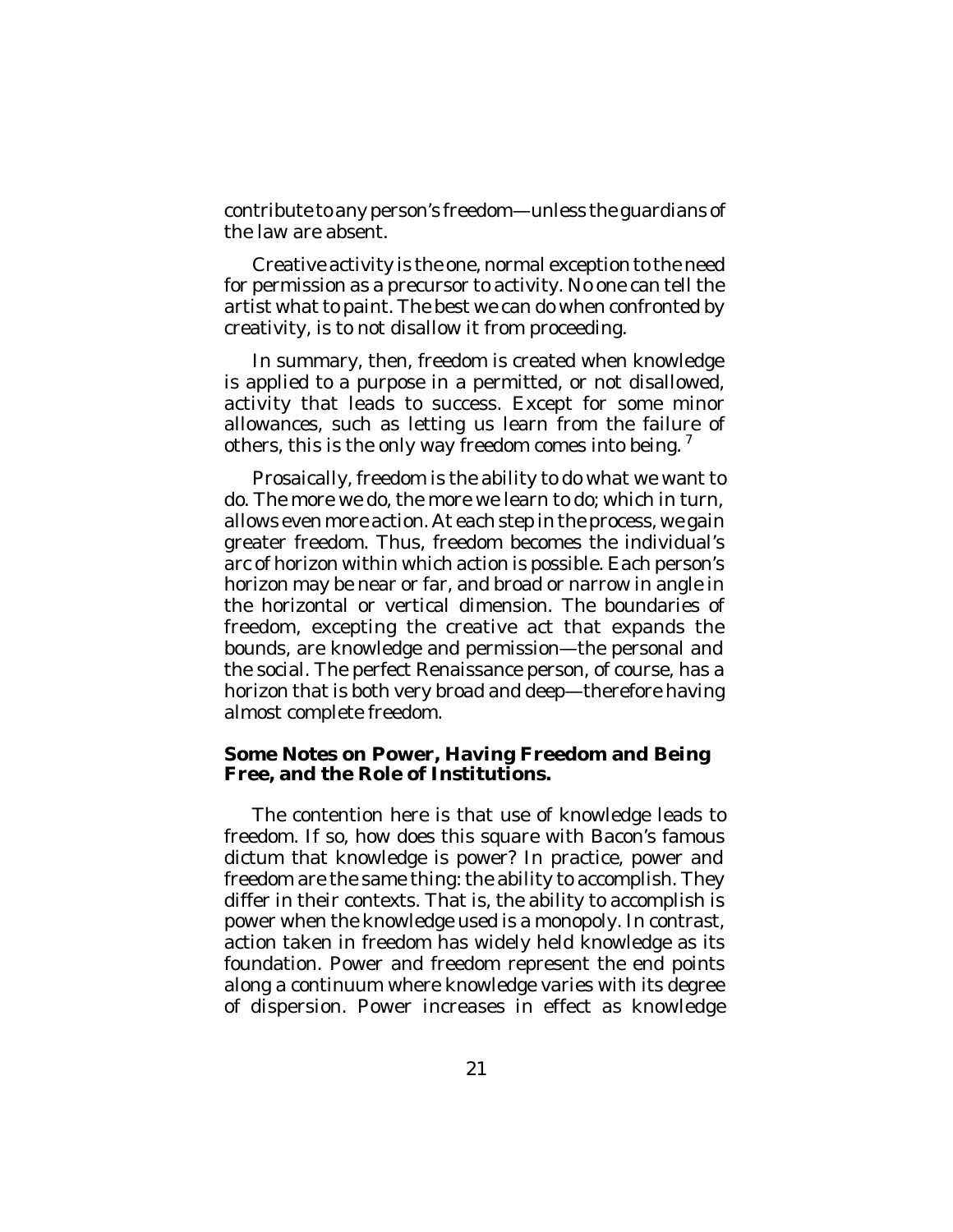becomes more monopolistic. Conversely, freedom increases as knowledge becomes more widely dispersed.

If freedom follows from knowledge, then the source of freedom becomes the educational process. This poses a problem for a wide range of institutions, from the military to the American Constitution, that many see as the promoters, protectors, and guarantors of freedom. Two factors apply here. First is the distinction made above between "being free" and "having freedom."

When Berlin and others in the Anglo-American tradition speak of freedom as the area wherein the individual is free to act independently, they are speaking about being free. Berlin named this concept "negative freedom" because its causation is a restraint on government. It does not necessarily follow from his formulation that people can or will act just because government stays off their backs. For example, the just-released prisoner will have few resources that are applicable in a greatly changed world outside of prison after 50 years of incarceration. He is free, but has little freedom because his knowledge stock—how to survive in prison—is not relevant or useful on the outside.

The distinction between being free and having freedom illuminates the role of the military in the life of the country. It exists to keep us free, an essential precursor to our having freedom.

The second factor is the role of institutions in freedom creation. Institutions from elections to the separation of powers are human creations, designed to achieve specific purposes. Thus, the Constitution delineates certain freedoms and not others. The Constitution protects only a few narrow slices of freedom—the slices for speech, religion, etc.—and essentially ignores the other areas or slices where Americans have the capability to act.

At best, institutions channel and protect certain freedoms; they create no freedom. The American Constitution is a governing document—a super law. As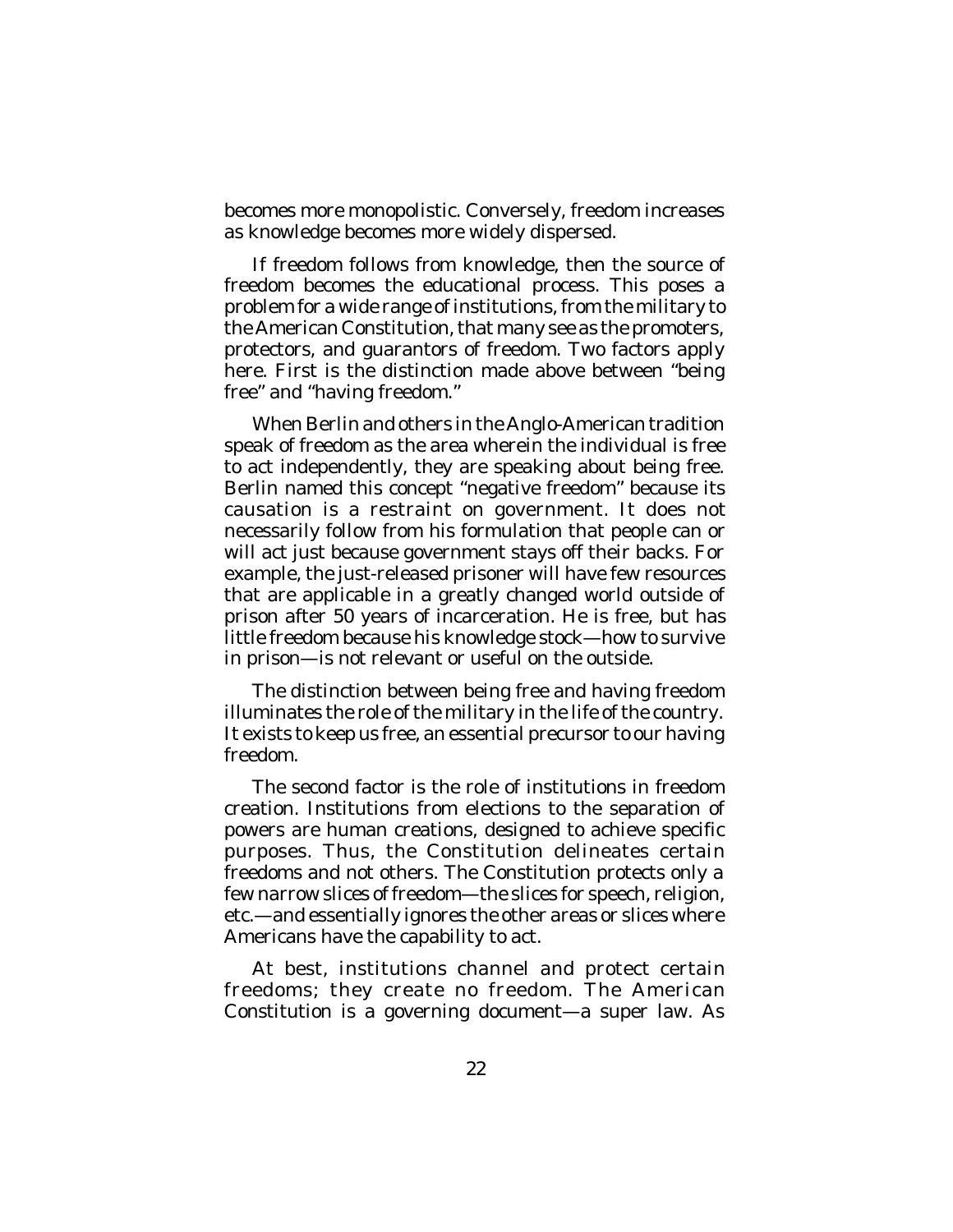such, it is not surprising that the Constitution directs the activities of both governmental entities and the people. Giving direction may be a freedom protecting act, but direction or command cannot create freedom. That would require forcing the horse to drink after leading him to the trough.

## **Increasing Freedom and Progress.**

How does freedom increase; how is the collective horizon of a citizenry enlarged? The basis of the enlargement is new knowledge and the dispersion of existing knowledge. But what prompts the creation of new knowledge?

Conflict and competition are the engines of both knowledge creation and freedom. Individuals experience conflict when problem solving leads to the replacement of old information with the new. Competition leads enterprises to differentiate themselves from their competitors. They must develop the proverbial "better idea" to serve as the basis of the differentiation. Each bit of successful problem solving and differentiation increases the resources available for future action, thereby increasing the freedom of the actors.

When an actor uses new knowledge to create a new product, two things happen. First comes the freedom drawn from success. Second comes the widget from which the actor profits. This product represents progress. <sup>8</sup> The use of new knowledge is the best measure of progress.<sup>9</sup>

The interesting part of the relationship between freedom and progress, however, lies in the negative instance: What happens when knowledge acquisition and progress cease? By analogy, the equipment begins to rust and eventually falls apart. Unused knowledge disappears, both at the level of the individual and the society.

Can a group or society decide to maintain and practice a certain stock of knowledge and freeze progress at a certain point? Many such attempts have existed in the United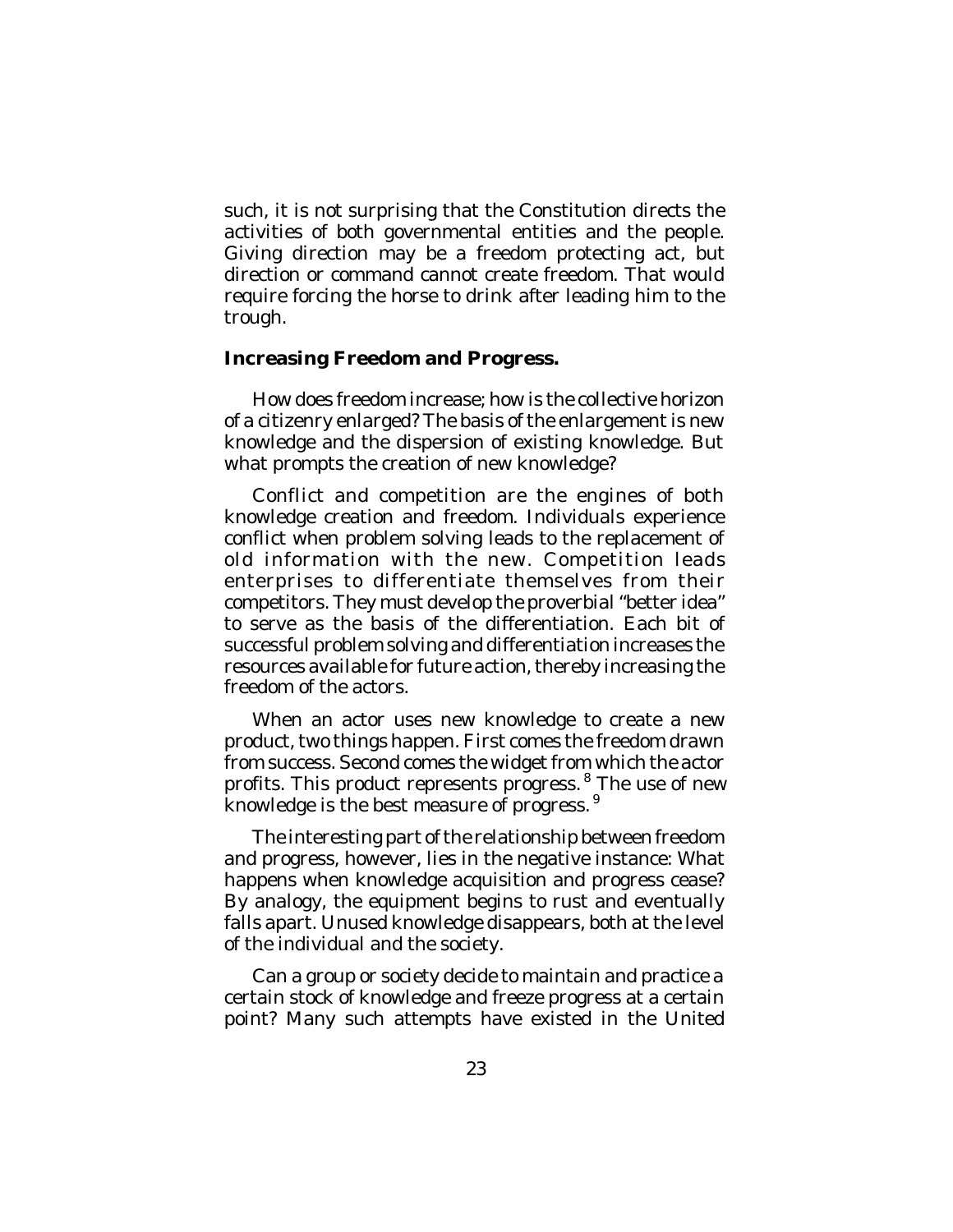States over the years. Small groups have decided to live by themselves, generally in communes, following a given set of rules. The problem is that no group can truly isolate itself from the rest of the society. The little give and take that remains eventually forces change or dissolution on the commune. This is not to say that successful communes have not existed and continue to do so. Two famous communes are Amana (Iowa) and Oneida (New York). They are no longer famous for being communes, but rather for the line of appliances and silverware they developed to bring resources into their communities.

Examples such as Amana suggest that small groups can maintain a utopian vision for a time with some accommodation to the outside world. Certainly one of the reasons they can be successful is that members can come and go into the larger society. Attempts to achieve utopian visions at a societal level have all suffered defeat.

A society-wide vision of utopia becomes hard to maintain, because history intervenes and passes it by. Country-wide utopian attempts have also been deadly, since death or the gulag are the only options for those who disagree with the ruling vision. The leaders of the revolution are not going to allow others to tell them that their holy vision is flawed. Only those dissidents able to escape the country's borders have a chance at normality. Thus, the Soviet workers' paradise was a well-defined dream at the time of the Russian Revolution. It became the ideal the Soviet Union would have to strive to achieve, even at the cost of many lives. Obviously, they did not make it. In the end, the leadership's effort to co-opt history and to control external developments created so many contradictions that the system could not stand. Hitler's and Pol Pot's utopias would have suffered similar fates if war had not intervened. 10

The desire to proclaim an ideal, stop history and eliminate change will always be with us. Fortunately, unless someone attempts to create a world-wide utopia,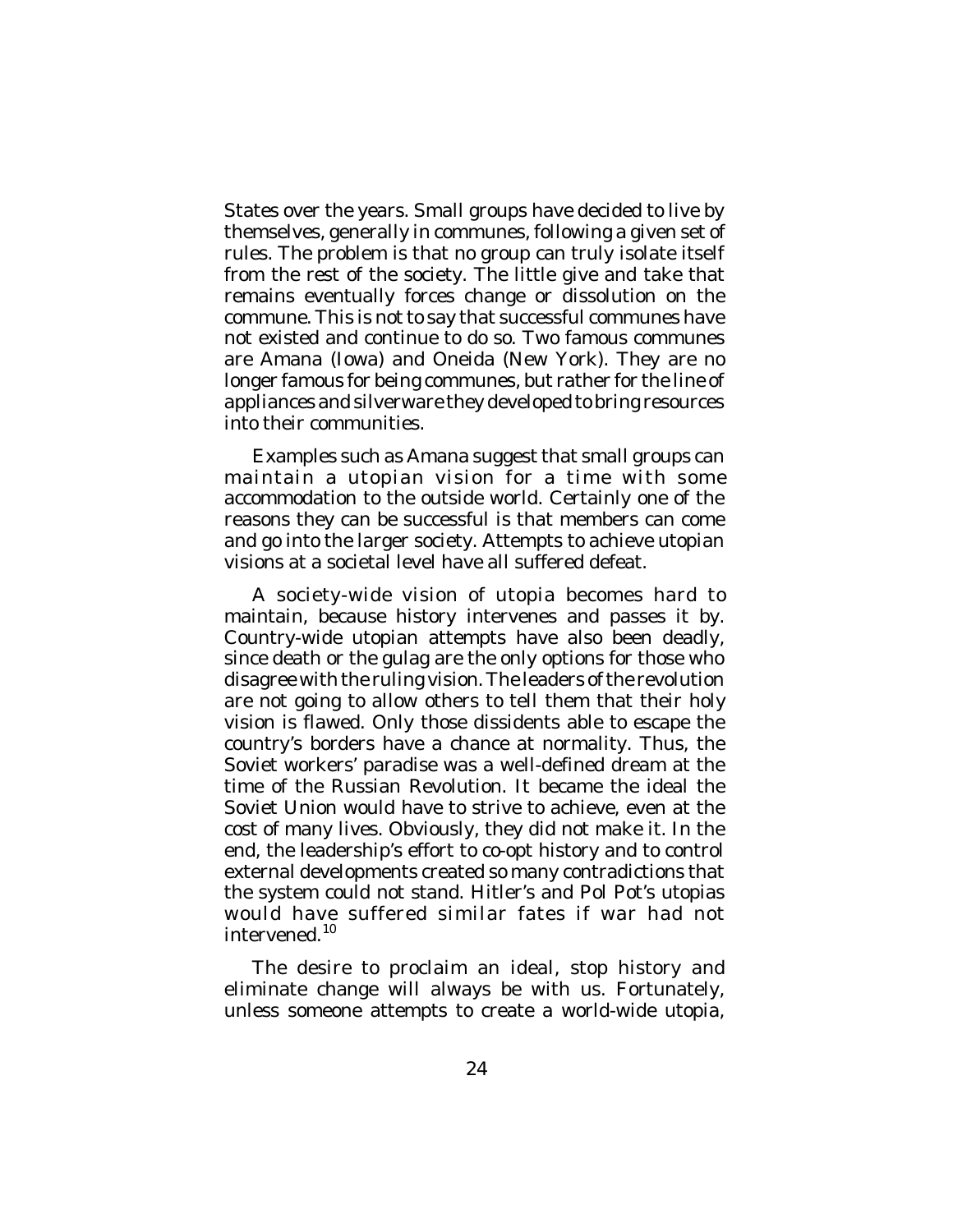history and the march of new knowledge will interfere with those attempts. Since the creation of new knowledge is not likely to cease, neither is the growth of freedom. Progress, the consequence of utilizing that freedom, will follow naturally as long as we do not hinder it.

#### **ENDNOTES - CHAPTER 3**

1. See Fernand Braudel, *A History of Civilizations*, New York: Penguin, 1993. Over the course of this volume, Braudel traces the use of the term liberty from its Latin origins to the modern day. The term is used early on to generally connote privileges, and it is only after the French Revolution that it assumes its modern meaning of freedom. See his discussions on the times after plagues, times when there was more land than there were peasants to farm it. One consequence of the plagues is that the peasants of the 11th and 12th centuries had freedom (or really power) because they represented a scarce resource. The middle 19th century is the turning point after which freedom becomes a more concrete concept.

2. I take a pragmatic approach to the concept of knowledge. Knowledge is that which a group (two or more individuals) agrees to be true. In other words, knowledge and truth are socially determined. This is why one baseball team at each level from PeeWee to the Major Leagues can all be considered World Champions despite the reality that only one team can be the best. This definition is an expansion of Karl Popper's notion of truth as the result of the scientific process. Scientists accept as true or valid those results of experimentation where attempts at refutation have been unsuccessful. Given that Popper wrote at a time of great ideological ferment (1930s to 1950s), it is understandable why he limited truth to the results of the scientific method. Reality, however, is much broader. Ideology does drive much behavior. Religious people accept a given set of truths depending on their denomination, and within each congregation, accept certain "facts" as truths. Ideological and religious truths cannot be refuted, yet they "account" for much that is considered true in our lives. To permit truth to exist in religious, civic, musical, and other realms, I suggest that the scientific method is a social convention—which, in fact, it is. It is a social—an agreed upon convention because scientists accept as true results which, in the future, they know will be refuted or supplanted: thus, Socrates' ether becomes our atmosphere. In this view, truth becomes the product of any accepted process that serves the need of a group or community. This is not to say that truth is relative. It merely reflects the reality that different communities have their own "truths." In our modern world, these truths quickly come into conflict. In simpler times, they co-existed in separated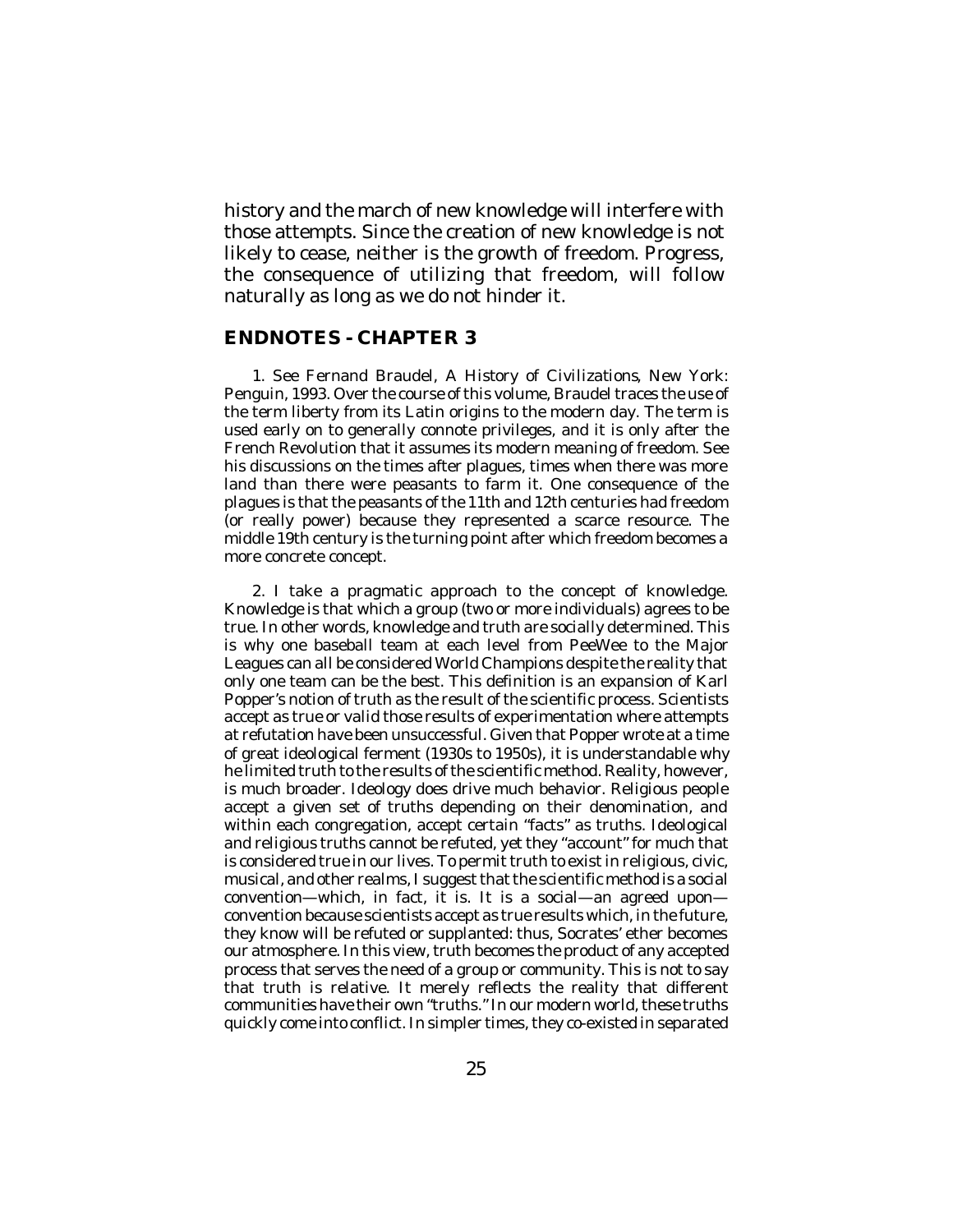realities. See Karl Popper, *The Open Society and its Enemies*, Princeton: Princeton University, 1972.

3. See Endnote 2, Chapter 2.

4. Morality is usually seen as the *external* societal counterweight to selfish autonomy or negative freedom. Here, pre-action moral judgment and information exchange are a part of the process of building freedom.

5. The writings of Richard A. Epstein are representative of the libertarian position. For me, his writing has the advantage of sharing an aversion to monopolies, a topic he gives considerable coverage in *Principles for a Free Society*, New York: Perseus Books, 1998.

6. Even a horrific event like the ValuJet crash in the Everglades led only to the recertification of the airline by the FAA and the subsequent renaming of the airline to AirTran. AirTran continues flying. A more established airline, USAir, had multiple crashes in the early 1990s without major long-term effects on its passenger loads. One would expect the consequences for these airlines to be much more negative without the FAA being there to reassure passengers after each accident.

7. In sketching the development of freedom in this monograph, I stay to the main branch of the process. We do learn from our own mistakes and those of others and build freedom on that learning. We also learn by observational learning, a relatively conflict-free process. But observational learning has never been shown to apply to more complex learning.

8. Robert Nisbet, *History of the Idea of Progress*, New York: Basic Books, 1980. In his foreword, Nisbet says that if the idea of progress dies in the West, then much else will die with it.

9. This sentence again illustrates my desire to remain on the main road in describing this freedom-peace model. Obviously, new knowledge can be used "wastefully" for old purposes. I hope readers do not become bogged down on such side roads in this short monograph.

10. See Lutz Niethammer,*Posthistorie: Has history come to an end?*, P. Camiller, trans., New York: Verso, 1992. This short volume provides excellent arguments for seeing all utopian dreams as failures in the making.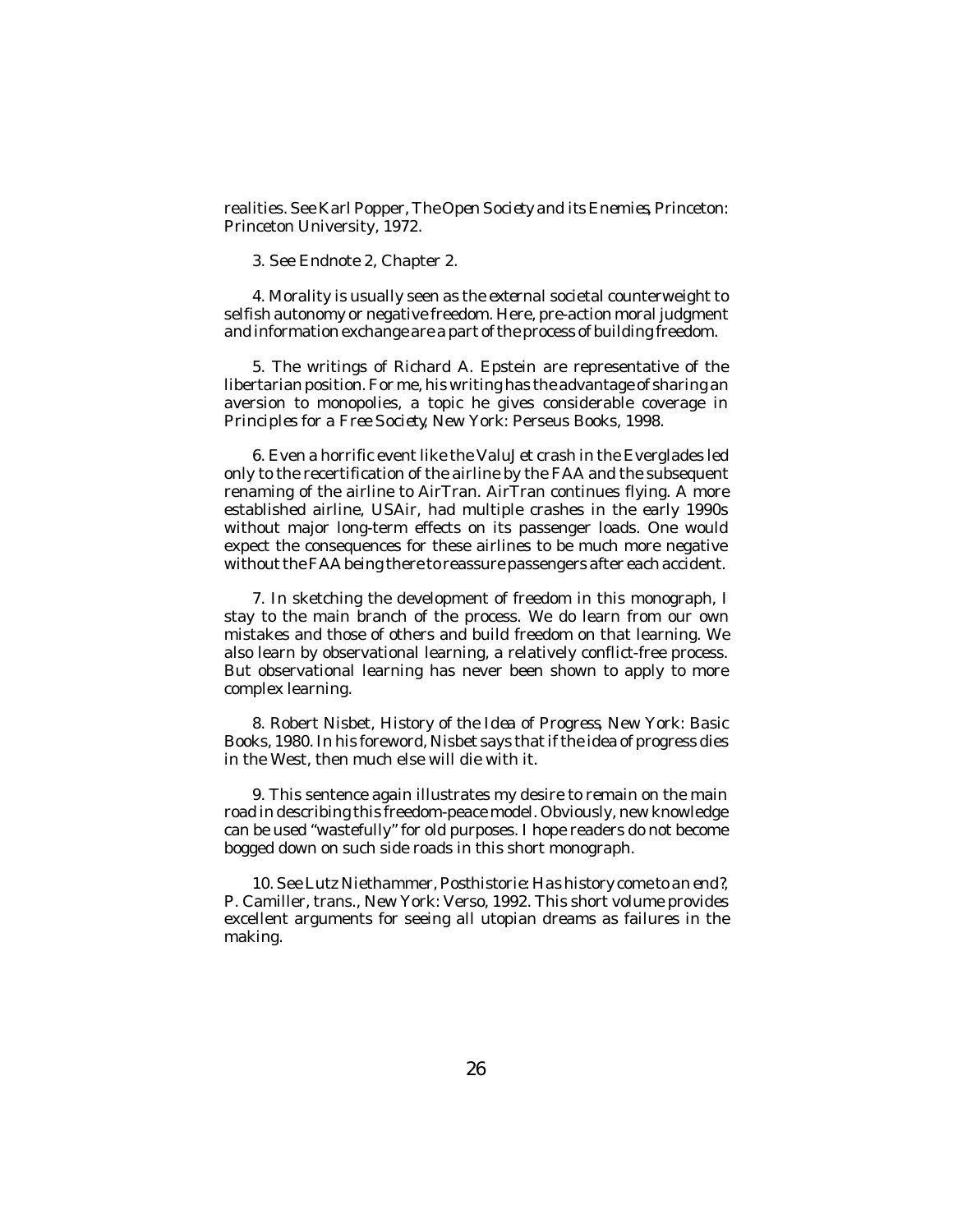## **CHAPTER 4**

#### **A MODEL OF SOCIETIES**

This chapter uses the distribution of knowledge on governance to define three types of societies that exist along a continuum. It extends from the society where everyone knows how to govern the country to the society, a dictatorship, where one person controls all knowledge of governance. Later, we will see that the location of a society along this continuum determines the strategies that will be successful when diplomatic or military intervention becomes necessary. The distinctions among countries discussed here may also become indices for the likelihood that interventions may be required in the future.

#### **Freedom as the Source of Stability: The Adaptive Society.**

New knowledge, once used to new effect, represents change and progress. As a result, for freedom to be the source of societal stability, stability must incorporate change. A static stability necessarily loses ground to others who continue changing and developing. More importantly, static stability loses ground to itself as the store of knowledge rusts and dissipates. Change, as a part of stability, makes sense if the change comes in small increments. Following the geological metaphor, tectonic plates that slide continuously past each other may cause a constant rumbling in the earth, but they will not cause great earthquakes. The contrast between the Soviet Union and the United States in this regard is illustrative. Lenin and Stalin tried to minimize change to their plans. *Perestroika* proved to Soviet citizens and the entire world that the "workers' paradise" had been a false dream, made possible by the Russian ability to withstand deprivation. The United States has shifted direction and focus over time as it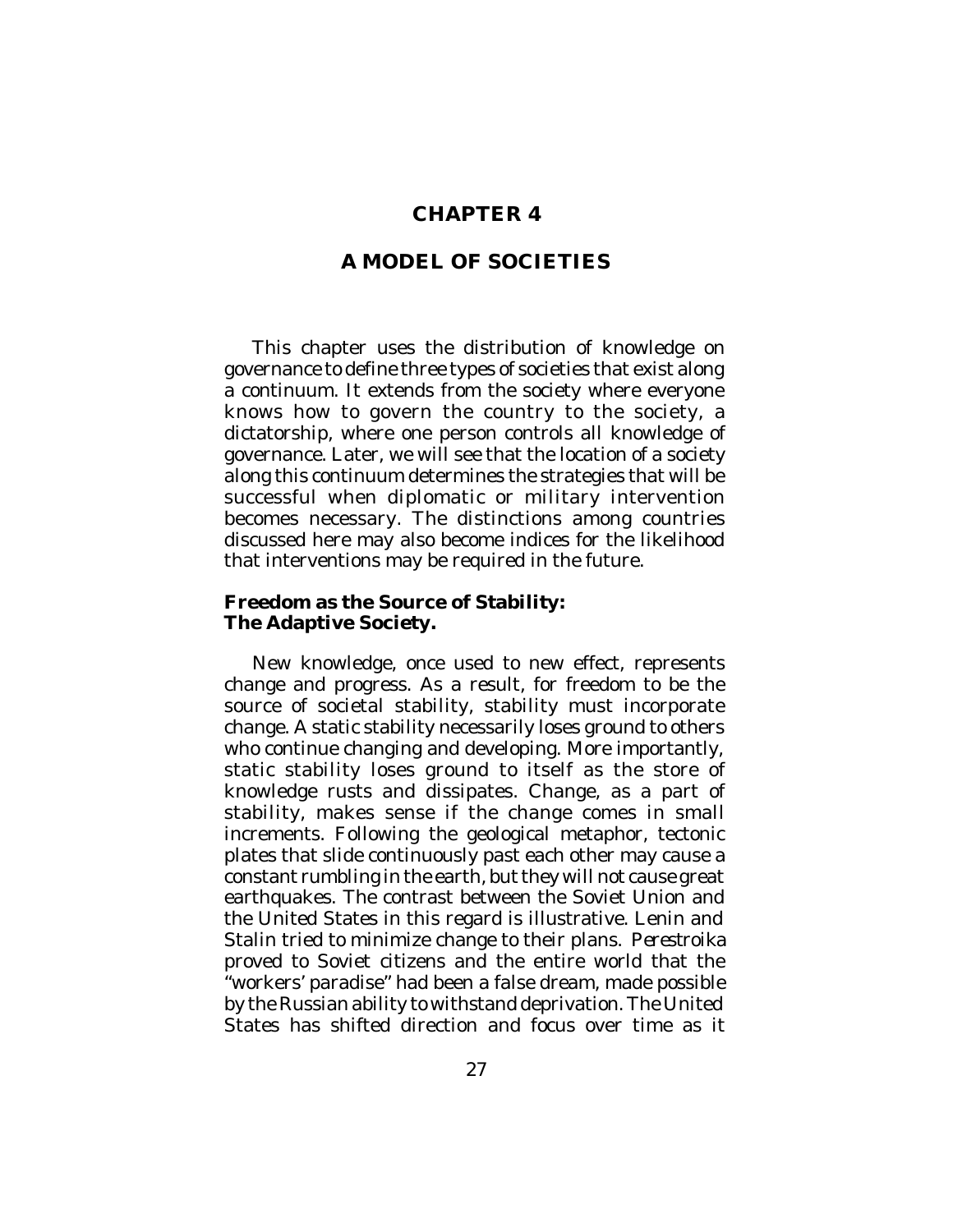adapted to changes in knowledge, world events and the myriad changes that have occurred over the last 200 years: It has remained stable.

The source of American stability is abstracted in Figure 3. It depicts knowledge of governance being widely dispersed and without fixed boundaries. The absence of boundaries is important. Many, if not most, Americans believe they could run government better than the current incumbents. Unfortunately for each of us with these beliefs, our beliefs are not held by a large enough group for us to take over the government. Any change we propose must first gather a coalition around it before it can be implemented. By the time we have put together a powerful enough coalition, our great ideas have been compromised almost into oblivion.

The reason for American adaptability lies not so much in its government, but rather the highly competitive nature of the society. Competitive clashes occur by the second. Members of industries compete to achieve market share. Across industries, salespersons, preachers, park superintendents, and others in the retail trade compete not only for the consumers' money, but also for their time. Each of these competitions, small as they are, push the country in their own ways. The sum result of all these little pushes is

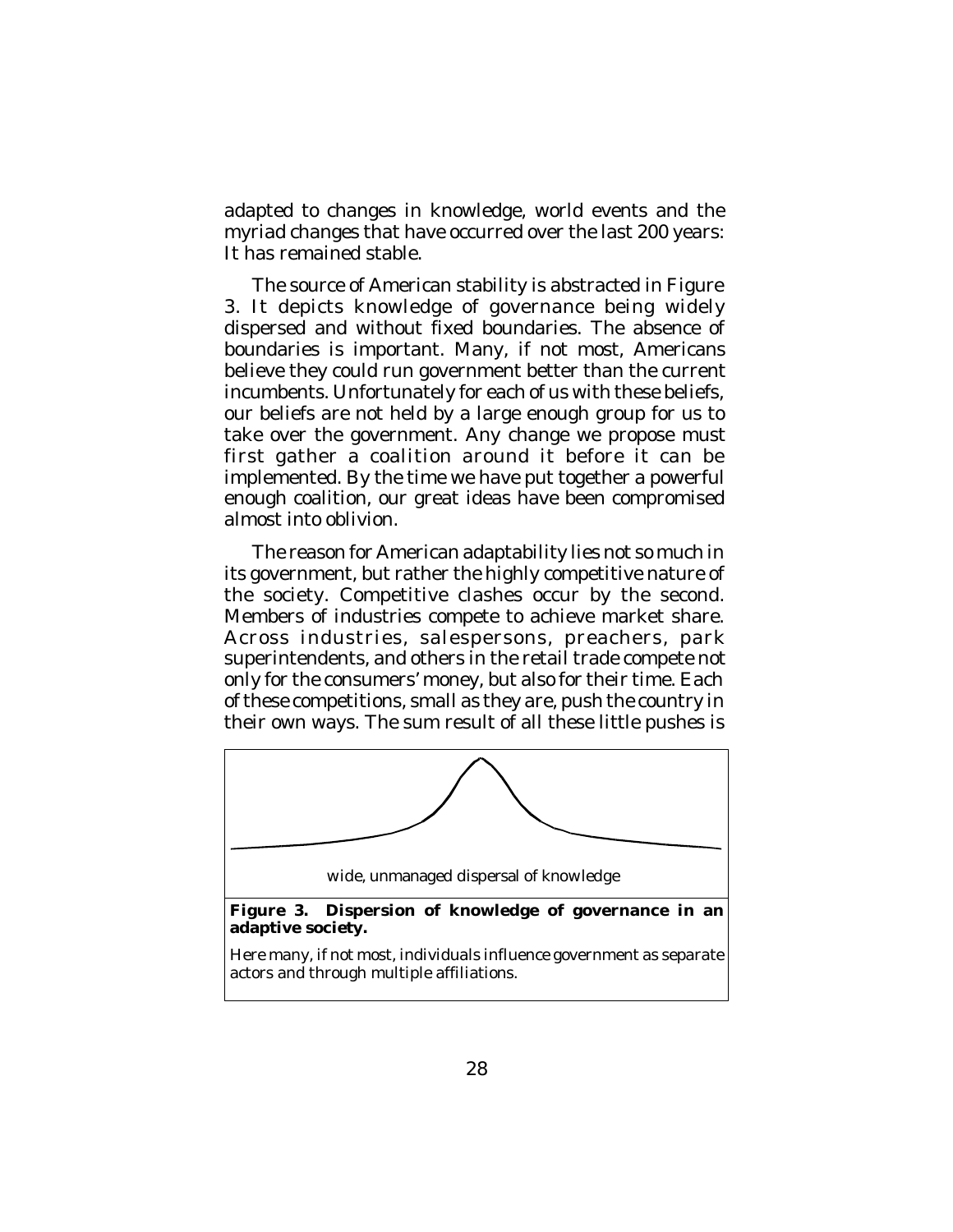movement in very small increments. That movement, the sum of all new knowledge and purpose put to the competitive test, represents the most reliable vision of national stability.

The element that separates the American illustration of stability from all others is that there is no one vision, force, or person controlling it. It is a stability sponsored, if it has a sponsor, by Adam Smith's "invisible hand,"<sup>1</sup> extended here not only over the economic marketplace, but also the public and religious marketplaces.<sup>2</sup>

Participation of a sufficiently large part of the population results in this kind of stability. Participants need to be both producers and consumers in all marketplaces. The resulting interaction keeps each competitive event relatively small. The nature of each competition cannot be cataclysmic—a company that depends on making one sale per year is in a cataclysmic competition. It is do or die. The cost of failure must not be so great that the associated people become pariahs for life. Second acts and even multiple acts must be possible to ensure early failure recognition. This opens enterprise to "creative destruction." The inclusion of minorities and women along with white males in economic, social, civic, and religious discourse can only increase the stability of the United States. This inclusiveness upsets traditional patterns of doing business. Tradition is a behavioral monopoly. Countries with more monopolistic tendencies, the highly traditional, have no mechanism for achieving change so effectively or with so much stability.

The above discussion fairly represents the third type of stability mentioned in the Introduction. The United States and then England are probably the best examples of countries exhibiting *adaptive stability*. Adaptively stable states have few to no monopolies influencing the governance of the country.

Since World War I, and especially after World War II, England has greatly increased its degree of inclusiveness.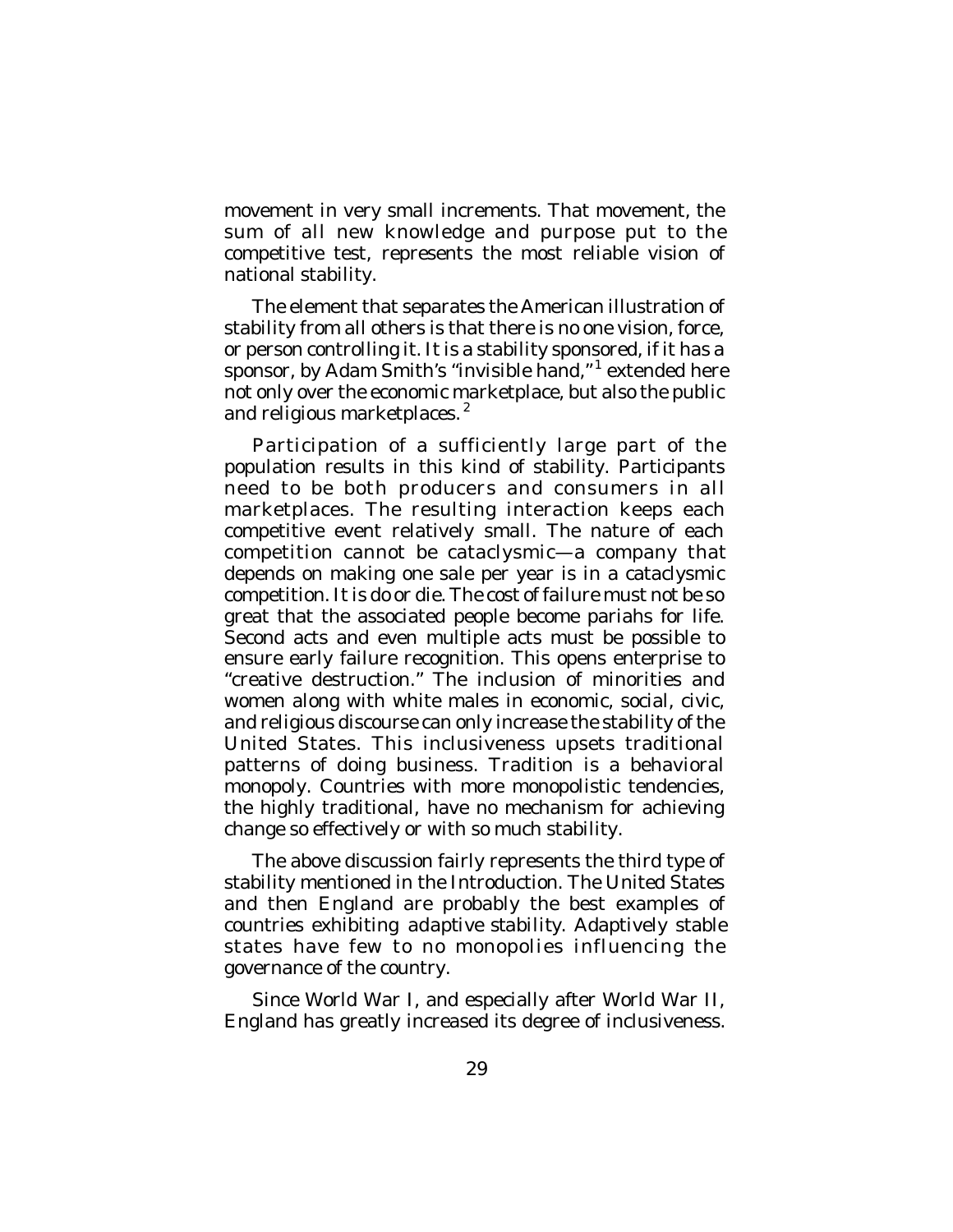More recently, England has limited the role of government in the economy. Furthermore, it has begun the process of devolving powers to Scotland, Wales, and soon to Northern Ireland. Each of these events represents an instance where the number of players, and therefore competition, is being increased.

Much is happening in England that makes it more *democratic*: however, its basic form of government is not democratic. England is an elected dictatorship. To begin with, national elections typically revolve around each party's nominee for prime minister. Yes, parliament is elected. Given the strength of party loyalty, however, its role is secondary to that of the prime minister. As Margaret Thatcher demonstrated, a prime minister can foster great changes independently of the parliament. Practically speaking, the Parliament is the only government in England, and the Prime Minister has absolute power *while in office*. That England continues to become more inclusive speaks to the possibility of having competing voices heard even in a semi-dictatorship.

The mark of countries with adaptive stability is the multiplicity of active participants in the society's governance. Few of them will be in government. They must have influence, in their small way, in directing the path of the country. 3 In practical terms, a society becomes more stable and more adaptable as the number of people making decisions increases. Church attendance, purchase of products, support of charities, and membership in civic, voluntary, and even sports clubs—each in its own way—contributes to the governance of the country. To see the sprouting of soccer fields across the United States over the last 20 years is to see the effect on government of increasing membership in a particular kind of sport club.

What may break up the adaptive stability of a state such as the United States? I will return to this question later.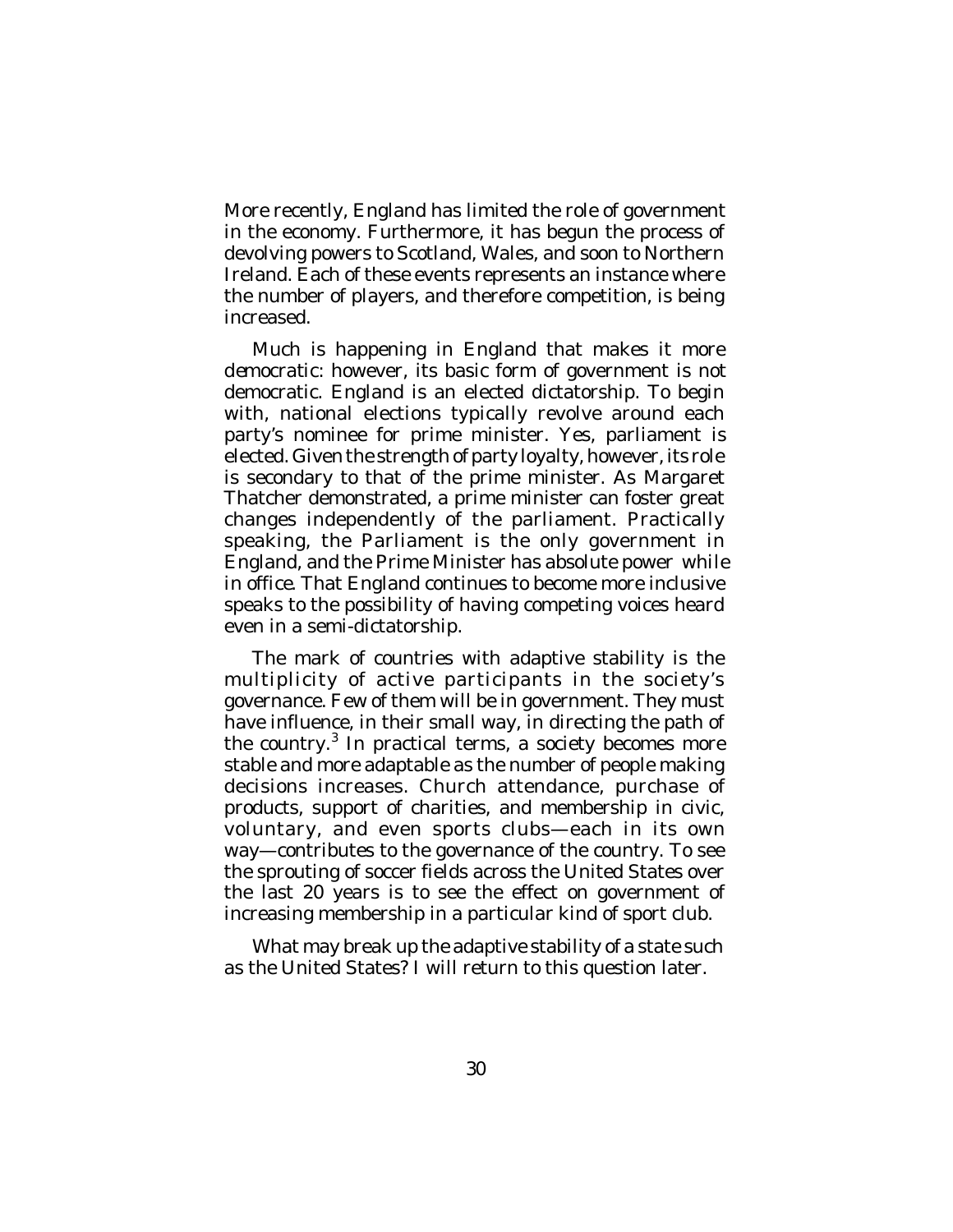#### **Monopoly Societies.**

The opposite of adaptive stability is what I have termed *monopoly stability*. This is the case where governance is a single monopoly, and the owners of the monopoly reject external input. The scope for decisionmaking is very narrow, the country having a few leaders and many followers. The Soviet Union is the historic example of a monopoly society. It had an imposed stability since few were able to influence the direction of governance.

Cuba and China are also good examples of monopoly societies. The leaders of both countries have permitted change to occur when forced by circumstances to do it. Thus, both countries allow capitalists to provide those goods the socialist economy no longer can provide. The changes that have occurred have been in the economic realm. The realm of government remains as a strict monopoly. What happens when the two countries' leadership ages further and then fades away? The one thing the Soviet Union, Cuba and China have shared is elimination of all possible competing visions of governance. How many leaders do these countries have who could lead the country without the use of the gun? Current events in Russia suggest the answer may be very few. Thus, the initial expectation of the end game in these countries is a dissipation of power with a considerable interregnum until a new entity assumes power.

Figure 4 may be contrasted with Figure 3 to show a very different pattern for the dispersion of knowledge of governance between adaptive and monopoly societies. In a monopoly society, the leadership or dictator closely holds all such knowledge, eliminating any person or group that might want to share or take some of the leadership's power. Consequently, when the central power weakens or disappears due to death or other causes, power coalitions must first be created before a new central power emerges. This takes time, opening the society to a period of chaos. That chaos may lead to the need for external intervention when nonconclusive fighting breaks out.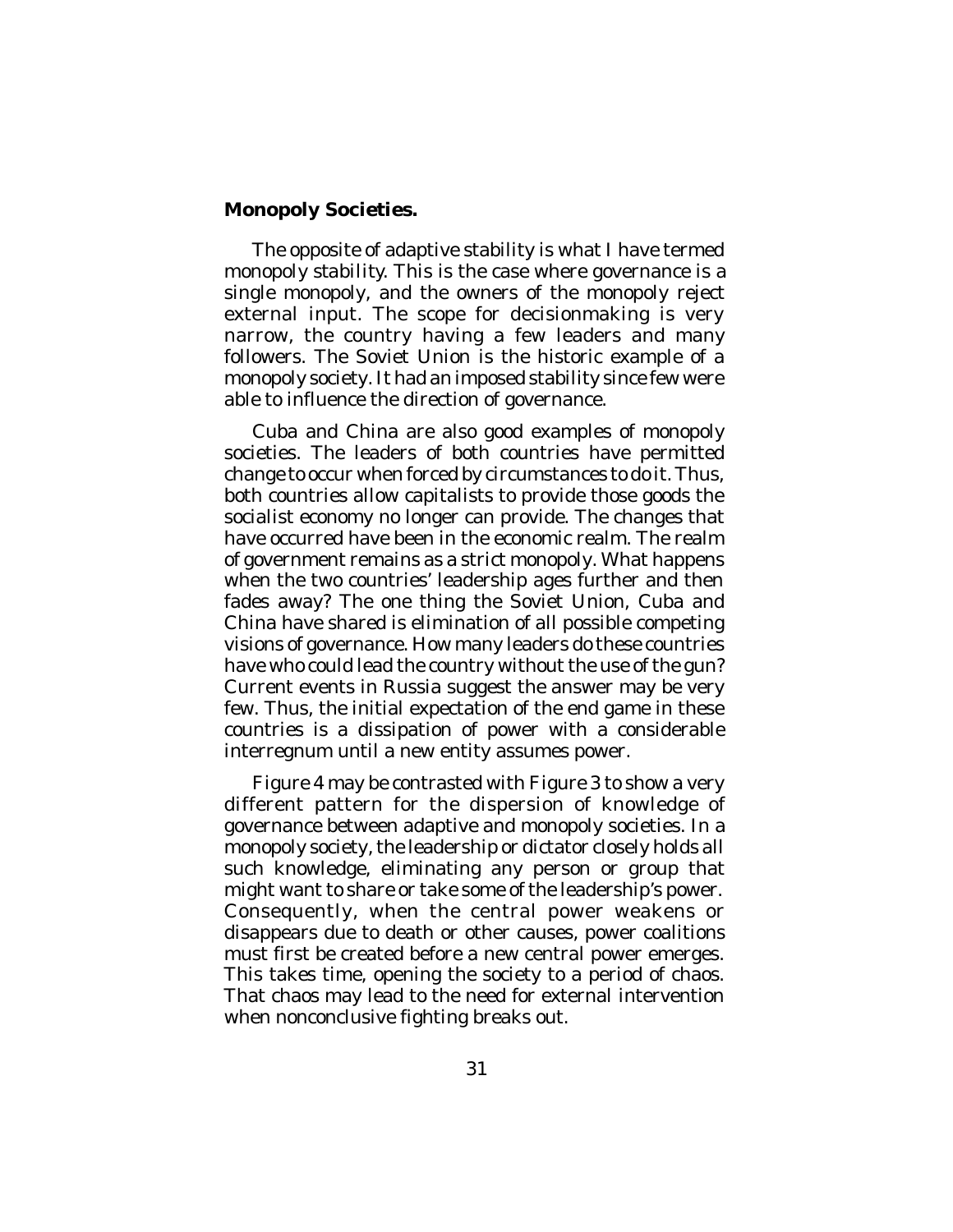

China may be an exception to this rule in that in opening its economy, it has let in foreign investors and expertise. These investors, companies, and foreign staffs represent a major infusion of knowledge to the country. This knowledge affects the local level where the factories and offices with foreigners interact with the Chinese. Given the great size of China, the sophistication being gained at the city level does not necessarily diffuse outward or even upward. The need to adapt to economic freedoms and foreign influence, however, opens up the possibility that political power may shift from the center in Beijing to the affected cities. It is not unreasonable to see the growth of at least four major power centers in China: Beijing, Taipei, Shanghai, and Hong Kong. A further possibility, of course, would be the development of a fifth power center in the western, less-Han, part of China. Such a transformation obviously is not a foregone conclusion, but the current flows of knowledge in China suggest that this is an outcome with real potential.

Given the current circumstances in Cuba, the expected outcome of the death of the current leadership should be dissipation, much as is happening in the former Soviet Union. The presence of so many refugees just 90 miles away in Miami, however, changes the scenario somewhat. If the refugees do not return to Cuba and bring their American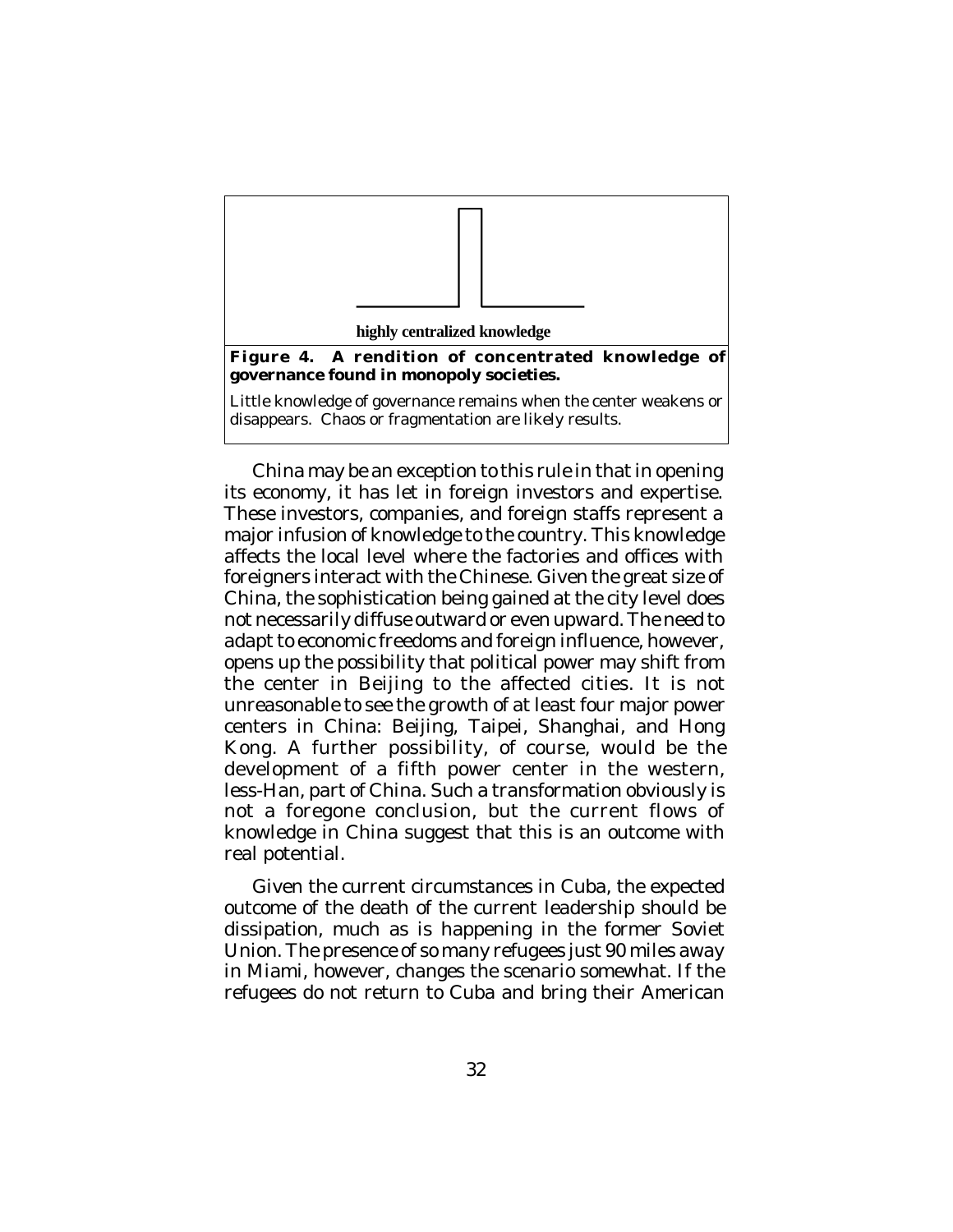experience with them, then dissipation is the immediate consequence of the center's losing control.

If the refugees do return instantly, and do so in great numbers, then major conflict could arise. There will be strong competition to see which group can take over the national government. Civil war is not an unreasonable expectation if the number of returnees and their competing visions for the Cuban future are both high.

#### **Multi-Monopoly Societies.**

The intermediate case between *adaptive* and *monopoly societies* is the *multi-monopoly society.* Here the central authority does not attempt to maintain a comprehensive monopoly. It allows the major sectors of the society essentially to rule themselves, so that each has its own monopoly. Louis XVI allowed the Church, the bourgeoisie, and the landed farmers to manage their own affairs as long as these did not interfere with the prerogatives of the king. Similarly, in Macedonia the dominant ethnic groups have lives that do not intersect very much. Each of these groups maintains its own schools, villages, and even government. This reflects the typical pattern of governance that has existed in the Balkans, at least since the Ottoman Empire.

Figure 5 dwells on the characteristic of countries with multi-monopoly stability whereby parallel and separate means of governance co-exist. Such societies exist in a middle ground between adaptive and monopoly societies. Groups know how to manage the state, or believe they do, from their experience in managing their own affairs. Contending powers are ready to try to fill the vacuum when the center weakens and fails. This is not to say that the collapse of the center is an instant event; it takes time. When it happens, however, the consequences are very dire, with much loss of life: revolution in France and ethnic cleansing in post-Tito Yugoslavia.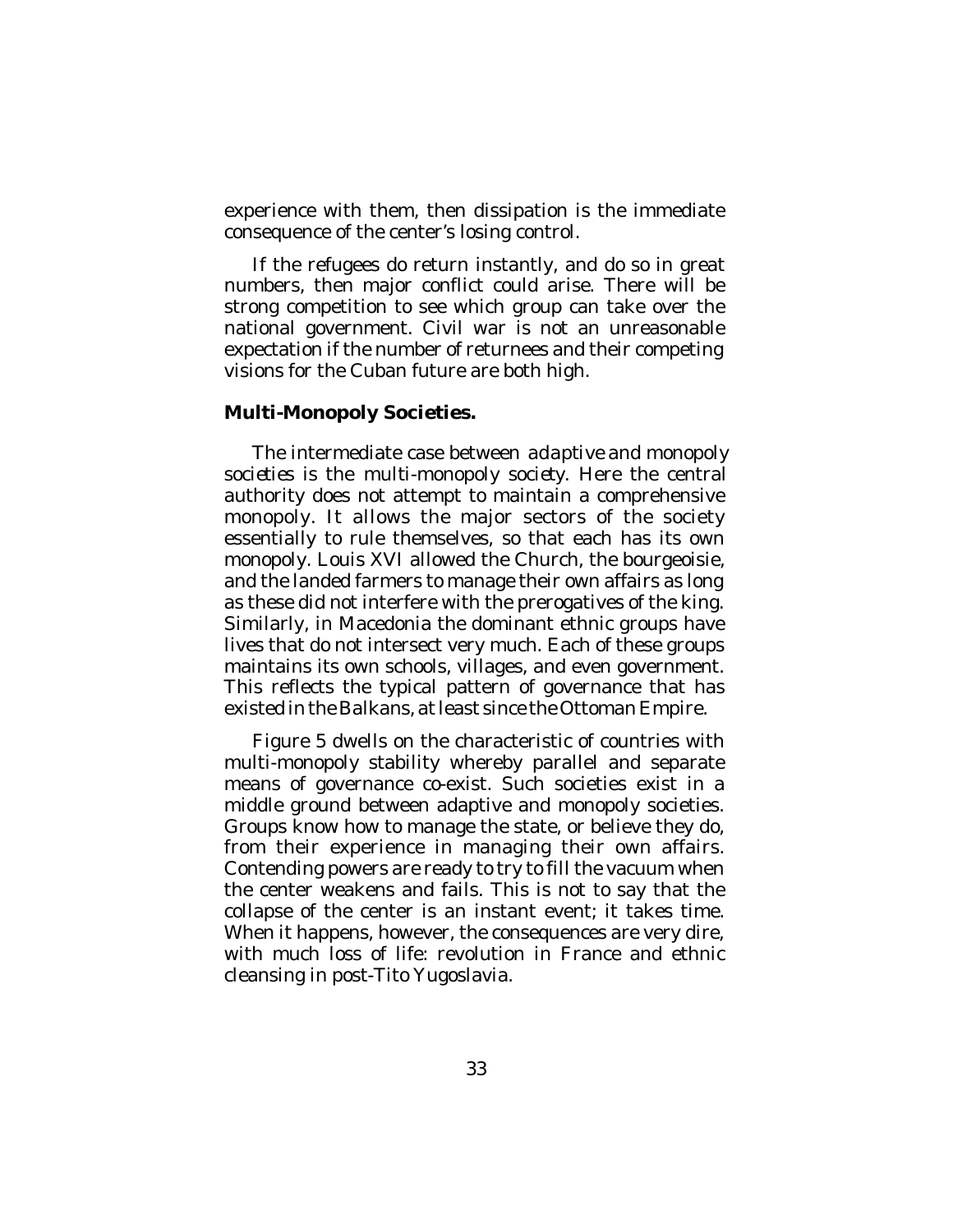

**well defined, segmented perspectives**

**Figure 5. Knowledge of governance distributed in a segmented fashion.** 

The Church, nobles, bourgeoisie, and landed farmers in Revolutionary France each knew how government should operate. They fought for the heart of France when Royal power failed.

Reality is that states fall along a continuum rather than just in the three categories discussed above. What differentiates states along this continuum is the number of separate monopolies with internal governance responsibilities.

It is possible to envision the adaptively stable regime's demise taking either a monopolistic or multi-monopolistic form. First of all, the demise of such a state will occur much less frequently than is the case with the other forms of states. The reason is that the center, or national government, is relatively a much weaker institution here than it is in the other two cases. Thus, transitions in government are less momentous for the country than when one dictator replaces another one. The transition fight—by election or other means—may be expensive. It is not likely, however, to produce the many deaths of a putsch, civil war, or revolution. Furthermore, as the number of constituencies in a state increases, the power of each group necessarily falls. This makes it less likely that any one group can grab power; there are just too many contenders. The contenders in a monopolistic or multi-monopolistic state are fewer, but they start the battle being closer to the goal—they have always been close to the center of government.

Given that, how may an adaptive state die? It could allow a monopoly to arise and thereby become rejective. This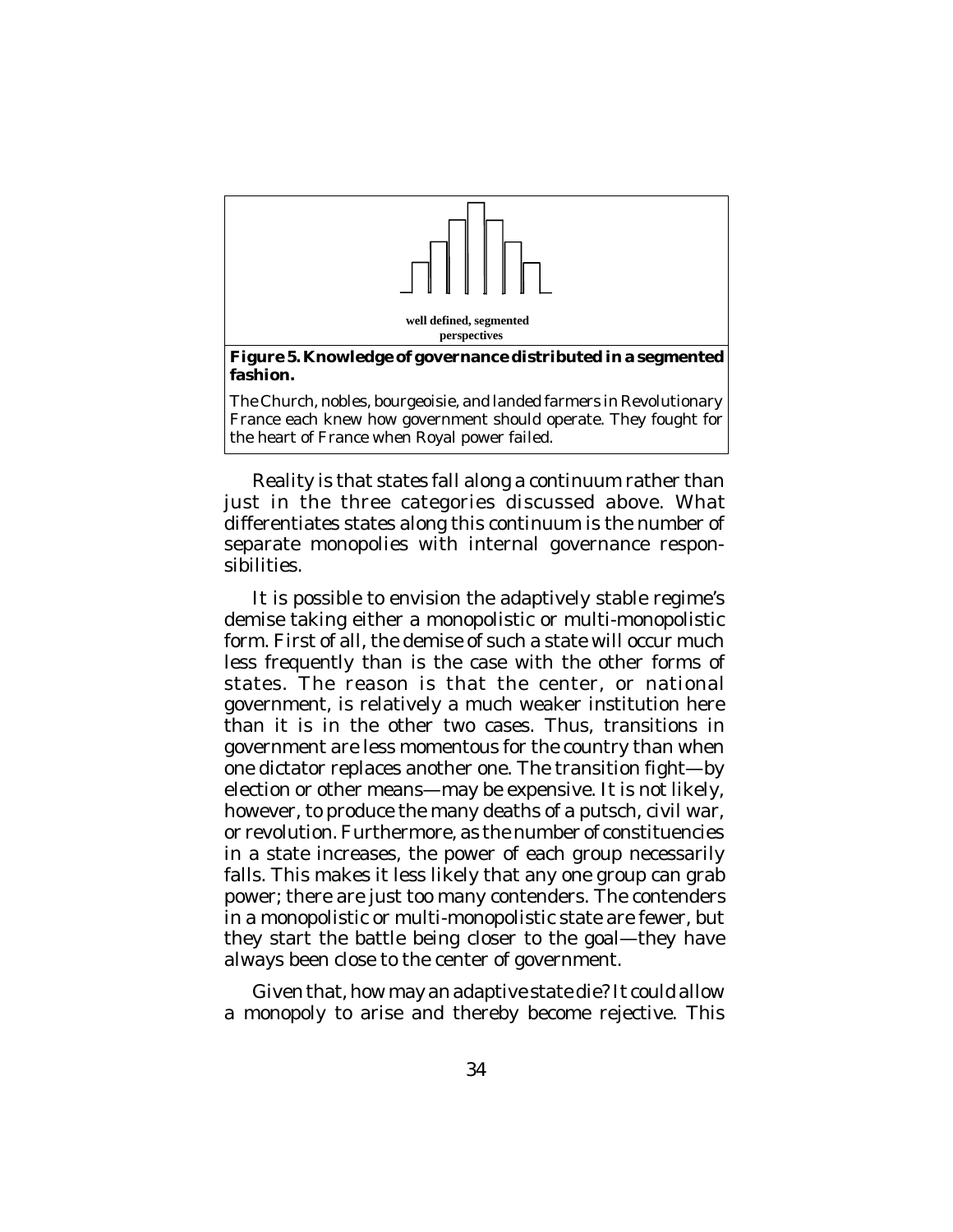seems far fetched in the United States, but not impossible. If one does *not* look too closely at the calls for the United States to become a "Christian nation," one could make the case for a monopolistic fundamentalist government arising here. After all, 30-40 percent of the population claims to be fundamentalist. That should be a strong base. National elections, however, have shown that this is not a monolithic block. Should the possibility actually arise that the fundamentalists might assume power, very rapidly one would see the monolithic block reduced to contending sets of beliefs. This is reasonable since there are many denominations or wings of denominations that consider themselves to be fundamentalist and yet have enough differences among themselves to not coalesce into one denomination. 4

Alternatively, another possibility would be the intensification of "identity" politics in the country. Over time this might lead to the formation of communities with their own rulemaking authority. Again, this possibility does not have a high probability, but it suggests a way that the country could move toward the multi-monopoly model. India may be the ultimate expression of identity politics. India may even obtain some stability from the combination of its government having a short and weak reach into the groups and the large number of linguistic, religious, and caste divisions in the country. These groups interact with each other only minimally.

Differentiation of states into this multi-monopoly, monopoly, and adaptive typology differs from other means of categorizing states. Whether a government is elected, has various institutions, or passes other procedural tests, does not matter. The relevant dimension is how knowledge is used in governance. Is the knowledge of governance held exclusively? Is it shared among defined groups that manage their own affairs (a part of the state)? Or, is it dispersed throughout the population so that many forces, most outside government, direct governance? One way that this **The setting setting** is valuable is that it permits putting England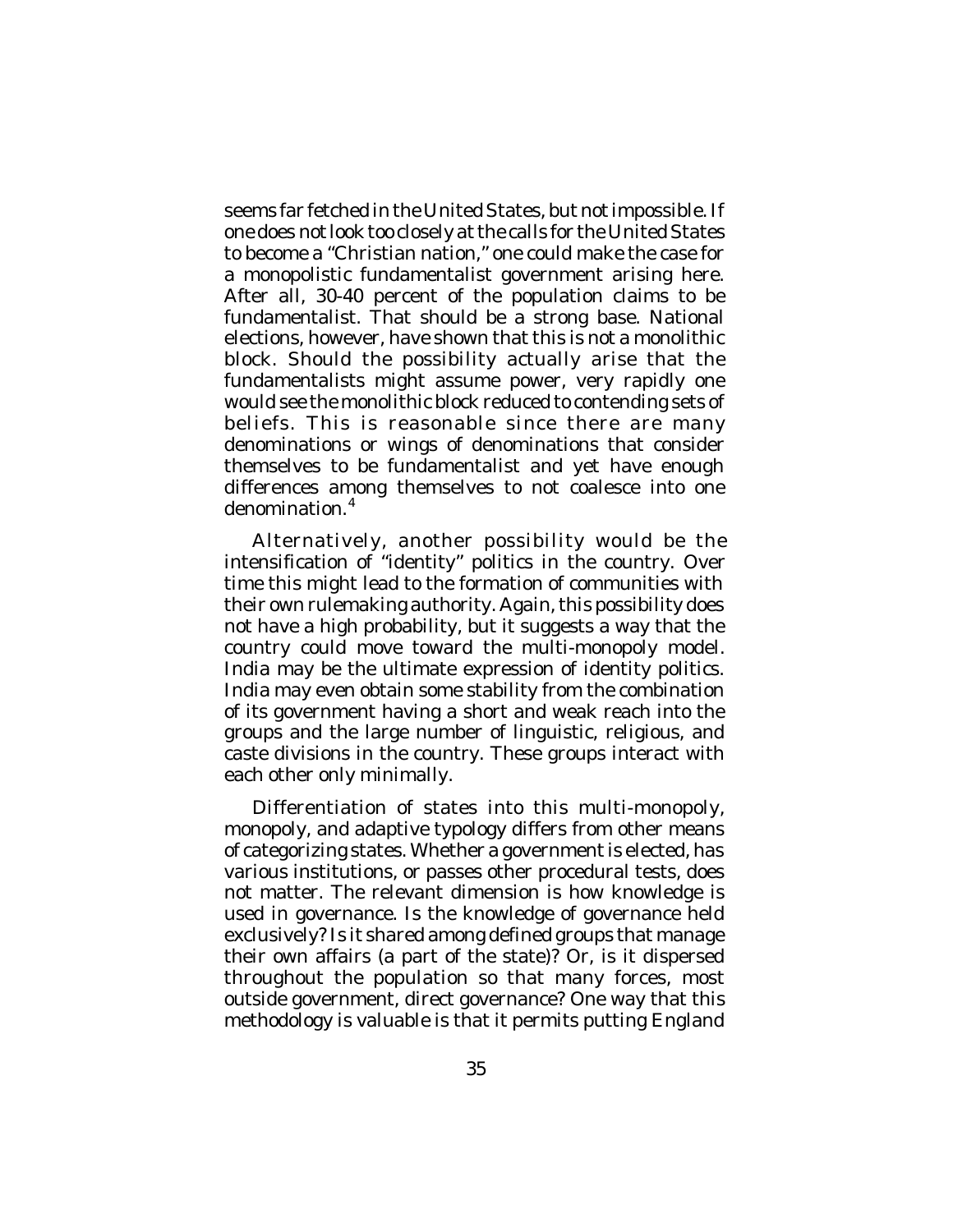strongly in the freedom camp without having to use uncomfortable words to get around its semi-dictatorial structure. At the other extreme, it is clear the governments of some of the former Soviet states are maintaining their dictatorial ways despite the adoption of elections and other democratic fixtures. Once fully operationalized, this knowledge-based means of analyzing governance should be the basis of more reliable indices of where, and what type of, problems may arise around the world.

#### **ENDNOTES - CHAPTER 4**

1. Adam Smith, *An Inquiry into the Nature and Causes of the Wealth of Nations*, Chicago: University of Chicago Press, 1976. This oft-quoted work deserves a close reading. The society he describes as being under the control of the invisible hand is that of the small shopkeeper in 18th century England. He does not rule out the use of government controls where necessary.

2. The idea of multiple marketplaces is drawn from Richard J. Neuhaus, *The Naked Public Square*, Chicago: Eerdmans, 1984. Rev. Neuhaus argues that religion has been improperly removed from the public (i.e., civic) square. Another interpretation is that religion has always been there, but given the highly competitive nature of religion in the United States, the effect is that no single voice can predominate. Thus, although many denominations argue for prayer in the schools, a similar number argue for church-state separation on this issue.

3. A very current example of how companies affect national governance is the case of HMOs and the health insurance business, in general. Through their decisions to pay for certain procedures and not others, these companies are taking on police powers, powers generally left to the states. Conceptually, there is not much difference between a state saying "We will incarcerate you if you do that," and an insurance company saying "We will not pay if you have that procedure."

4. The issue of the effect fundamental religions have on states needs further study. The utopian character of fundamental Christianity is well-accepted. In the utopian manner, fundamentalists believe in a sequenced history, with the "troubles" yet to come; they see themselves as the chosen to go to Heaven; and they describe the rest of the population as unworthy of going to Heaven. See Karen Armstrong, *A History of God*, New York: Knopf, 1993.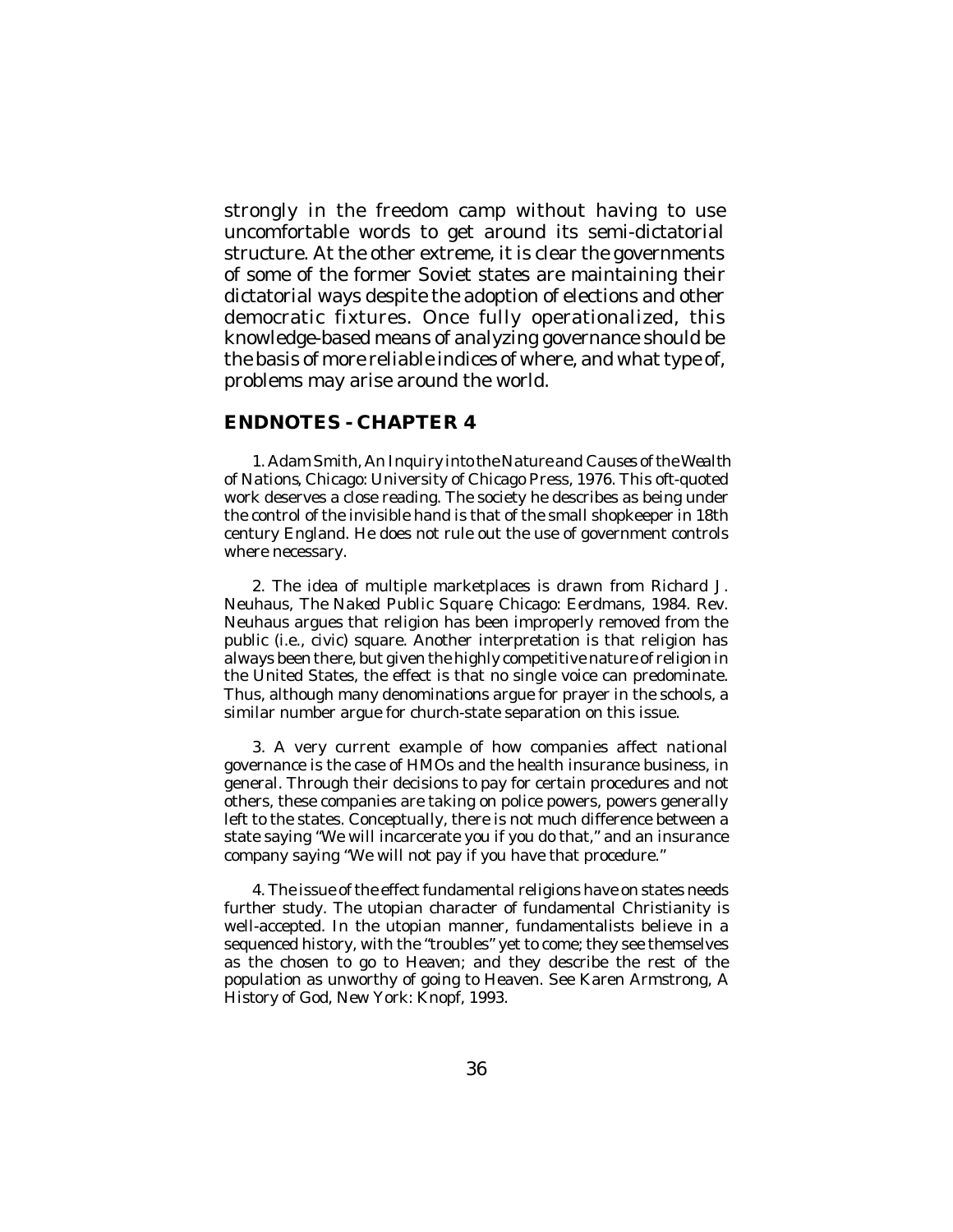## **CHAPTER 5**

## **THE SEARCH FOR PEACE**

Most wars have a common psychological characteristic. The participants have a high degree of certainty about their mission. That certainty translates into the absence of existential conflict within the participants. So, war is a condition where there is a high level of external (inter-group) conflict and a low level of intra-individual conflict. Serb and Kosovar—man, woman, and child—had clear visions and missions they supported fervently. The war then proceeded from bases that constituted impenetrable monopolies. The end of active hostilities brought an end to the external conflict. What remains is the internal certainty that combatants took to war. The dissipation of that certainty—perhaps among all combatants—is a necessary part of moving from the cessation of hostilities to the beginning of peace.

As said earlier, peace is not established after hostilities until the combatants would rather sell each other shoes than kill each other. This has not happened in the Balkans since the rise of the Ottoman Empire. In other words, it may be appropriate to speak of a continuous state of war existing in the Balkans for hundreds of years, broken up only by a few externally imposed truces. The resolution of this type of conflict does not come quickly, and the current danger is the establishment of just another externally imposed truce. That truce can end suddenly after the removal of external military forces.

The key to a lasting peace in the Balkans is the imposition of new, less lethal conflicts in the minds of the contending populations. These are the conflicts of learning and competition.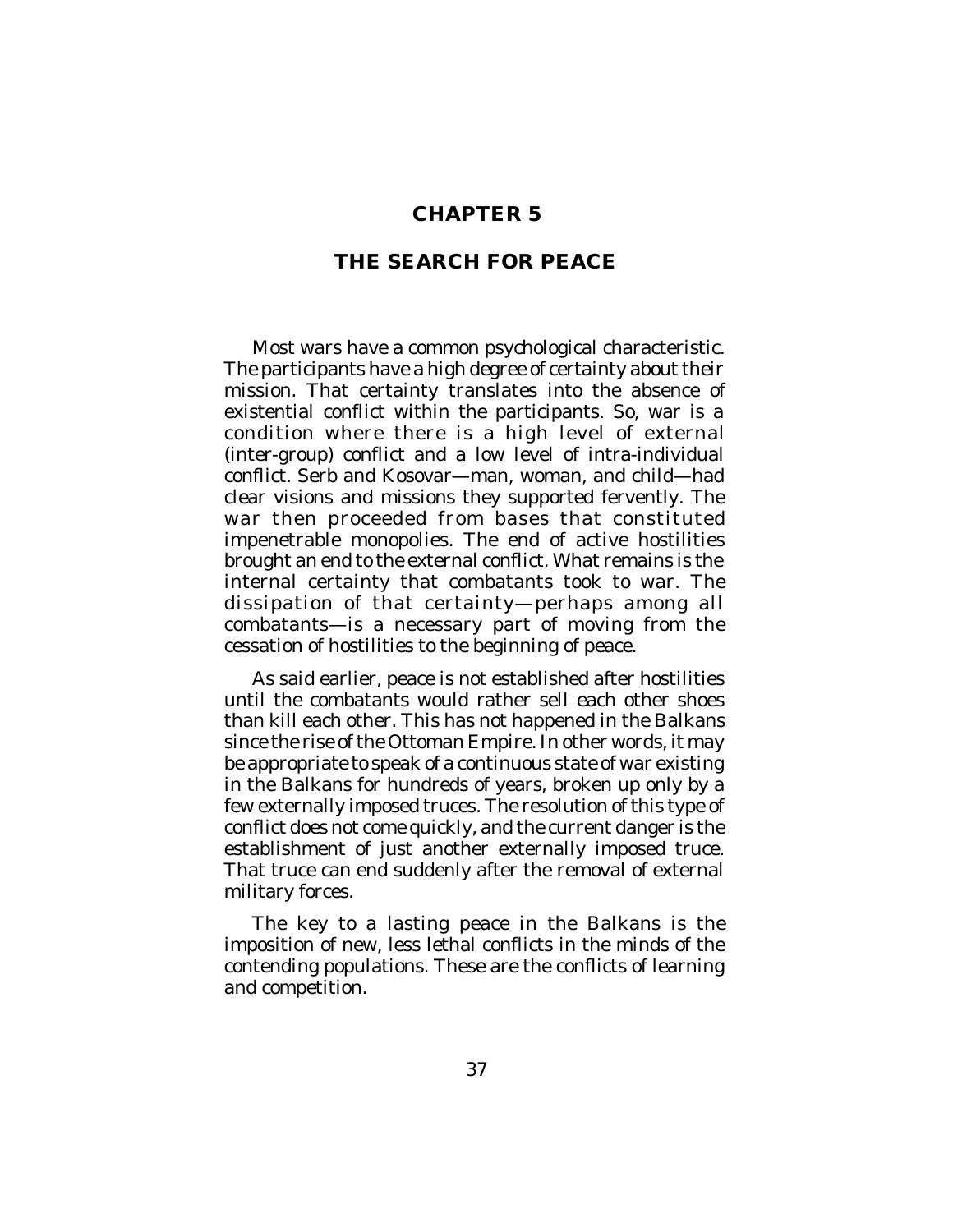The real end-state of hostilities exists in situations where interests become so heterogeneous that no perspective can put together enough members to force the rest to do something. Peace rests on a pattern of wide-ranging interactions.

An example taken from the American context demonstrates the effect multiple and contradictory beliefs can have on behavior. Many special-identity Yellow Pages directories have come on the market over the past few years. Proponents have published Christian, Black, Hispanic, and probably other Yellow Pages. Anecdotally, these seem to have disappeared. The suggested reason for their demise might be the conflict they pose for merchants and business people: "Am I a seller of shoes or an ethnic/gender-based seller of shoes?" Both are legitimate business models, but the first offers the greater promise of success. While they may have wanted to contribute to the growth of businesses run by people like themselves, the urge to claim the entire marketplace won when these directories lost support.

American history governs this logic. Wheat-growing state governments have always been much more interested in having their farmers sell grain to communist governments than has the national government. The state's well-being depends on the farmer getting a good price for the wheat. As a result, grain belt politicians have usually been the last persons arguing for embargoes or other policies limiting grain sales.

Military operations other than war involve unique strategies based on local circumstances. Bosnia and Kosovo, where the killing has been intense, require ethnic separation before any other intervention can become meaningful. In this type of situation, the presence of the intervening force says to the residents that they should build new lives while the force keeps their enemies at bay. The challenge in nation-building under these conditions is to create a stable, progressive state with a foundation of knowledge-based freedom that becomes integrated with its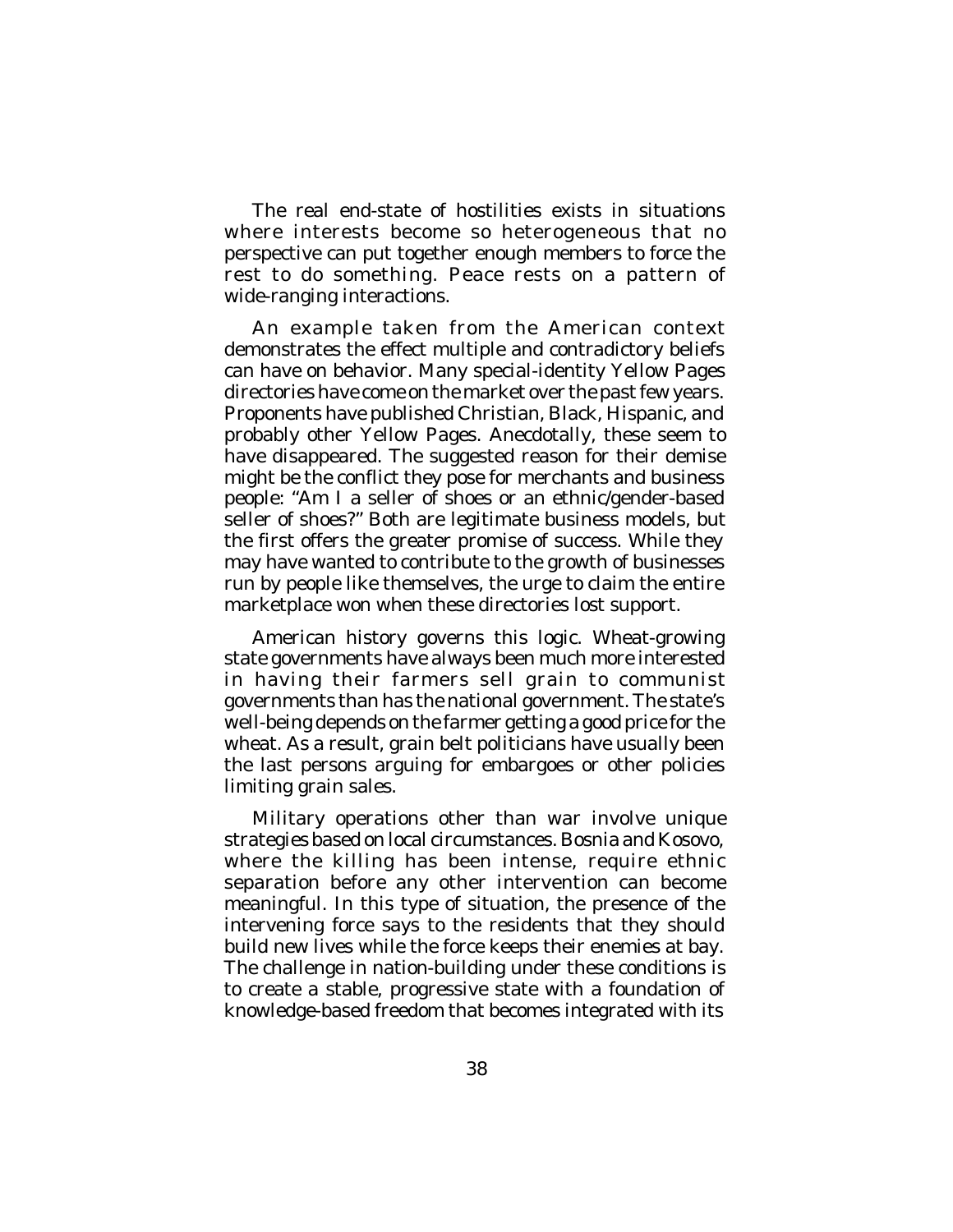neighbors—eventually even with its enemies. The task is to create and foster the growth of competition in endeavors that were never competitive in the past. A more accomplishment-oriented ethos should replace nationalistic fervor. These strategies fit most easily in the economic and civic marketplaces.

An example from the civic marketplace illustrating this phenomenon would be an attempt to reduce nationalism in .<br>Kosovo. Nationalism and other ideologies survive best when taken on a grand scale, without the need to balance them with reality. This example attempts to insert that reality check. Kosovo, as this is being written right after the end of the bombing, is a clean slate—little remains of the past government and institutions. One possible U.N. strategy might be to create local-level governments with defined responsibilities *and* appropriate resources (taxing authority). Local government, given a chance to develop before a "national" government develops, should be an effective counter-weight to the nationalism that might dominate the national government.

Local politics is the politics of fixing potholes. It is easy for constituents to determine if the job is being done. Thus, not only is local government a counter-weight to national government through the division of responsibilities, it also becomes an excellent pragmatic training ground for national service. The building of local governments in this type of situation illustrates the bottom-up approach needed to move beyond the permanent truce this area has suffered for decades.

An example from the economic marketplace might come out of the re-establishment of power plants in the state. Competition would be served if one or a few large power plants were replaced with many smaller ones forming at least several power companies. Just the increase in the number of power companies or authorities spread out around the country would make power less of a national and more of a local issue. Each region, area, or neighborhood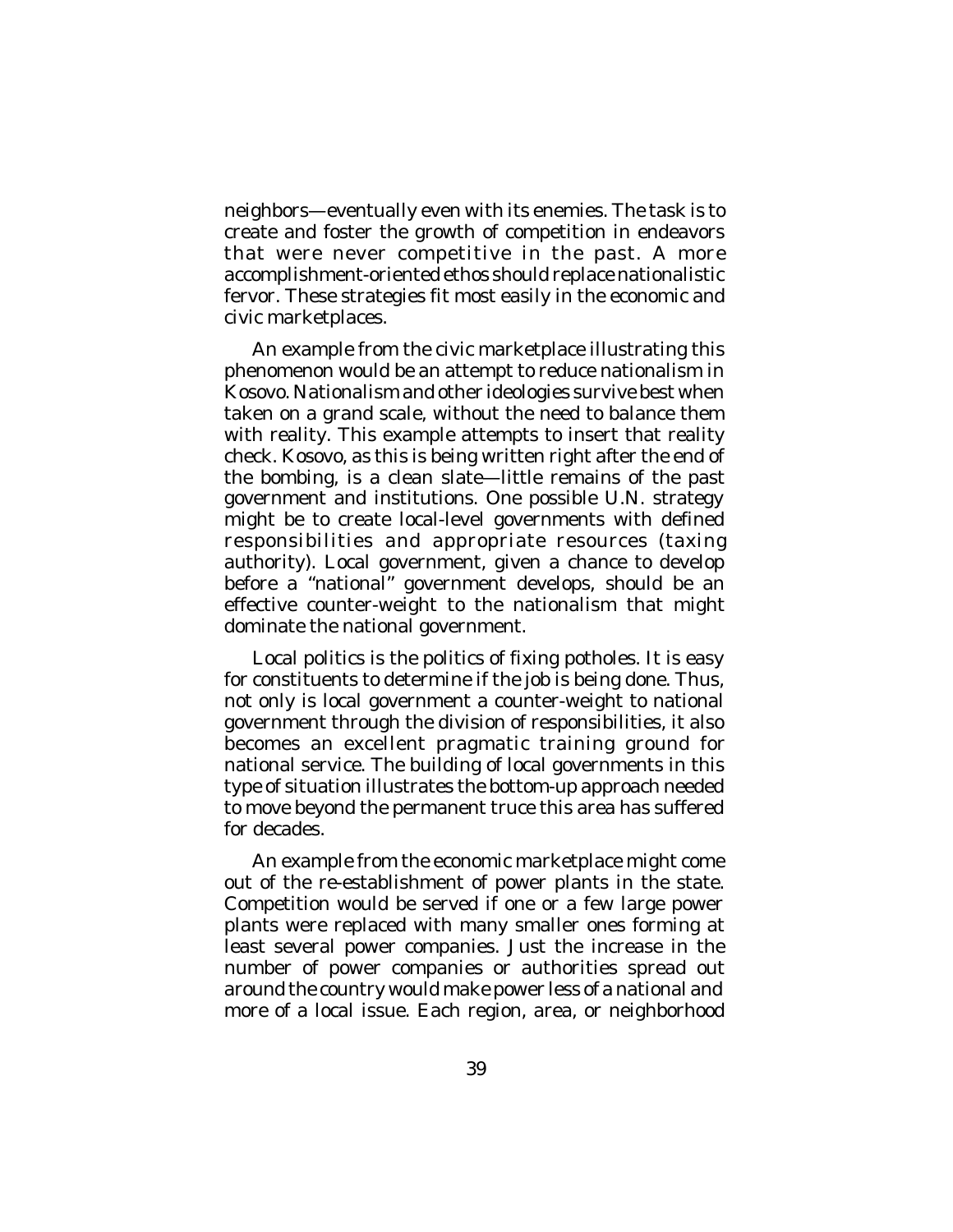could assume "ownership" of its plant. The losses in scale of efficiency would be made up, technically, by the greater redundancy among the plants and, politically, by the lowered likelihood that the national government would usurp the power grid. Its many "owners" are more likely to defend such a grid than the impersonal grid that brings power from far away.

Macedonia, on the other hand, still offers the possibility of achieving a reduction in tensions through internal integration. In this case, action must flow from the top down. In a sense, the strategy for keeping a Macedonia together is almost the opposite of that for a Kosovo. Here the task is to foster interaction among the groups, to change perceptions, and to meld a stronger whole from the previously isolated pieces. The appropriate strategies will flow downward from the central government as it creates opportunities for interaction among the ethnic groups.

American experience in racial integration is relevant here. The Federal Government led the effort to achieve integration—of course, under pressure if not duress. It was federal laws and police power that opened doors for minorities and women. So it must be in Macedonia where the government itself must become multi-ethnic to set the example for the ethnic communities.

#### **The Need for a New Concept to Define Peace.**

If freedom involves conflict, then peace must as well. It seems to be an inescapable consequence. It is also a contentious statement. Many Europeans, for example, argue that the competitive spirit that permeates this country is unnecessary and undesirable: Why have 35 brands of tooth paste when a person uses only one? The same complaint is raised about the messiness and expense of American politics. Referring back to the earlier discussion about utopias, the response to such criticism is to ask: Who should make the decision as to which brands to allow into the market and how a candidate should run the campaign?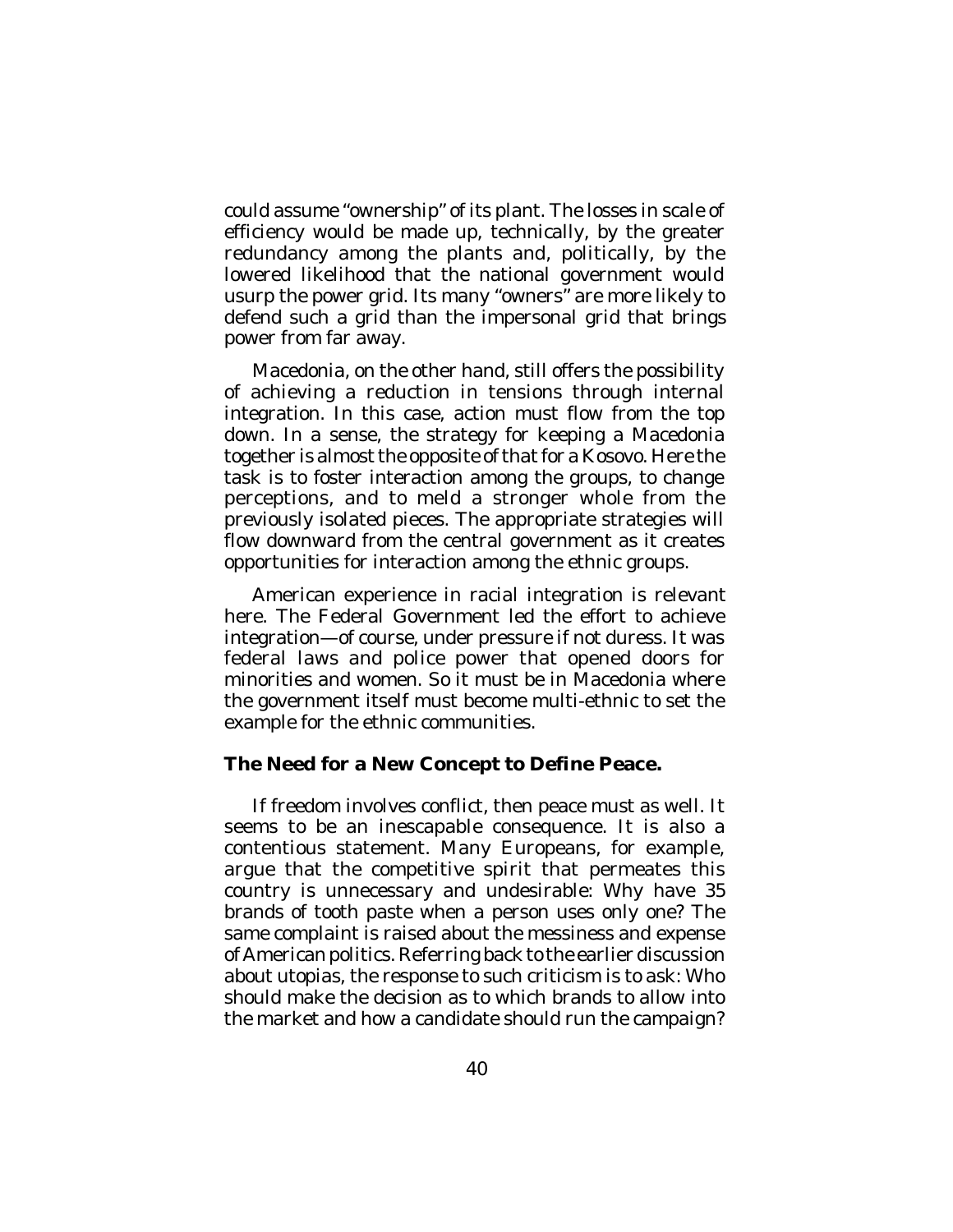When a person or institution makes these decisions, as opposed to a marketplace, rigidities insinuate themselves into the fabric of the society. The more that happens, the less the country is adaptable to future change.

Another charge that may be made against the monograph's arguments is that they are a restatement of pluralism. The concept of pluralism has two meanings. <sup>1</sup> The first of these is the idea that a diversity of groups is a good thing for societies. The diversity of a country such as Switzerland with its independent language-specific Cantons falls into this type of pluralism. However, the purpose here is the opposite of interaction. The Cantons maintain their independence as a means of preserving cultural heritage.

The second meaning of pluralism comes from the doctrine that the common good includes both majority and minority positions. This is where the idea of tolerance enters pluralism. It may be a cynical thing to say, but the most appropriate suggestion here is that few majorities exhibit more tolerance than they absolutely must demonstrate. One might ask the members of the American Republican and Democratic parties how tolerant of each other they are. Their answers probably would not be on the pleasant side of tolerant. How tolerant of each other are American members of different denominations? An indicator might be that many denominations believe that *only* their members will go to Heaven. Pluralism in all its guises is a straightforward proposition. It speaks to a multiplicity of perspectives, not their interaction and the consequences of the interaction. Conflict is not an essential ingredient in pluralism. 2

The internal conflict proposed here is real; it leads to a balancing of costs and benefits, and in general, slows down decisionmaking. A considered, balanced decision is more likely to be a moderate decision than its counterpart. If all people experienced such decisionmaking, then war would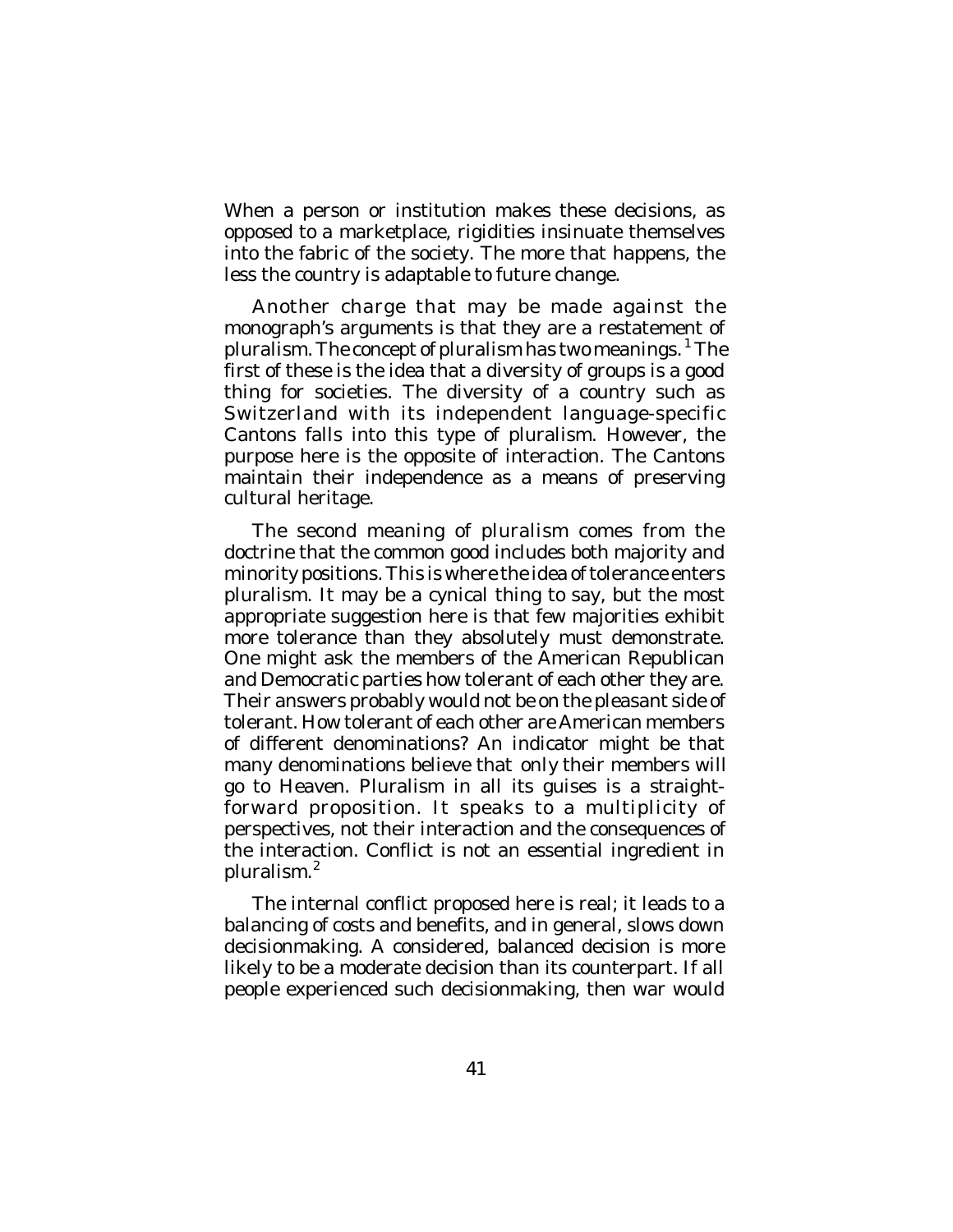certainly become a less likely means of settling national or ethnic differences.

Unfortunately, not a few people want to complicate their lives to the degree necessary to internalize this argument. Certainly, the United States survives with many adherents to single issues, from advocates of a machine gun in every closet to the protectors of the snail darter. The element that keeps these forces in check is their multiplicity. For every advocate of a position, there is another person or group advocating its opposite. This leads to competition of a rather high order. Groups are able to win battles but not wars; in fact, their wars never end. The overall environment that exists in these wars is that none of the combatants can put the final nail in the coffin of their opponents and therefore, rarely try. At the same time, they do not become drinking friends or necessarily tolerate each other. That is as it should be if stability and progress are the goal.

#### **A Descriptor for Freedom-Fostering Societies: Plurascity.**

We need a descriptor for the multiplicity of conflicts that exist in a peaceful, stable and progressive state. Pluralism is not it. I have coined a term to describe such a society; the best example of which is the United States. The United States is a *plurascity*,<sup>3</sup> not a perfect one but with more plurascitic characteristics than other countries. The word comes from the Latin, and means multiple knowledges. For conflict to be as widespread as it is here, knowledge must be widely distributed as well—the level of freedom must be high. Americans act on the knowledge they have; building businesses, associations, and for/against government designs. All of that activity, in widespread competition, keeps the tectonic plates of politics from becoming over stressed.

Because the level of freedom is high in the United States, the effectiveness of power must be correspondingly low. Every political action requires the creation of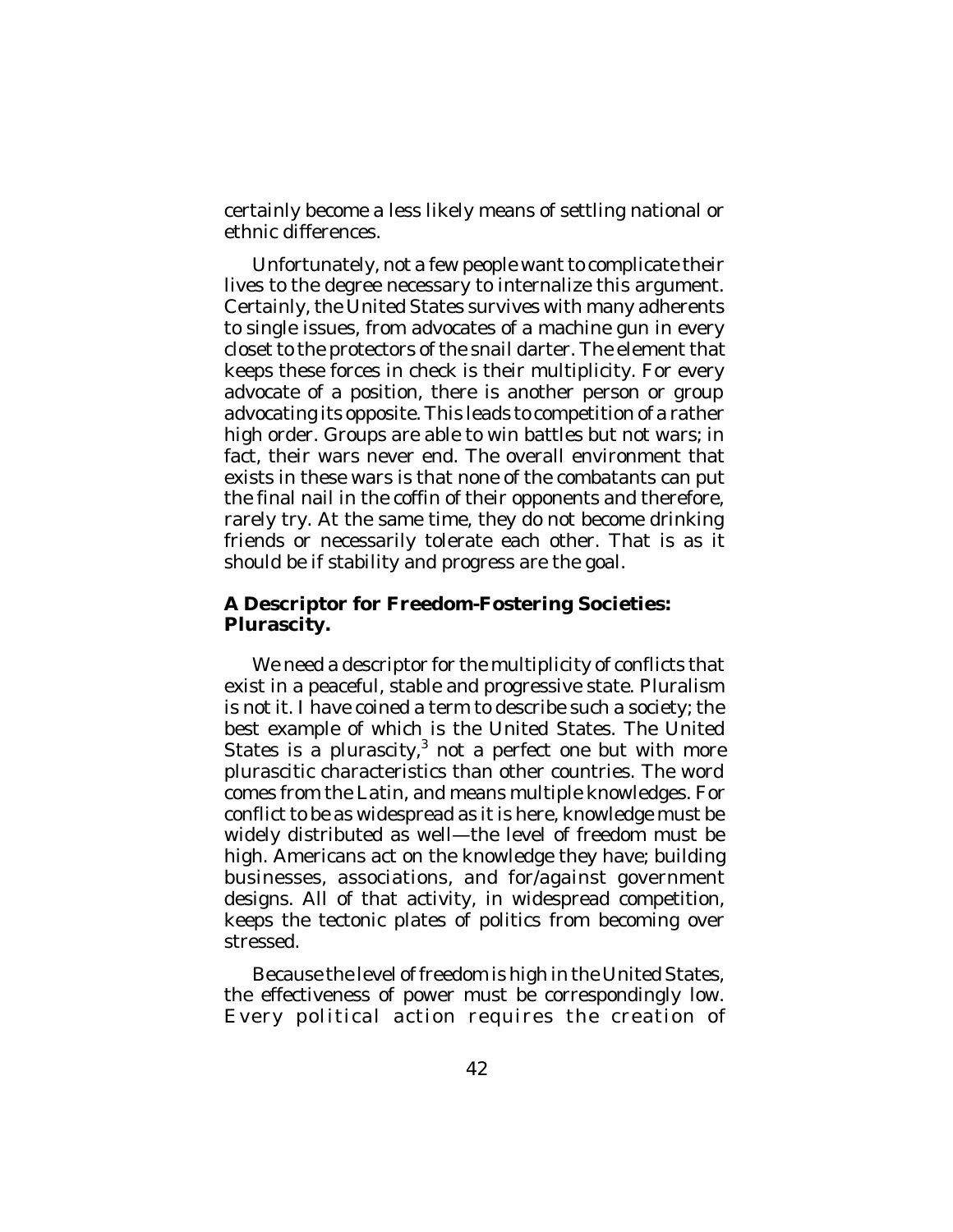coalitions—temporary monopolies—before an issue can be resolved. That is why issues are rarely resolved in this country—no one has the power to win the final battle of any argument.

Figure 6 shows the differences between pluralism and plurascity. We can think of India as an almost perfect example of pluralism. India is divided into hundreds of groups along the schisms of religion, caste, language, and economics. These groups are essentially self-governing and supporting. They co-exist. What conflict exists among them is likely to take the form of riots or temple burnings. Plurascitic conflict—Brahmin competing with untouchable—is absent. India will become a plurascity only when the boundaries between groups become more pervious to competition among individuals, enterprises and associations.

| <b>Pluralism</b>                                         | <b>Plurascity</b>                                           |
|----------------------------------------------------------|-------------------------------------------------------------|
| Doctrine that a diversity of<br>groups is a good thing.  | <b>Condition where life's</b><br>conflicts are internalized |
| <b>Implementation:</b>                                   | in the individual to<br>moderate the intensity              |
| <b>Federalism -- Adaptation to</b>                       | of group and sociatal                                       |
| a given multiplicity for the<br>sake of peace.           | conflicts.                                                  |
| <b>Functional autonomy --</b>                            |                                                             |
| <b>Adaptation to maintain</b>                            |                                                             |
| group distinctions.                                      |                                                             |
| Doctrine that the common good                            |                                                             |
| includes both majority and                               |                                                             |
| minority positions.                                      |                                                             |
| Figure 6. The contrast between pluralism and plurascity. |                                                             |

Plurascity required the conflict of competition, not just the cohabitation found in pluralism.

It should be noted, however, that India does owe much of its stability to the existence of so many distinct groupings within its borders. At the same time, the presence of these independent groups guarantee that the central government of India will remain weak internally until the distinctions among the groups become blurred. It is hard to envision that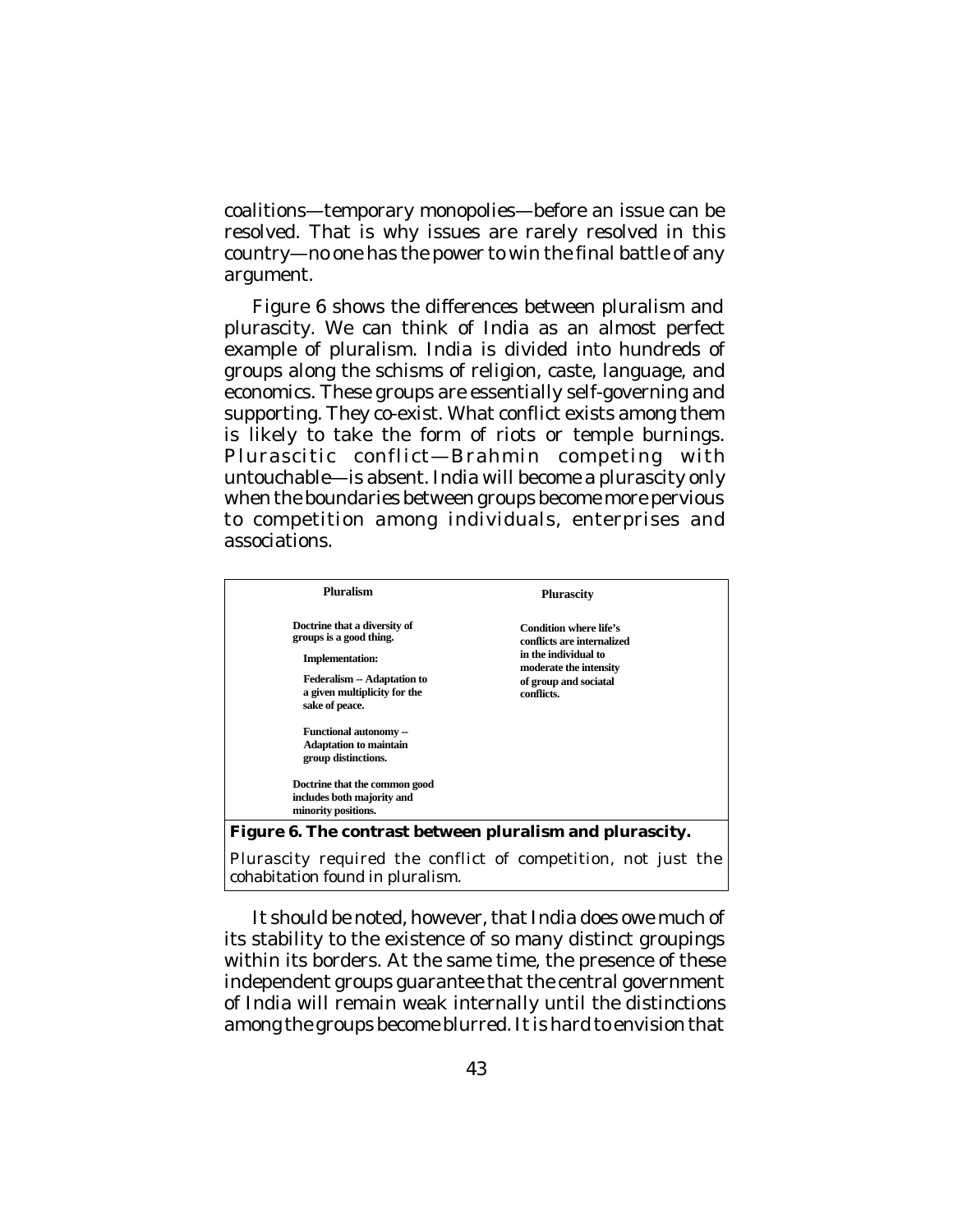blurring coming about without the dissolution of the Indian state into smaller, more manageable units.

In summary, peace is rich in the brushfire-sized conflicts that never reach the status of conflagrations. It is not the absence of conflict. Plurascitic conflict exists within individuals—as when religious and economic arguments contend for supremacy in a salesperson. The conflict also exists among individuals and groups in the form of competition. In the latter form, the conflict will extend across multiple marketplaces. The combination of internal conflict and enterprise competition ensures that the major motivators of war—nationalism, sectarianism, acquisitiveness—are moderated by other forces. Plurascities will always hear the voices of caution, the voices pointing to the trade-offs, and the voices of self-interest when deciding whether to go to war.

Societies should become more internally stable as plurascitic conflicts spread through them with the breakdown of monopolies. Furthermore, the richer they become in plurascitic conflict, the more they will become the engines of their own progress. Instead of importing knowledge from more advanced states, a plurascity generates knowledge locally through competition. The example in support of these assertions is the history of the United States.

The United States has become a plurascity from its beginnings as 13 relatively homogeneous and monopolistic colonies. Government is split among three levels plus many special governmental districts, each competing for the tax dollar and in giving service. Religious denominations have spread across the country to the point that few areas are not served by more than one church, creating competition for both service and parishioners. Businesses have multiplied, virtually eliminating even at the local level the monopolies of old. The company town is gone, and the local bank has competition. This level of competition, and the growth in knowledge that competition brings, I suggest, is the reason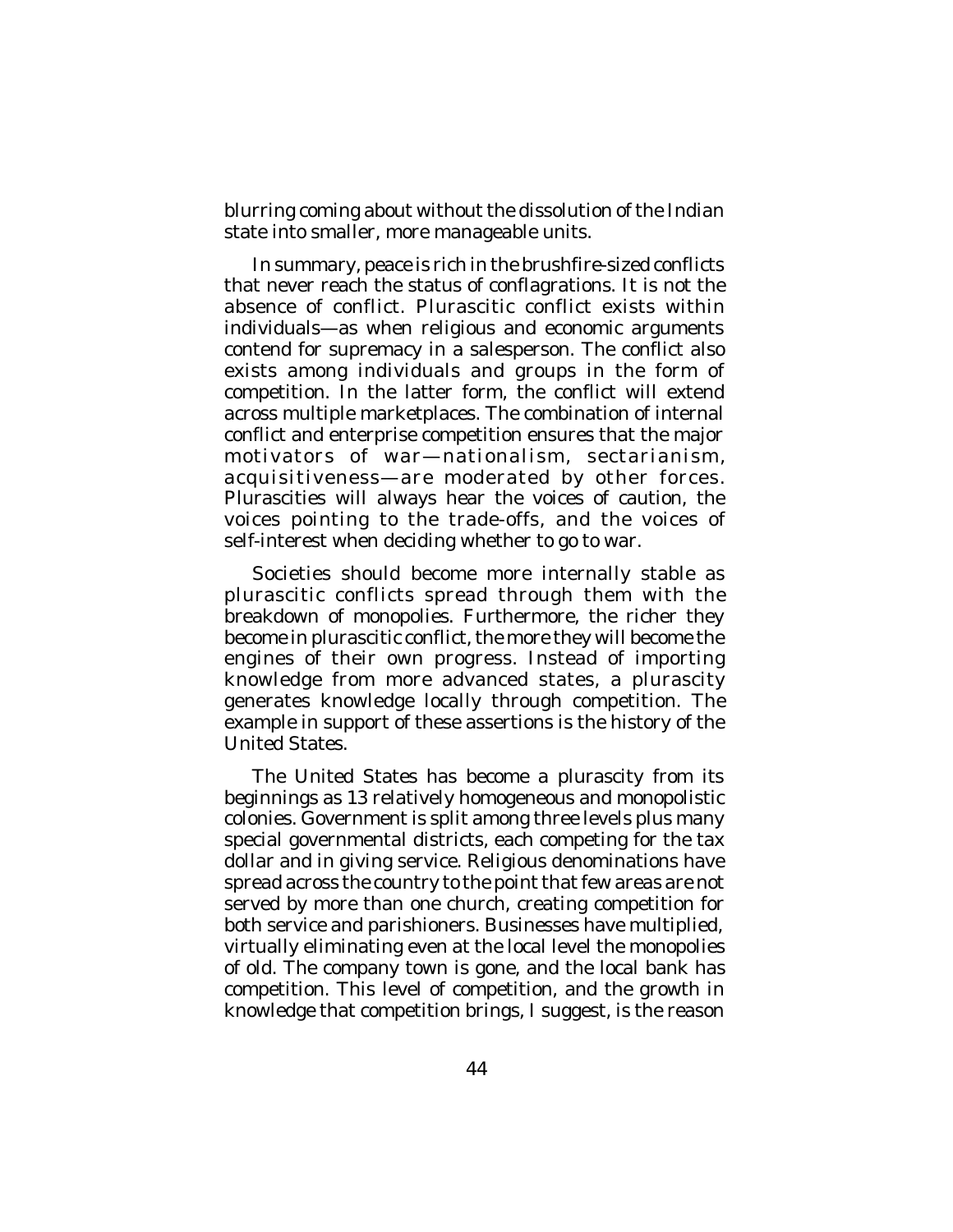this country is as stable as it has been. Change has been constant and incremental. The big shocks that have brought other countries to their knees have been passing phenomena here. Governments have fallen in other countries as a consequence of financial and energy shocks that the United States has survived.

#### **ENDNOTES - CHAPTER 5**

1. Ted Honderich, *The Oxford Companion to Philosophy*, New York: Oxford University, 1995.

2. The insufficiency of pluralism as a descriptor of democracy may be assumed from the fact that Robert Dahl, pluralism's most dedicated student, has moved on to the concept of poliarchy as a better descriptor. See Endnote 1, Chapter 1.

3. Plurascity may be compared to the competing factions John Madison discusses in *The Federalist Papers*, No. 10, New York: Mentor, 1961, p. 77. Both models subscribe to the idea that factions cannot be prevented from arising. Both argue that control of factions comes through having many factions that become counterweights to each other. Neither model restricts factions to a single sector of life. Madison, however, has his factions acting directly on government, lobbying for their positions. I see the process as being more indirect. Our participation in society, as part of a congregation, as a consumer and producer, in social and civic gatherings all have primary purposes that are typically not political. Our participation in an activity strengthens that activity, increasing its power in the marketplace and bringing it to the attention of government. Thus, we buy a computer with Microsoft software. Microsoft gains market share. Government sees a growing, prosperous company and is, therefore, less likely to interfere in that marketplace, unless of course the issue of monopolistic practice is raised. Ignoring the monopoly issue, the personal computer (PC) industry can get government assistance for export or other reasons without much of an effort. Fundamentalist and evangelical churches are getting more attention from government because these are the growing denominations. My point, in a nutshell, is that buying a computer or belonging to a congregation is ultimately a political action. It is an action that has a much greater effect on government than does any election. In some countries, it is also a dangerous action. Another point on Madison: Larry D. Kramer argues that *The Federalist*, No. 10 was largely ignored until this century. While we might see it as determinative on the structure of the young United States, evidence Kramer collects from the notes of the participants at the convention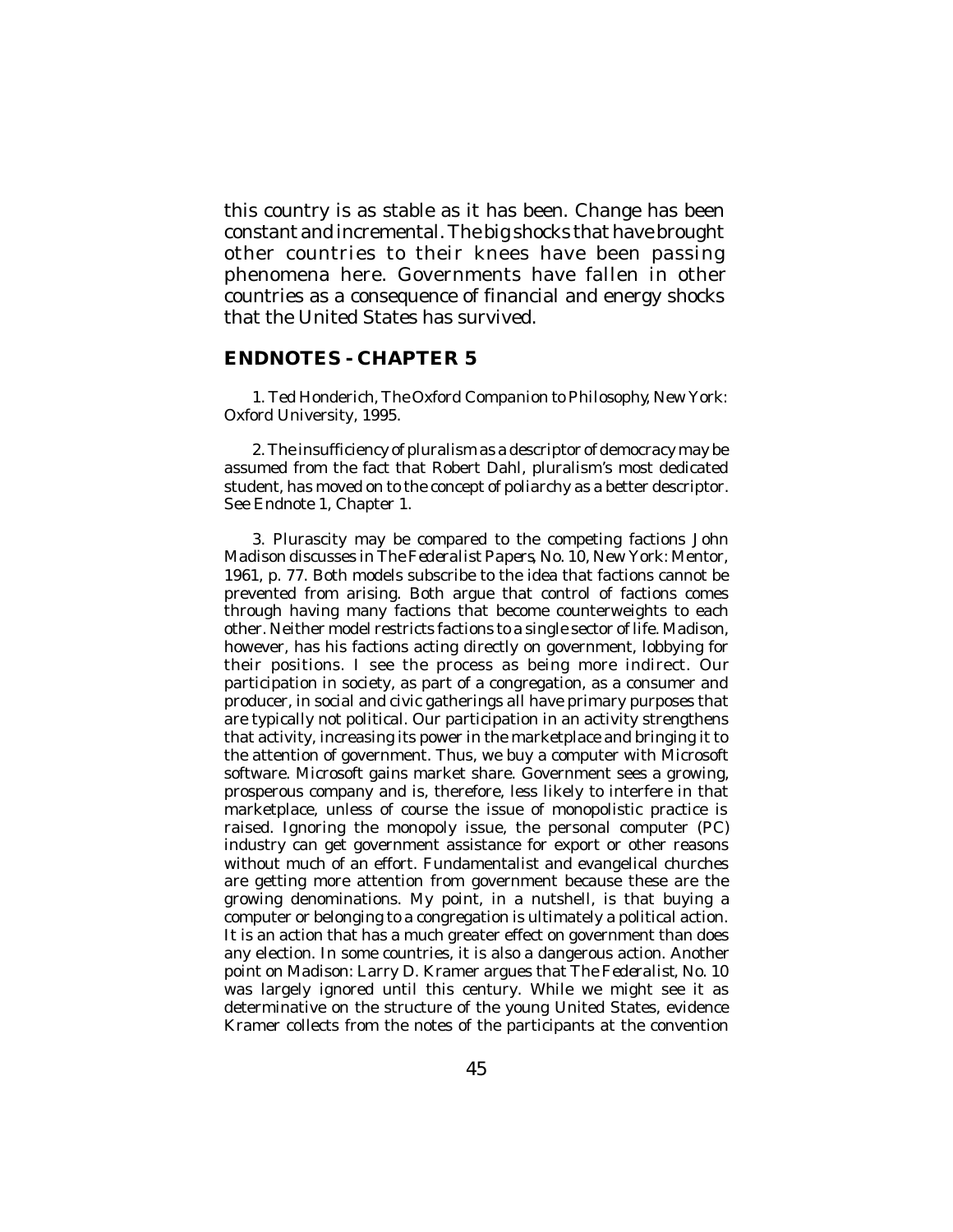indicates that when he was not ignored on these arguments, he was misquoted. See Larry D. Kramer, "Madison's Audience" in *Harvard Law Review*, January 1999.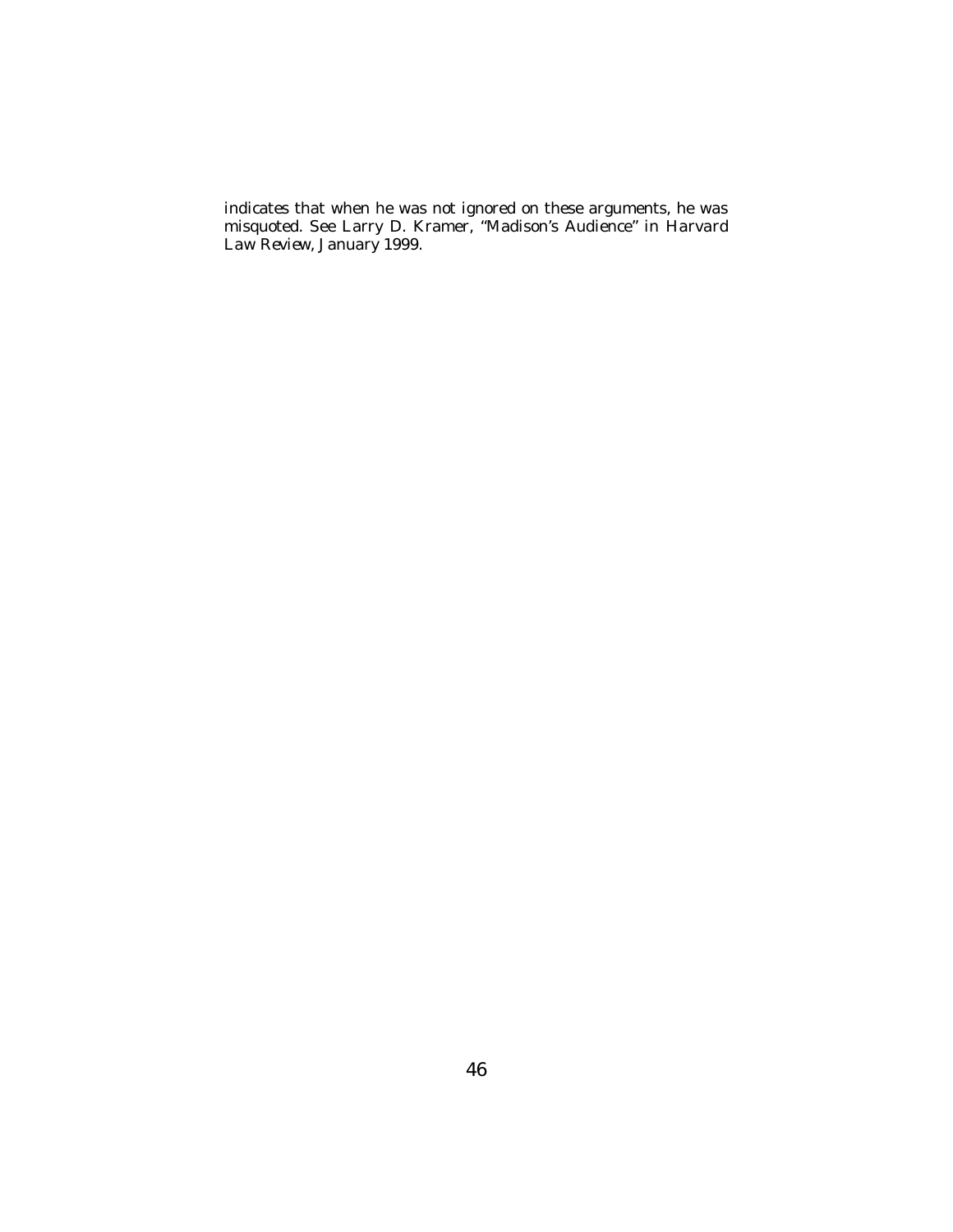## **CHAPTER 6**

## **THE ROLE OF THE MILITARY IN PRE- AND POST-HOSTILITY CAMPAIGNS**

The achievement of plurascity in any of the states discussed above is a difficult chore, but an achievable goal. The military of intervening states will have major roles in bringing warring factions to the truce table and from there to a stable and progressive future. If the history of previous wars and operations other than war, especially in the Balkans, teaches humanity anything, it should be that a cessation of hostilities on the battlefield is just the first step toward peace. The intervening military in the Balkans today and other areas of ethnic or nationalistic tension tomorrow, or anytime tin-pot dictators use their people as cannon fodder, will face differing situations when they arrive.

#### **Post-Hostilities Intervention.**

In a homogeneous, single-ethnic Kosovo, the post-hostilities task is nation-building. The occupation of Japan may be taken as the model for this type of operation. Demobilization is step one. Foreign aid agencies cannot do this. The second step is maintenance of order. Examples such as Haiti, where a civilian police force was introduced to perform this task, suggest that the military will be taking on this task for a longer duration than in the past. The third task, actual development of a new state, requires a military presence to prevent factional fighting among groups seeking to assume control of the country.

Earlier, reference was made to a strategy to prevent the re-arousal of nationalistic forces by concentrating development at the local level. The purpose for this is to allow development of governance that is more pragmatic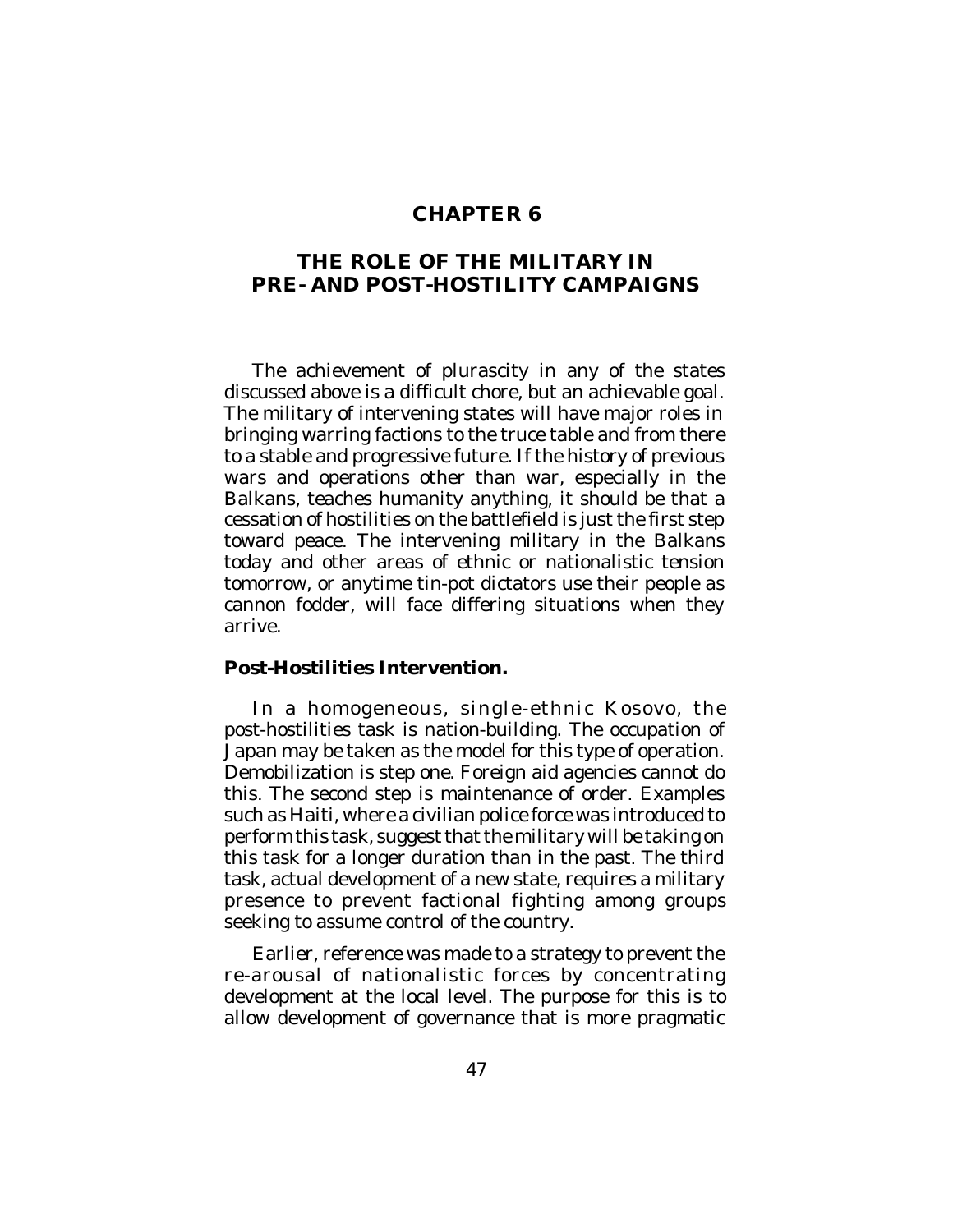than the pre-hostilities governance. This assumes that a military governor has been put in place to manage the nation-building task. That manager needs to have a heavy club in the closet for moving former combatants into peaceful roles. That club is the military, on the ground, with a very obvious presence. The club does not have to be large, just flexible and available for instant action.

The club must be much larger and out on patrol in a multi-ethnic, post-hostilities Bosnia. In this type of situation the intervening military is the only force strong enough to keep ethnic warfare from re-igniting. This is a long-term task. Only after plurascitic conflict is well-established, when neighbor sells shoes to neighbor, can this military force claim a job well done.

In the simplest of terms, the transition from the cessation of hostilities to a stable peace must begin with an occupation by an external military force in both locations. The local people have no business setting up a national government—by election or otherwise—until the hatreds that spawned the initial fighting have had their salience reduced. In short, the KLA in Kosovo must be told that they did not win the war—the intervening military did that. Words with force attached must be used to turn combatants to the immediate tasks of reconstruction and reestablishment of local life. Once that is accomplished, and people again have something to lose, then the transition can take a more civilian character.

In both of the above scenarios the military logistics capability plays a major role. Only the military has in place the management capability to ensure that civilian populations will have shelter and food in the coming dangerous season—winter in Europe, or the dry/wet season elsewhere. The logistics arm becomes the carrot that balances the stick on the street or the closet in the campaign to move the local population beyond sectarian hatred.

Hatreds cannot be eliminated. How can one teach another who has lost family members to the slaughter by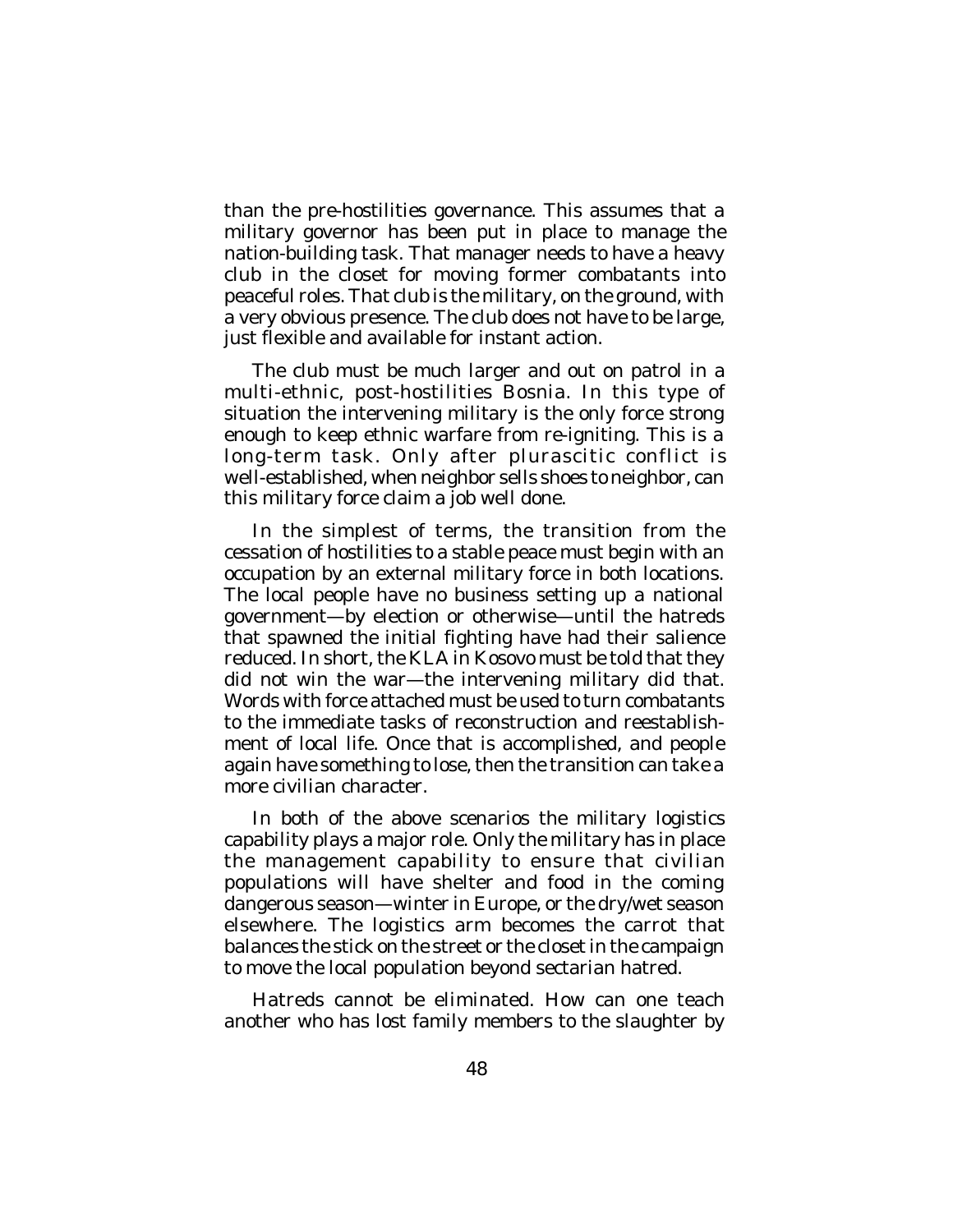the enemy to stop hating? One cannot. One can help the individual rebuild or build a life in the present by becoming re-engaged with society. That cannot be accomplished in a refugee camp with its many hours of idleness. If necessary, the occupying military power can organize and manage work groups to rebuild homes, infrastructure and institutions as part of the rehabilitation process.

So, the initial task in nation-building in a Kosovo, Haiti, and other situations where hatred or uncertainties are at high levels is to contain the hatred and then to make it less salient in the people's lives. There will never be a battalion of psychologists sent into such situations, even if there is a chance of them being successful. The task of containing hatred and then of beginning the task of turning it into positive energy is a military task. Danger is high and many, especially the wartime leadership, will not want to do so. Local development is one avenue where these energies can be turned.

## **Pre-Hostilities Intervention.**

The situation in Macedonia represents a contrasting scenario to the post-hostilities examples of Bosnia and Kosovo. Here killing has not yet begun; the mission is prevention today and in the long run. Surprisingly, the model for preventing war in Macedonia may be NATO's role in Europe. NATO has had two missions in the past: one, to counter Soviet expansionism; and two, to unify Western Europe as a counter-weight to the Soviet Union. Soviet expansionism was halted, so one may say that NATO has been a success. Looking a little more closely on the ground might leave a different conclusion. The two major Western continental powers have certainly been at cross purposes as often as not in the history of NATO. France has gone it alone for much of the period since 1949. Only outside of NATO could it have an independent voice in world affairs. Germany, on the other hand, has been very unassertive in the alliance. Thus, it came as a shock when a suddenly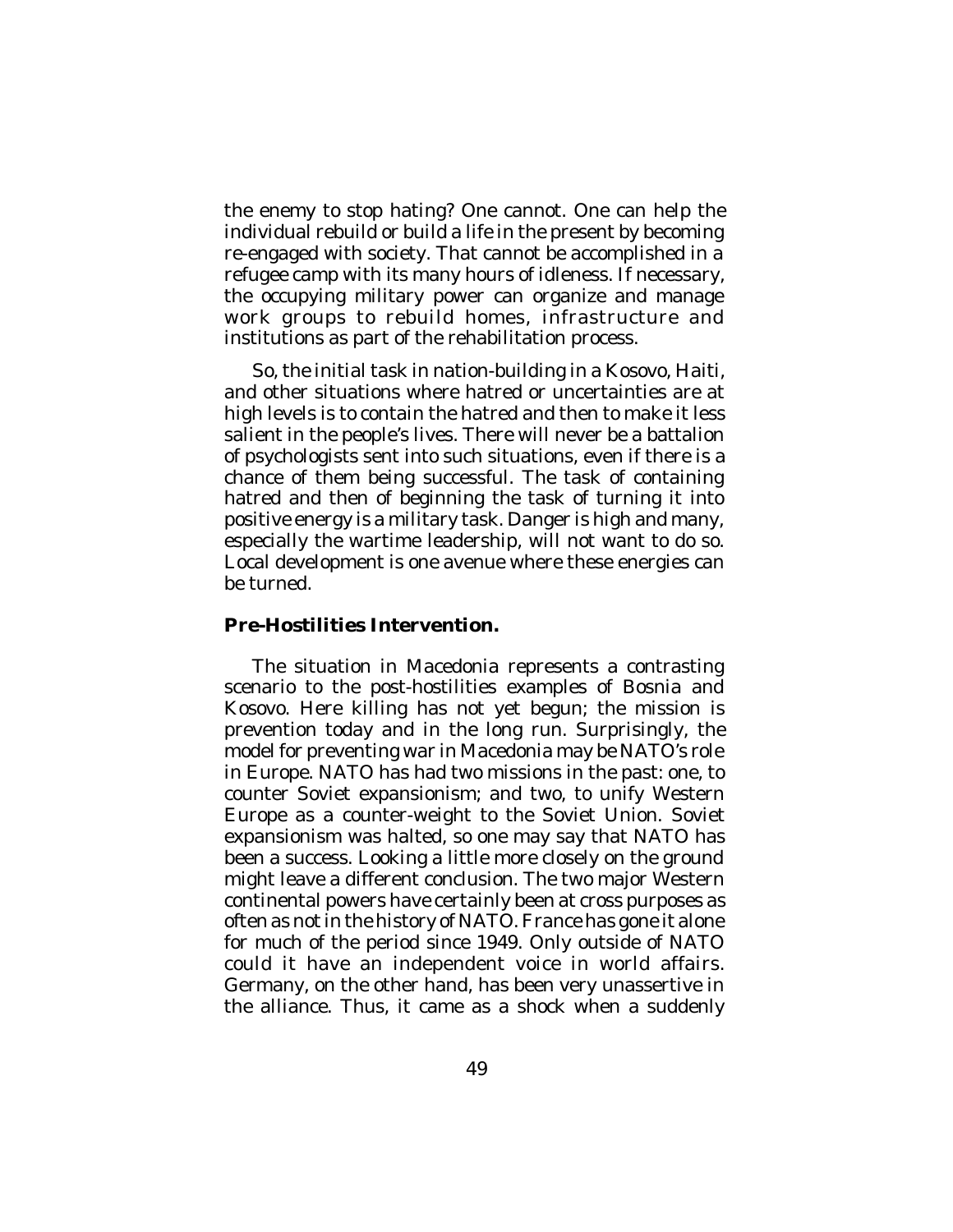assertive Germany was the first country to recognize one of broken-off pieces of Yugoslavia, Croatia. This pattern suggests that western containment of the Soviet Union may have been due more to American and English steadfastness and the continuing occupation of Western Europe by the United States, than concerted NATO readiness.

Nevertheless, NATO is a good model for reduction of tensions in Macedonia in that encamped foreign troops can provide the various groups confidence that the killing will not start. In a sense, it is the same security NATO has given Europe *vis à vis* Germany. Military involvement is the only possible guarantee in such situations. On the nonmilitary front, Macedonia represents the same kind of an integration problem the United States faced in the 1940-70s in race relations. The national government must take the lead while the external powers support and advise it.

Europe struggles still to achieve political integration. Results to date are not as far reaching as the level of integration the United States has achieved in race relations. The European Union (EU), with the common currency, may be an answer.

While we worry about one corner of Europe today, the Balkans, we might consider that plurascitic behavior is not in abundance across all of Europe. It would seem that beginning with the French Revolution, Europe has been in an almost constant state of war with a few pauses. The commonality in all the wars fought in Europe during this period has been that one side or both were advocating a non-plurascitic solution to the world's problems. The French have been seeking an egalitarian utopia. German nationalism is a constant from the Franco-Prussian War, the War-to-End-All-Wars, and World War II. Rigidities or monopolies are common in Europe. Examples include large issues such as French stateism, where the far-away government controls all—including taking the country to war. They also include small issues such as German blue laws limiting when stores can be open or when a homeowner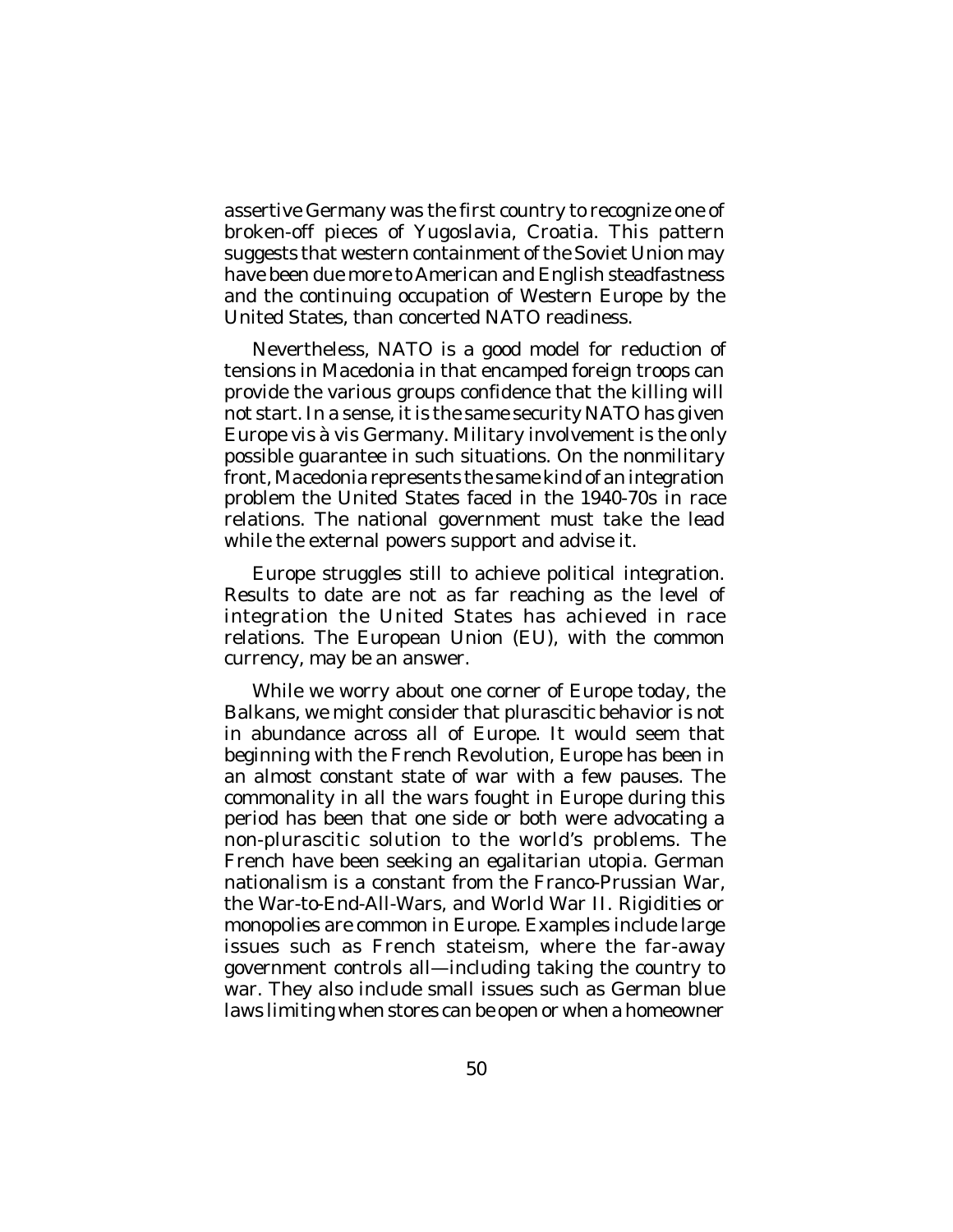can mow the lawn. From small to large, these rigidities—a little different in each state—make the unification of Europe a more than difficult project. Neither the German nor French want to give up their rigidities—cultural habits—in favor of those of the other.

The true end to the long-running German-French war will come with the rise of multinational combinations within Europe; at the level of business and civic mergers and in the biggest merger of them all, the EU. Unfortunately, the EU appears to be building bureaucratic monopolies to replace cultural and national monopolies/ traditions. This contrasts sharply with the manner in which the United States came together. The colonies trusted each other so little that they initially gave the central government no power. Even today, the internal power of the central government in the United States is still far less than that of European governments. The comprehensive and stringent regulatory schema being assembled for the EU leaves little room for the application of new knowledge and the growth of freedom. The EU will not long survive, never mind flourish, if rigidities in governance remain in place.

The American occupation of Western Europe will not end soon given the more truce-like character of European governance and the lack of true peace.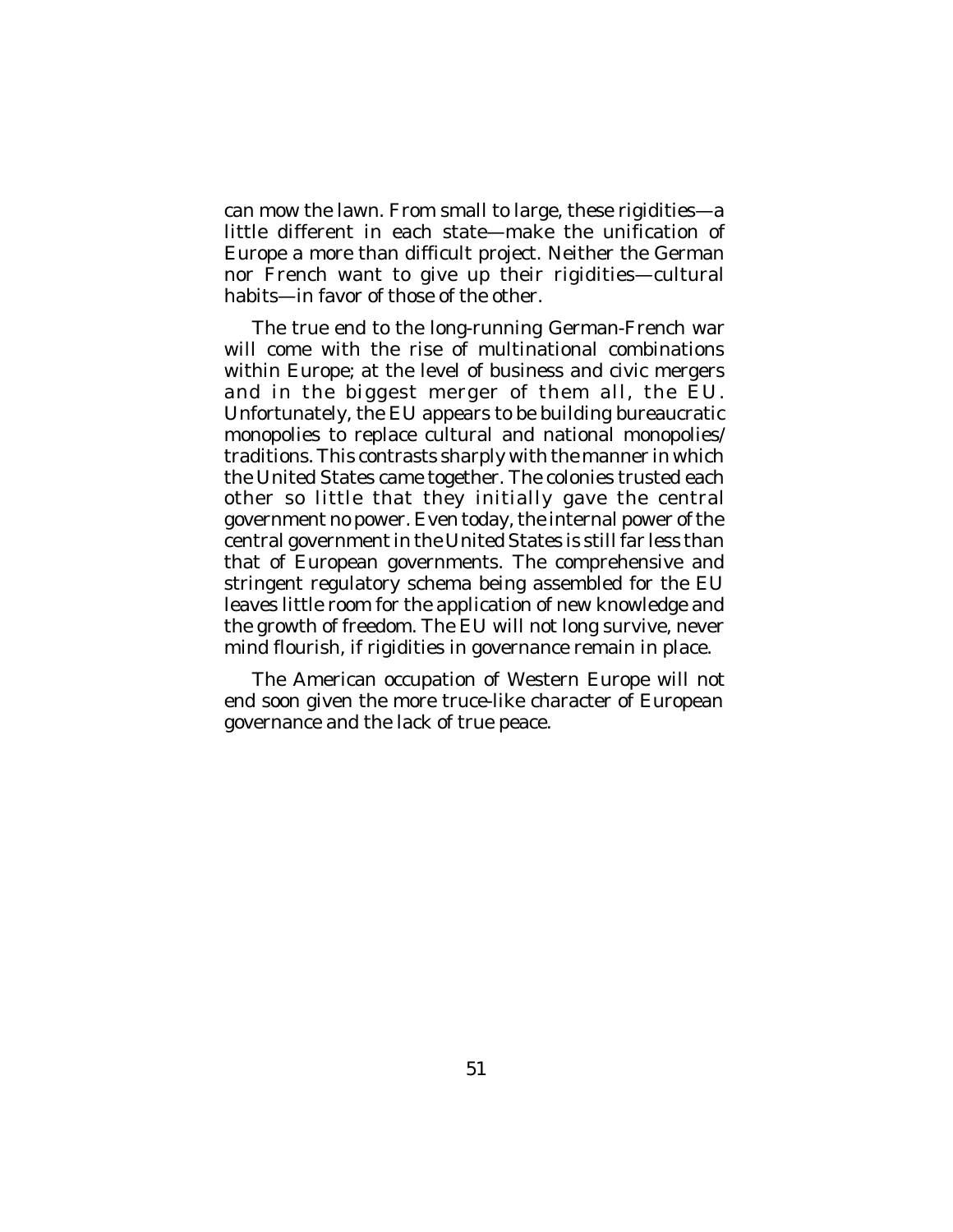## **CHAPTER 7**

## **CONCLUSION**

I asked two questions at the beginning of the discussion of the Context of Peace. Now is the time to review whether the questions have been answered.

The first question was: What should be the objective of this military involvement? The answer to this question is simple, yet it has built-in complexity. It is simple in that everyone accepts the purpose of intervention as establishment of something beyond the *status quo ante*. The United States did not occupy Germany and Japan to return them to their imperialistic ways. Neither have the U.N., NATO or the United States intervened in places such as Haiti, Bosnia, or Kosovo to reestablish in power the preexisting governing elites. The goal has been to establish democracy.

Unfortunately, as Robert Dahl amply documents (see Endnote 1, Chapter 1), democracy is not a very well-defined term. Countries that are counted as democracies share few central values. Some countries elect dictators (Kazakhstan), while others allow leaders to become dictators (Peru). Still others, many parliamentary countries, elect Prime Ministers who are, in effect, temporary dictators (England). After World War II, the United States tried to impose democratic institutions and mores in Germany and Japan. By some measures, e.g., elections, we have been successful in doing so. By other measures, however, the result has been more equivocal. Much of the pre-war elite is still active in ruling these countries. Institutions such as Deutsche Bank, Krupps, and Mitsubishi continue to dominate these countries.

Such elites exist in all countries. If their influence is to be minimized, then intervention must be designed to break up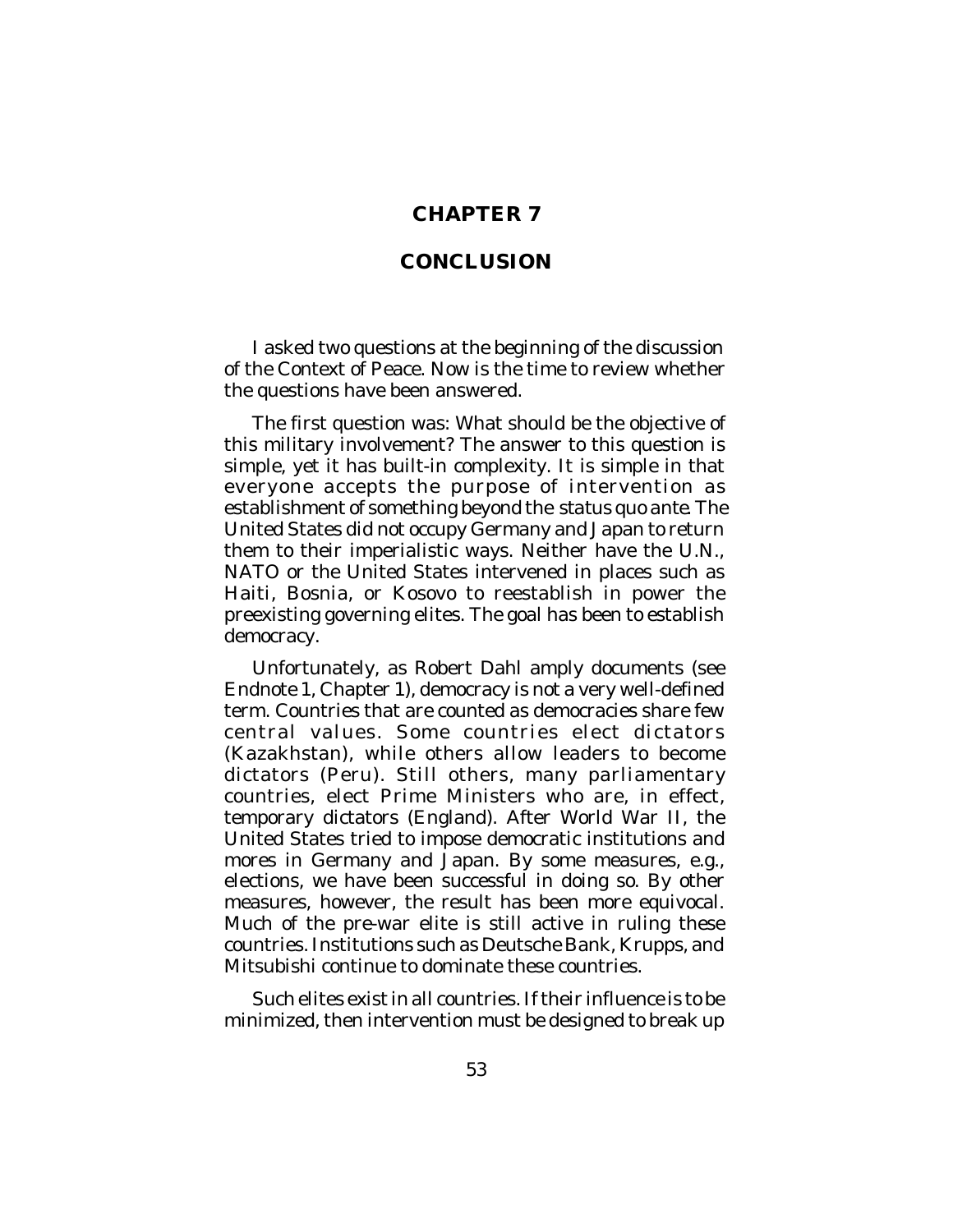the monopolies that they represent. Holding elections in Bosnia so soon after the Dayton Accords were signed was probably not the way to achieve this end. The only group well enough organized to campaign in that election was the group involved in prosecuting the war against the Serbians. Their reason for existence is their high ideological commitment, not necessarily a plus for a post-hostilities government that should move beyond that conflict.

The need to overcome pre-intervention monopolies is a part of the question raised above and the second question on the determinants of a successful intervention. Given the weaknesses inherent in the concept of democracy, I have suggested the concept of plurascity as a replacement. The process of fostering a plurascity is much more straightforward than the process of installing democracy. There are two plurascitic catchphrases: eliminate monopolies and encourage competition. One initiative recommended for post-hostilities use in military operations other than war is the establishment of fully functioning local governments. Independent local government with its own sphere of influence is a rare thing in the world. Most countries have one government, the national government, that reaches all the way down to the local level. The beauty in setting up all these governments is that they can compare their performance against that of their neighbors: the beginning of competition. Furthermore, they can serve as a training ground for more pragmatic political leaders. Once these governments are functioning, then comes the time to think about regional or national governments.

Unfortunately, the elites that "won" the war—ignoring the effect of the intervening powers—will want to assume power right at the conclusion of hostilities. Preventing them from doing so is a military task that is a part of demobilization. Unlike civil administrations, the intervening military force has the power to accomplish this task without compromise.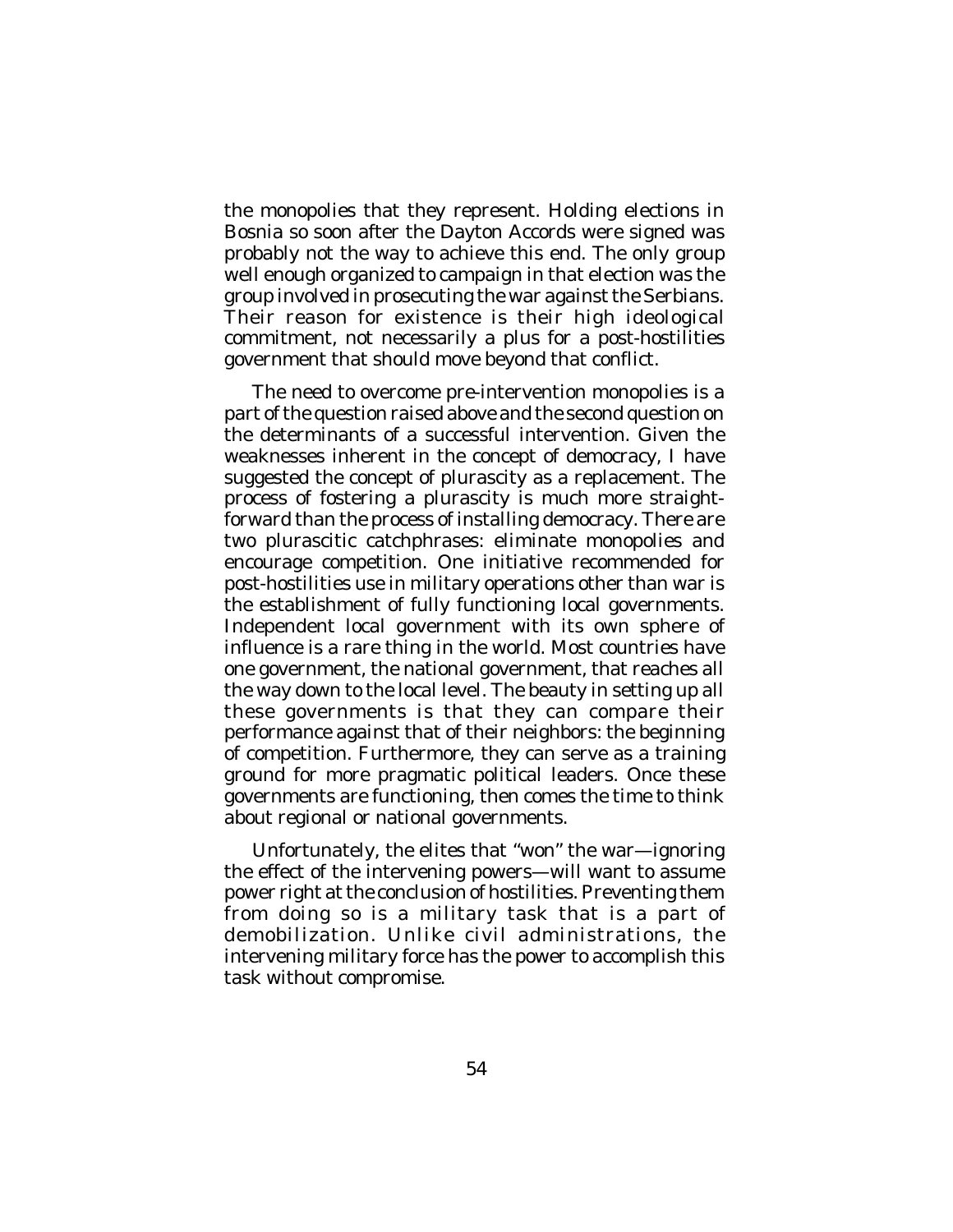The second question I asked was: What is the measure of the end-state that permits military disengagement with confidence that a repeat of the military/humanitarian campaign will not be necessary? All monopolies that are disabled as part of the occupation count as positives in this regard. Also to be counted as positives are the creation of competitive situations where none existed in the past (e.g., local vs. national government; independent smaller utility companies vs. one large state-owned utility). But is there an absolute endpoint to this process that guarantees the prevention of future conflicts?

Preventing the hostilities leadership from automatically becoming the post-conflict leadership without a contest is perhaps the best message the intervening force can send to the rest of the world. Potential conflicts may be forestalled if it is known that an intervening force will stay around long enough for the development of competition for leadership in the post-hostilities phase. The hostilities leadership will always have the credential that it "won" the war. Sufficient time must be allowed to pass to permit the struggle for leadership to once again become competitive. Others must have the opportunity to develop a resumé of accomplishments. Reestablishing local life in an area certainly would qualify as a strong credential.

The intervening force will go home sometime. If it leaves right after the end of hostilities, then the conflict will surely re-ignite. The initial military occupation should remain in place long enough to demobilize the combatants and to prevent establishment of a *de facto* national government. Once these tasks are accomplished, and the population has been turned to the task of reestablishing local life through reconstruction, then the occupation role may be transitioned to a civilian governor.

At a minimum, economic activity should resume before the transition to a national government. One element to be avoided, of course, is that newly installed government will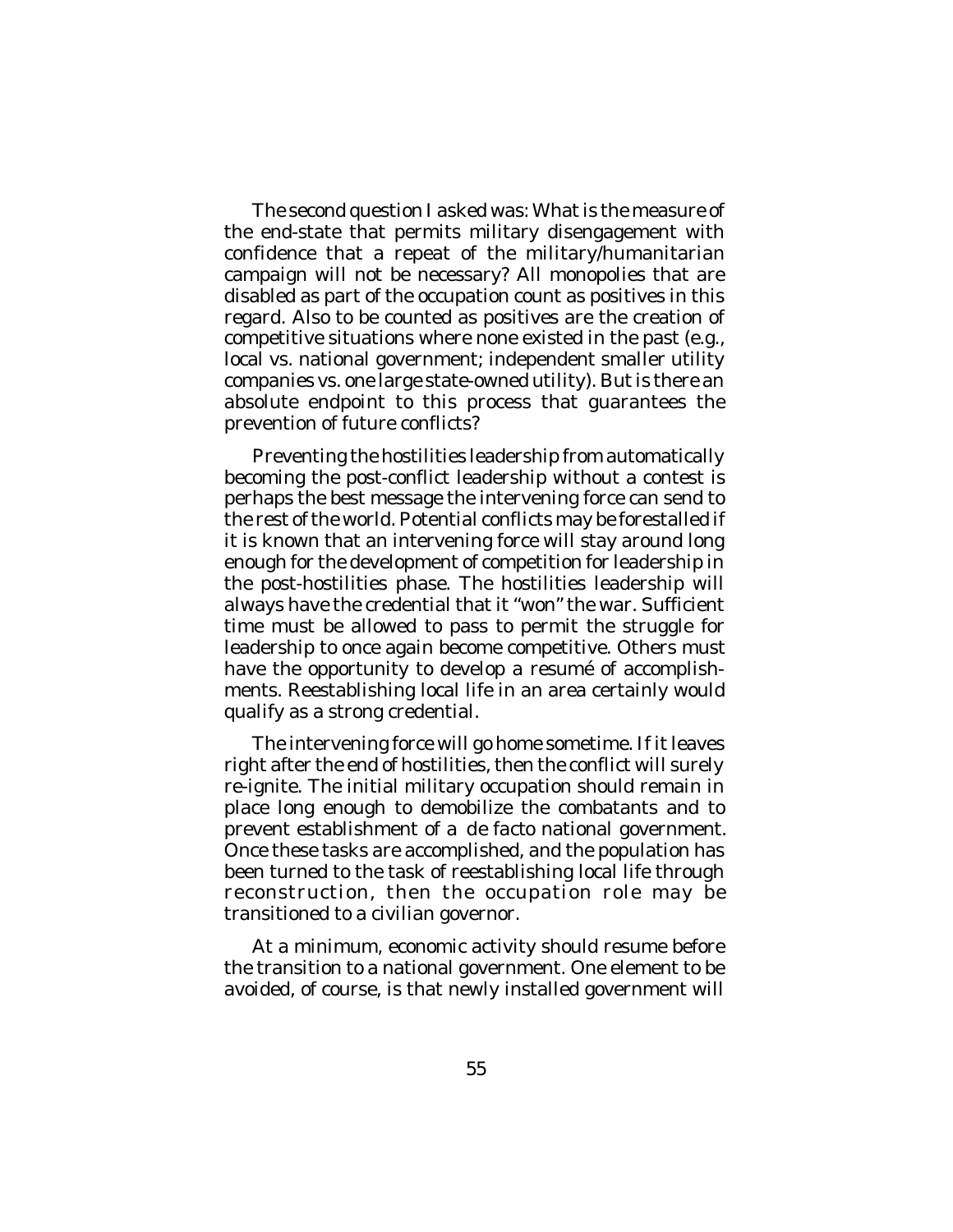try to fill an economic vacuum with state or crony-run businesses.

The civilian governor can extend local government to the national level once local and national life has been established. If we are to assign any sanctity to elections, however, then the governor's tenure ends with the installation of a newly elected national government.

All this suggests that military disengagement can begin after local development is well underway; that is, when community level life has been reestablished, local government is functioning, and businesses and other community institutions have started operations. At this point in time, the people should have a sufficient investment in their new lives to minimize the probability that they will rearm and head for the hills.

The elements of plurascitic life will be visible now. Communities will be able to see how neighboring communities are handling reconstruction. Businesses may be one to a community but residents will be able to go to the next village if the local merchant is not responsive. Parents in one community will be able to assess the quality of schools by visiting the next town. In short, local level development or redevelopment will bring considerable information down to the level of the individual. That information becomes knowledge when acted upon. The actions, in turn, create freedom—the freedom of making decisions and accomplishing results.

Complete military disengagement depends on a number of factors. One of the most important is the quality of the civilian police force that is installed. Combat troops should not be removed until a police force has been demonstrated to be competent and effective. Engineering troops may need to remain throughout the external civilian government term to provide quality assurance as the infrastructure is replaced. A single concept that might encompass the point in time when military disengagement is warranted may be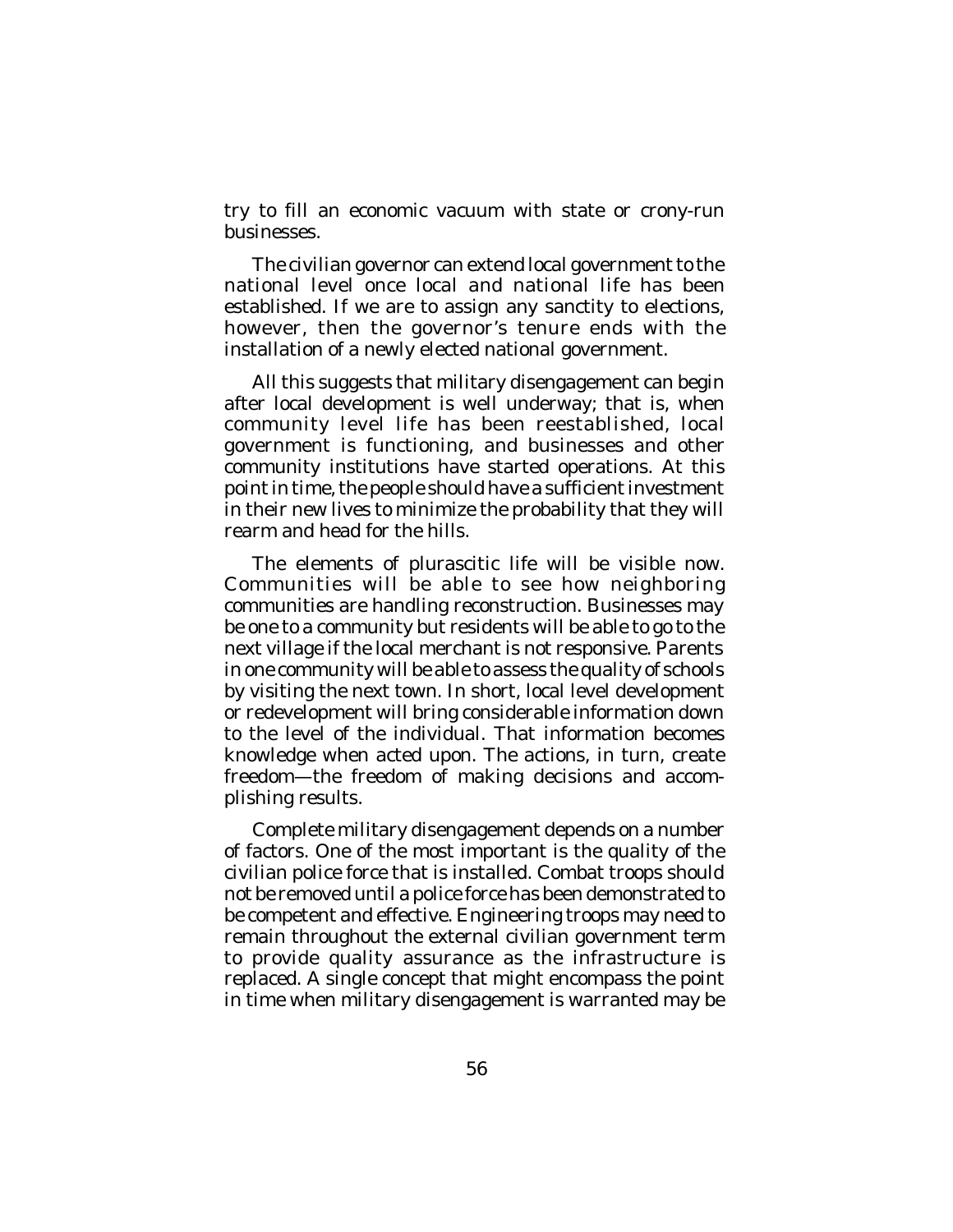the comfort of women in their ability to meet their families' needs.

Such a measure should indicate that the reconstructed environment is now rich enough in knowledge to permit comparisons among goods and services. That is also a measure of the degree of plurascity introduced into the environment.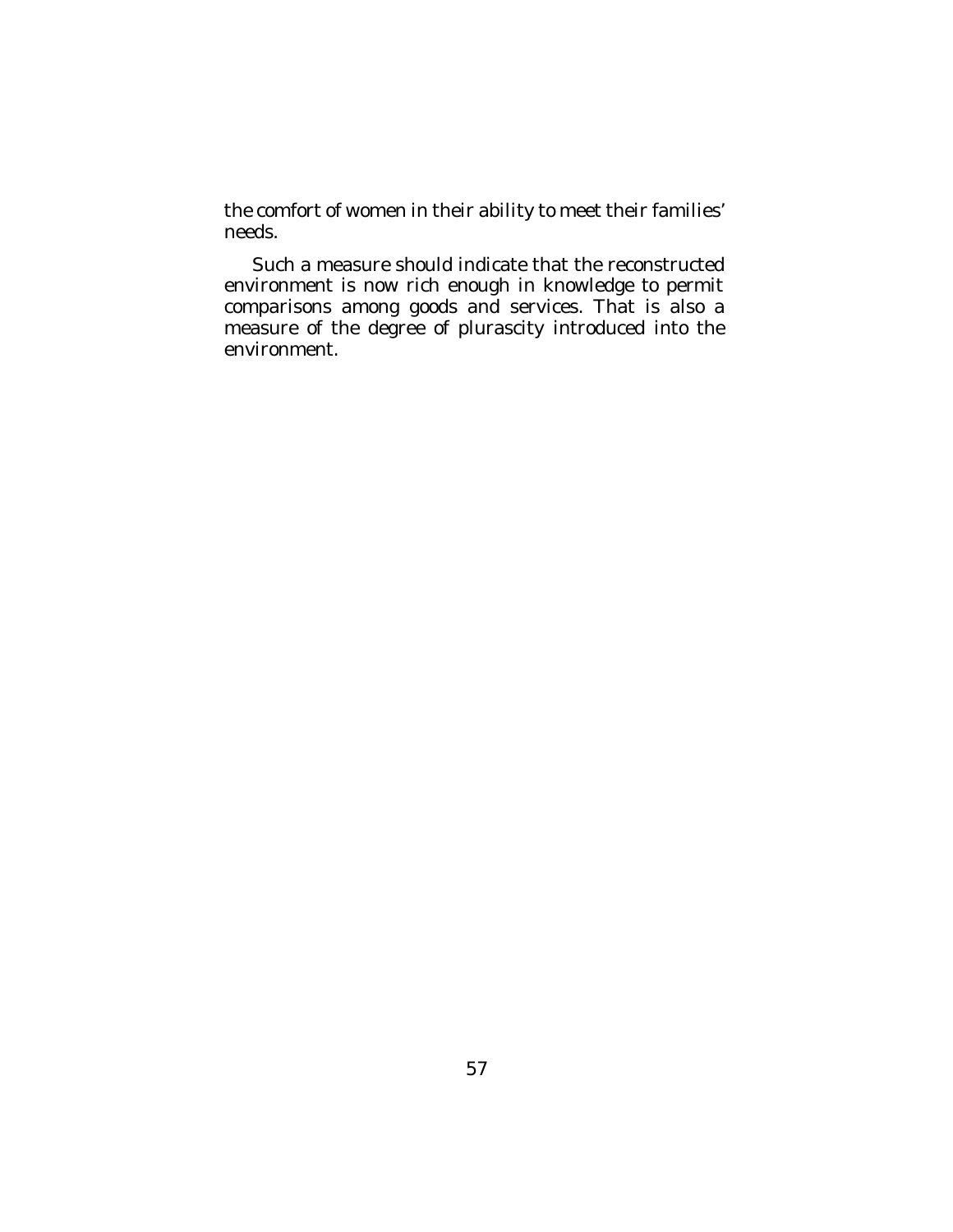# **ABOUT THE AUTHOR**

MANFRED K. ROTERMUND is engaged in federal government contract work through his company, Crossroads Research, Ltd. He currently supports several Department of Defense agencies in the area of information technology program management. In the past he has done both computer system development and policy analysis for a range of civilian and military agencies. He has taught psychology and research methods at the undergraduate and graduate level. After graduating from college, Mr. Rotermund spent 1967-69 in Laos teaching English at teacher training schools and a lycee. Thereafter, he obtained an M.S. in Social Psychology from the University of Massachusetts.